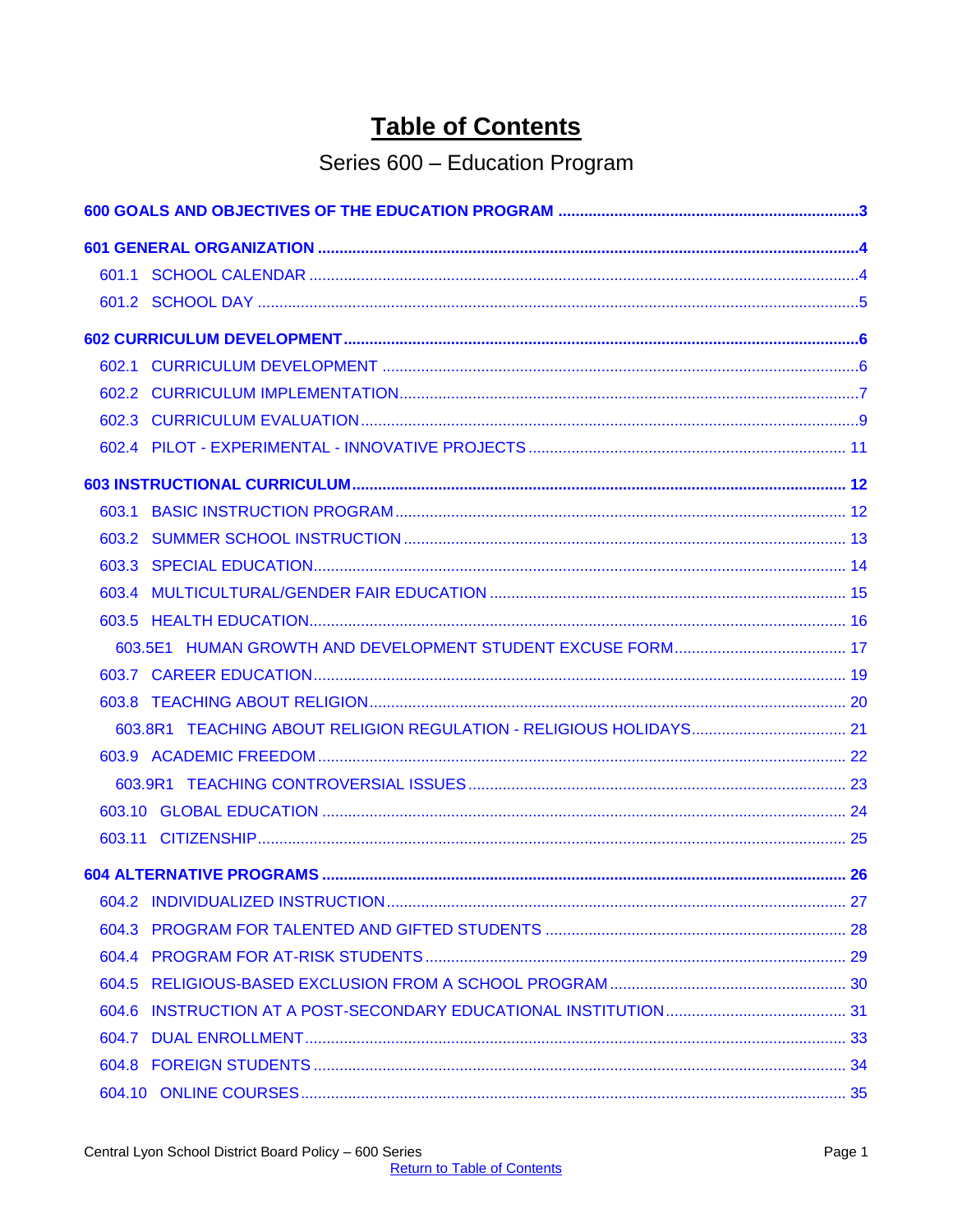| 605.3E3 SAMPLE LETTER TO INDIVIDUAL CHALLENGING INSTRUCTIONAL MATERIALS  51 |  |
|-----------------------------------------------------------------------------|--|
|                                                                             |  |
|                                                                             |  |
|                                                                             |  |
|                                                                             |  |
|                                                                             |  |
|                                                                             |  |
|                                                                             |  |
|                                                                             |  |
|                                                                             |  |
|                                                                             |  |
|                                                                             |  |
|                                                                             |  |
|                                                                             |  |
|                                                                             |  |
|                                                                             |  |
|                                                                             |  |
|                                                                             |  |
|                                                                             |  |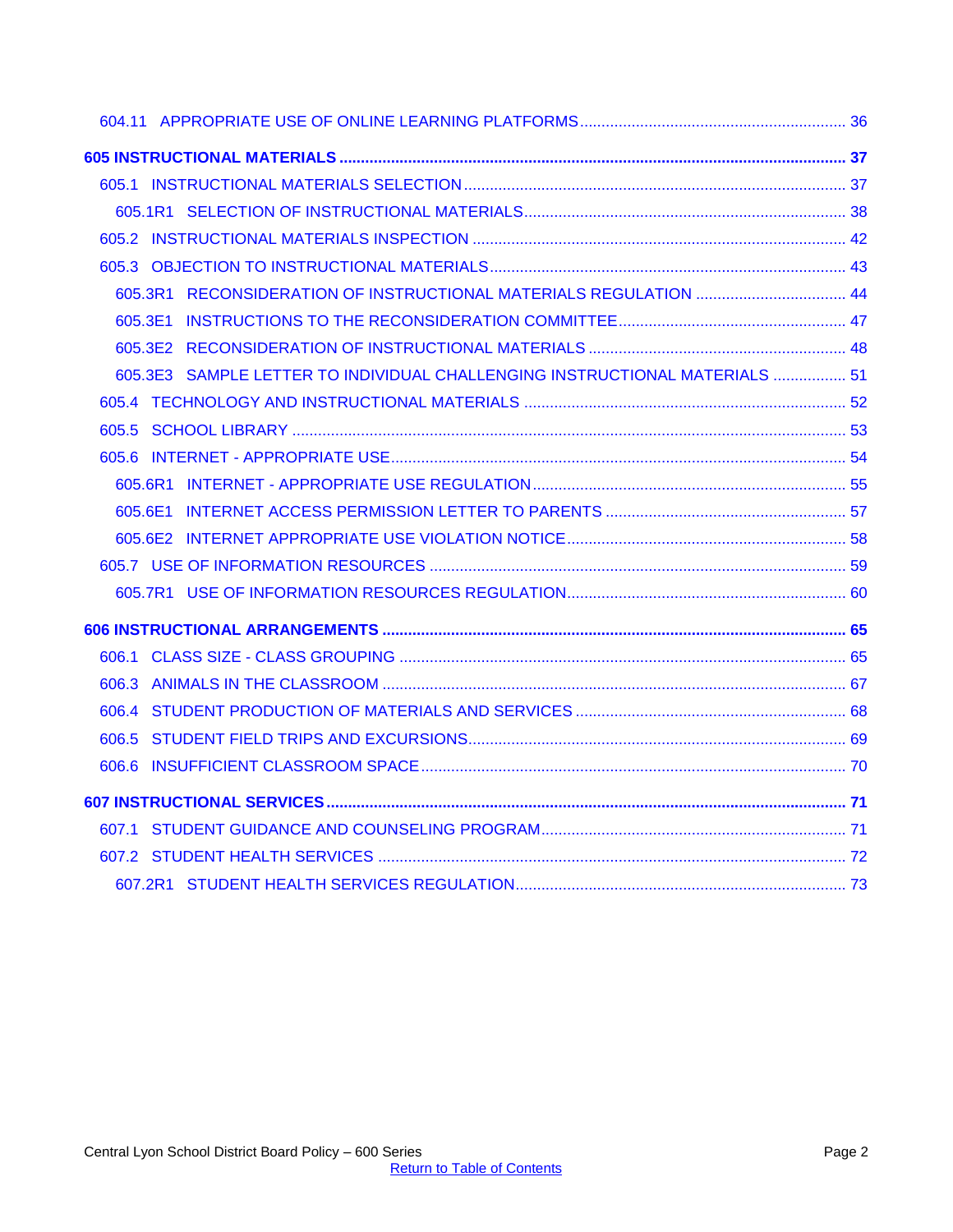## <span id="page-2-0"></span>**600 GOALS AND OBJECTIVES OF THE EDUCATION PROGRAM**

This series of the board policy manual is devoted to the goals and objectives for the delivery of the education program. The board's objective in the design, contents and the delivery of the education program is to provide an equal opportunity for students to pursue an education free of discrimination on the basis of race, creed, color, sex, national origin, marital status, religion, sexual orientation, gender identity or disability.

In providing the education program of the school district, the board will strive to meet its overall goal of providing the students an opportunity to develop a healthy social, intellectual, emotional, and physical self-concept in a learning environment that provides guidance and encourages critical thinking in students.

In striving to meet this overall goal, the objectives of the education program are to provide students with an opportunity to:

- Acquire basic skills in obtaining information, solving problems, thinking critically and communicating effectively;
- Become effective and responsible contributors to the decision-making processes of the social and political institutions of the community, state and nation;
- Acquire entry-level job skills and knowledge necessary for further education;
- Acquire the capacities for satisfying and responsible roles as family members;
- Acquire knowledge, habits and attitudes that promote personal and public health, both physical and mental;
- Acquire an understanding of ethical principles and values and the ability to apply them to their own lives;
- Develop an understanding of their own worth, abilities, potential and limitations; and,
- Learn and enjoy the process of learning and acquire the skills necessary for a lifetime of continuous learning and adaptation to change.

An advisory committee of representatives of the school district community and the school district is appointed to make recommendations for the goals and objectives of the education program. Annually, the board will report to the committee regarding progress toward achievement of the goals and objectives of the education program.

Approved 8/14/95 Reviewed 12/14/20 Revised 12/14/20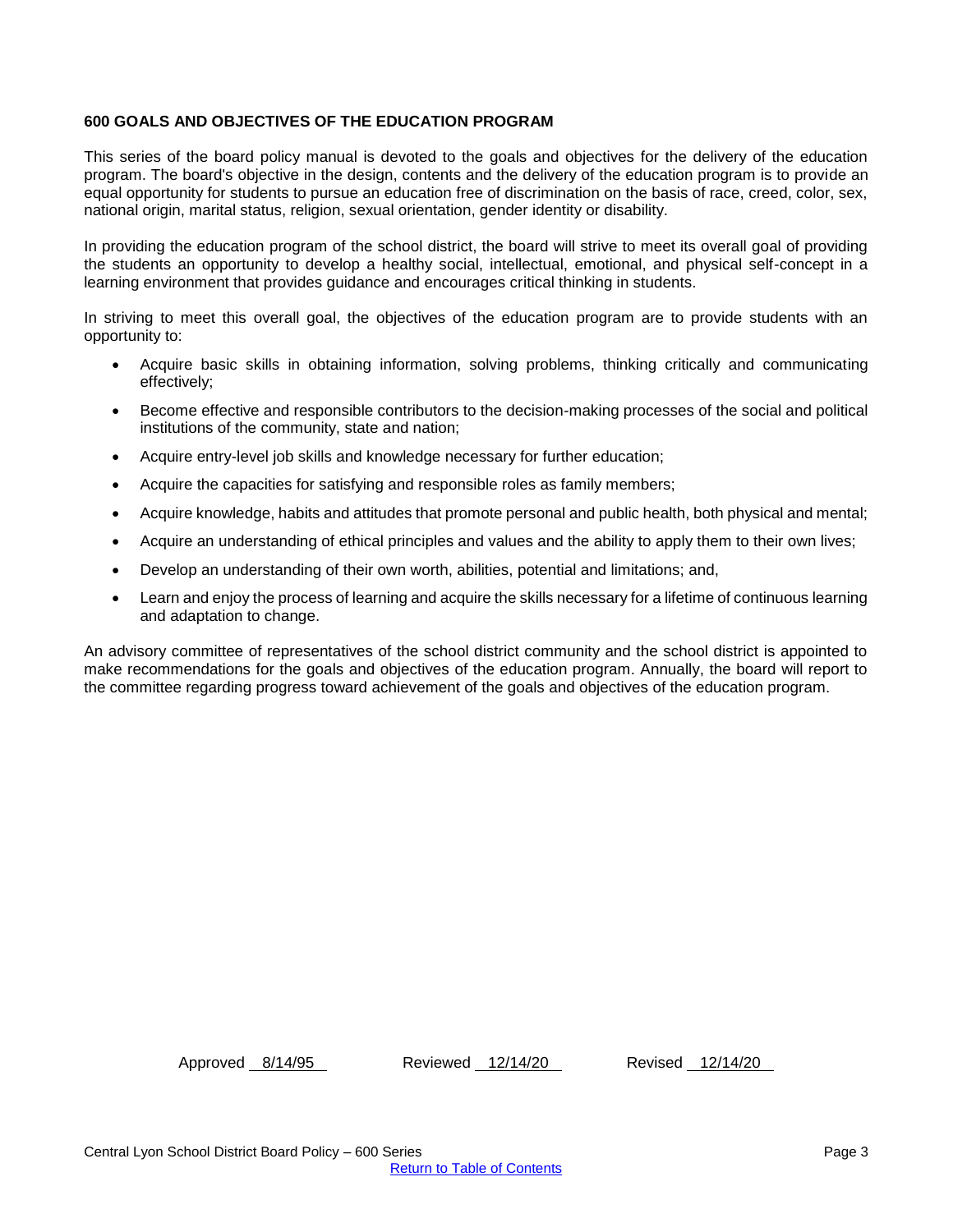## <span id="page-3-1"></span><span id="page-3-0"></span>**601 GENERAL ORGANIZATION**

## 601.1 SCHOOL CALENDAR

The school calendar will accommodate the education program of the school district. The school calendar is for a minimum of 1080 hours and includes, but is not limited to, the days for student instruction, staff development, inservice days and teacher conferences.

The academic school year for students shall begin no sooner than August 23. Employees may be required to report to work at the school district prior to this date.

Special education students may attend school on a school calendar different from that of the regular education program consistent with their Individualized Education Program.

The board, in its discretion, may excuse graduating seniors from up to five days or 30 hours of instruction after the school district requirements for graduation have been met. The board may also excuse graduating seniors from making up days missed due to inclement weather if the student has met the school district's graduation requirements.

It is the responsibility of the superintendent to develop the school calendar for recommendation, approval, and adoption by the board annually.

The board may amend the official school calendar when the board considers the change to be in the best interests of the school district's education program. The board shall hold a public hearing on any proposed school calendar prior to adopting the school calendar.

| Legal Reference: | lowa Code §§ 20.9; 279.10, 280.3; 299.1 (2).<br>281 I.A.C. 12.1(7); 41.106. |                  |
|------------------|-----------------------------------------------------------------------------|------------------|
| Cross Reference: | 501.3 Compulsory Attendance<br>601.2 School Day<br>603.3 Special Education  |                  |
| Approved 8/14/95 | Reviewed 12/14/20                                                           | Revised 12/14/20 |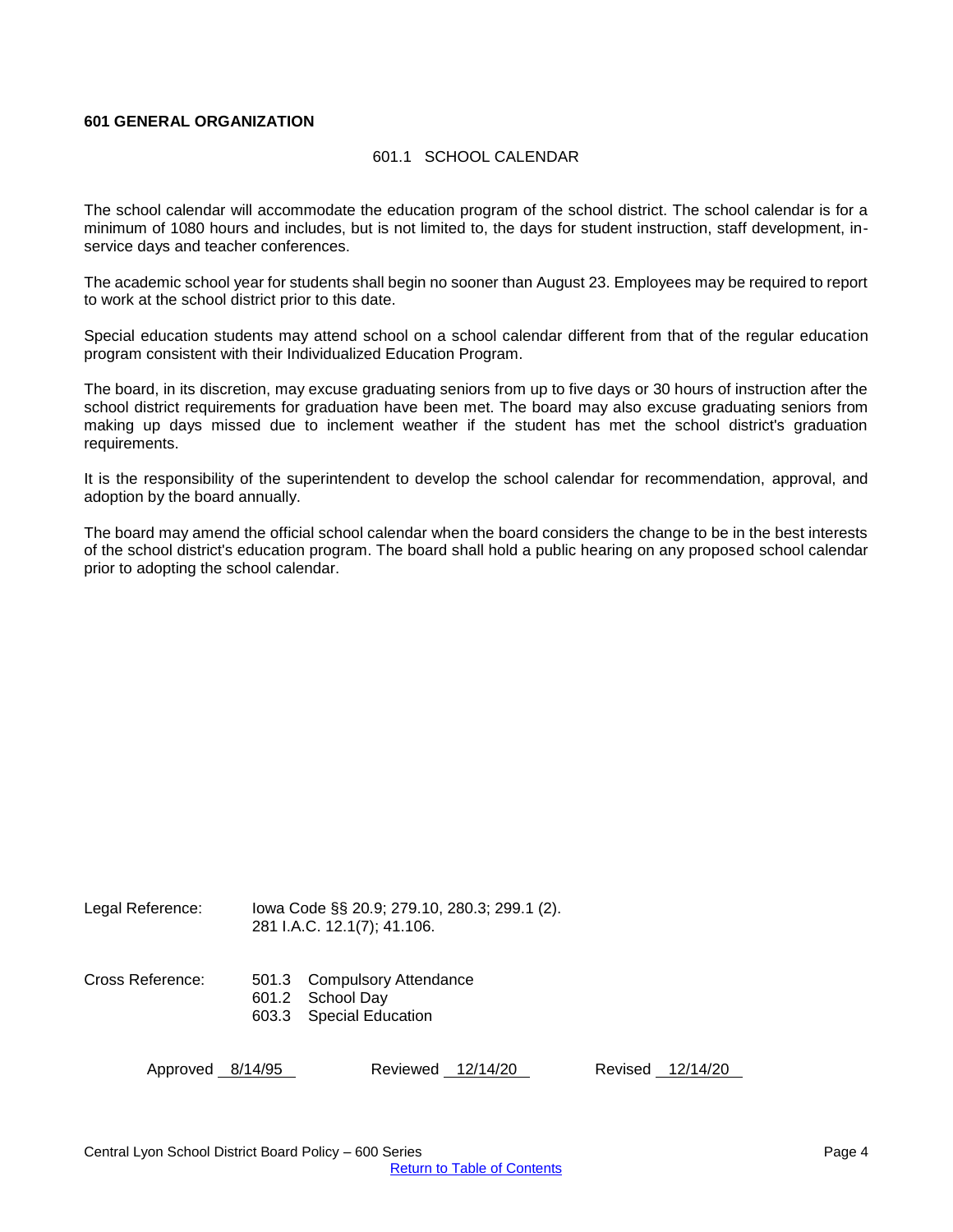## 601.2 SCHOOL DAY

<span id="page-4-0"></span>The student school day for grades one through twelve will consist of a minimum of six hours, not including the lunch period. The school day consists of the schedule of class instruction and class activities as established and sponsored by the school district. Time during which students are released from school for parent/teacher conferences may be counted as part of students' instructional time. The minimum school day will meet the requirements as established for the operation of accredited schools.

The board may define the number of days kindergarten will be held and the length of each school day for the students attending kindergarten. The school day will consist of a schedule as recommended by the superintendent and approved by the board.

The school district may also record a day of school with less than the minimum instructional hours if the total hours of instructional time for grades one through twelve in any five consecutive school days equals a minimum of thirty hours, even though any one day of school is less than the minimum instructional hours because of a staff development opportunity provided for the instructional staff or parent-teacher conferences have been scheduled beyond the regular school day. If the total hours of instructional time for the first four consecutive days equal at least thirty hours because parent-teacher conferences have been scheduled beyond the regular school day, the school district may record zero hours of instructional time on the fifth consecutive school day as a school day. Schedule revisions and changes in time allotments will be made by the superintendent.

When the school is forced to close due to weather or other emergencies, the part of the day during which school was in session will constitute a school day. The superintendent will create administrative regulations necessary to utilize any remote learning opportunities that are available and permitted by law during the period of closure. Remote learning opportunities will count toward instructional time requirements as allowed by law. During the time of remote learning, student attendance will be taken, assessments may be administered, and grades will count toward students' cumulative grade point average. The provision of special education and accommodations for students who have individualized education programs (IEPs) or Section 504 plans during periods of closure will be determined by each respective IEP or Section 504 team.

It is the responsibility of the superintendent to inform the board annually of the length of the school day.

Legal Reference: 34 C.F.R. sec. 300 28 C.F.R. pt. 35 Iowa Code § 256.7, 279.8, .10. 281 I.A.C. 12.1(1), .1(7-10).

Cross Reference: 601.1 School Calendar

Approved 8/14/95 Reviewed 10/14/20 Revised 10/14/20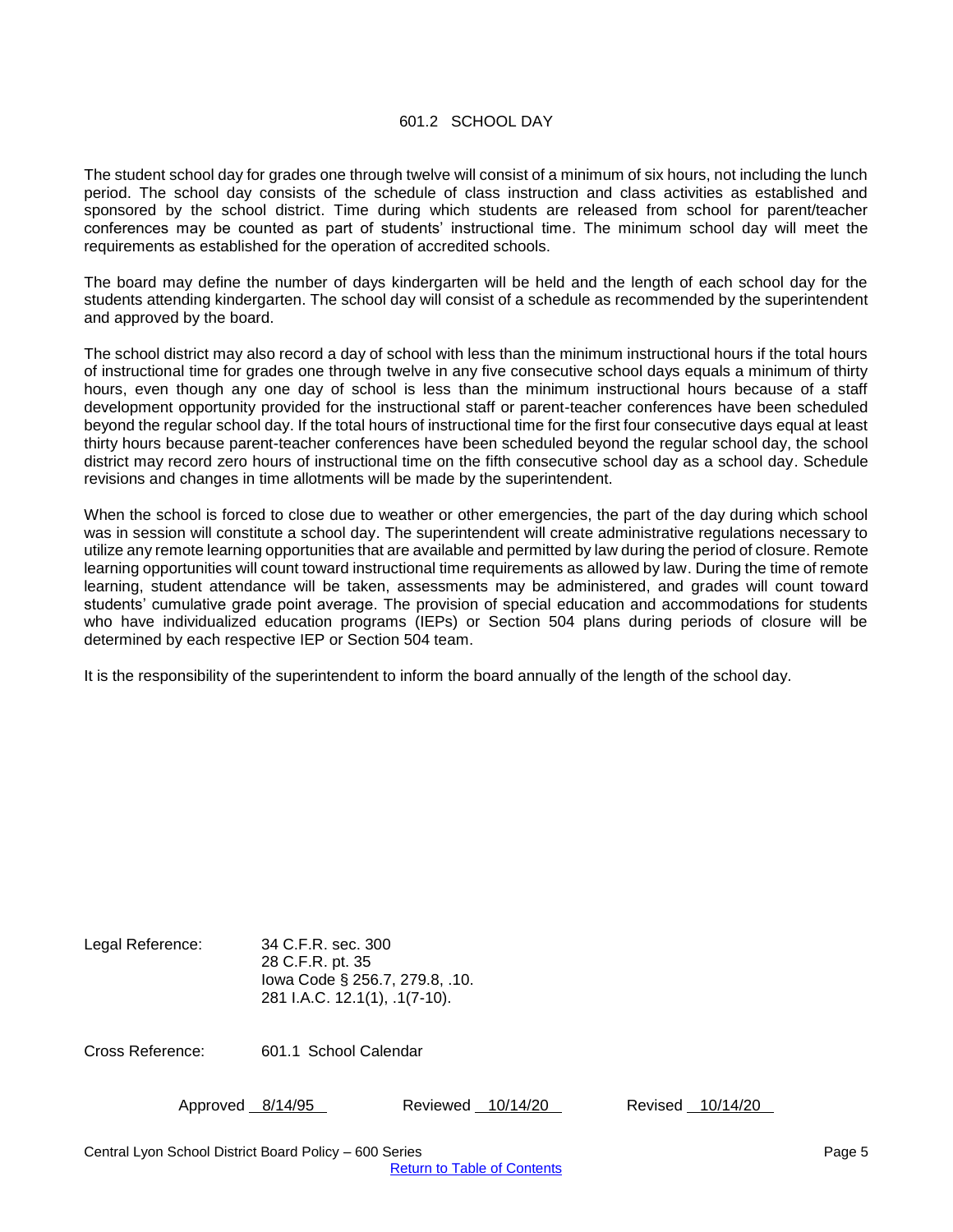## <span id="page-5-1"></span><span id="page-5-0"></span>**602 CURRICULUM DEVELOPMENT**

#### 602.1 CURRICULUM DEVELOPMENT

Curriculum development is an ongoing process in the school district and consists of both research and design. Research is the studious inquiry and critical investigation of the various content areas for the purpose of revising and improving curriculum and instruction based on relevant information pertaining to the discipline. This study is conducted both internally (what and how we are currently doing at the local level) and externally (what national standards, professional organizations, recognized experts, current research, etc. tell us relative to the content area). Design is the deliberate process of planning and selecting the standards and instructional strategies that will improve the learning experiences for all students.

A systematic approach to curriculum development (careful research, design, and articulation of the curriculum) serves several purposes:

- Focuses attention on the content standards of each discipline and ensure the identified learnings are rigorous, challenging, and represent the most important learning for our students.
- Increases the probability that students will acquire the desired knowledge, skills and dispositions and that our schools will be successful in providing appropriate learning experiences.
- Facilitates communication and coordination.
- Improves classroom instruction.

The superintendent is responsible for curriculum development and for determining the most effective method of conducting research and design activities. A curriculum framework will describe the processes and procedures that will be followed in researching, designing, and articulating each curriculum area. This framework will at a minimum, describe the processes and procedures for the following curriculum development activities to:

- Identify content standards, benchmarks, and grade level expectations for the content/discipline;
- Verify integration of local, state, and/or federal mandates (MCNS, school-to-work, etc);

It is the responsibility of the superintendent to keep the board apprised of necessary curriculum revisions, progress or each content area related to curriculum development activities, and to develop administrative regulations for curriculum development including recommendations to the board.

| Legal Reference: | 20 U.S.C. § 1232h.<br>34 C.F.R. Pt. 98.<br>lowa Code §§ 216.9; 256.7, 279.8; 280.3.<br>281 I.A.C. 12.5, .8.                                                                                                                              |  |
|------------------|------------------------------------------------------------------------------------------------------------------------------------------------------------------------------------------------------------------------------------------|--|
| Cross Reference: | Educational Philosophy of the School District<br>101<br>Long-Range Needs Assessment<br>103<br><b>Curriculum Development</b><br>602<br>Instructional Curriculum<br>603<br>604.10 Virtual/Online Courses<br>Instructional Materials<br>605 |  |

| Reviewed 12/14/20<br>Approved 8/14/95 | Revised 7/15/02 |
|---------------------------------------|-----------------|
|---------------------------------------|-----------------|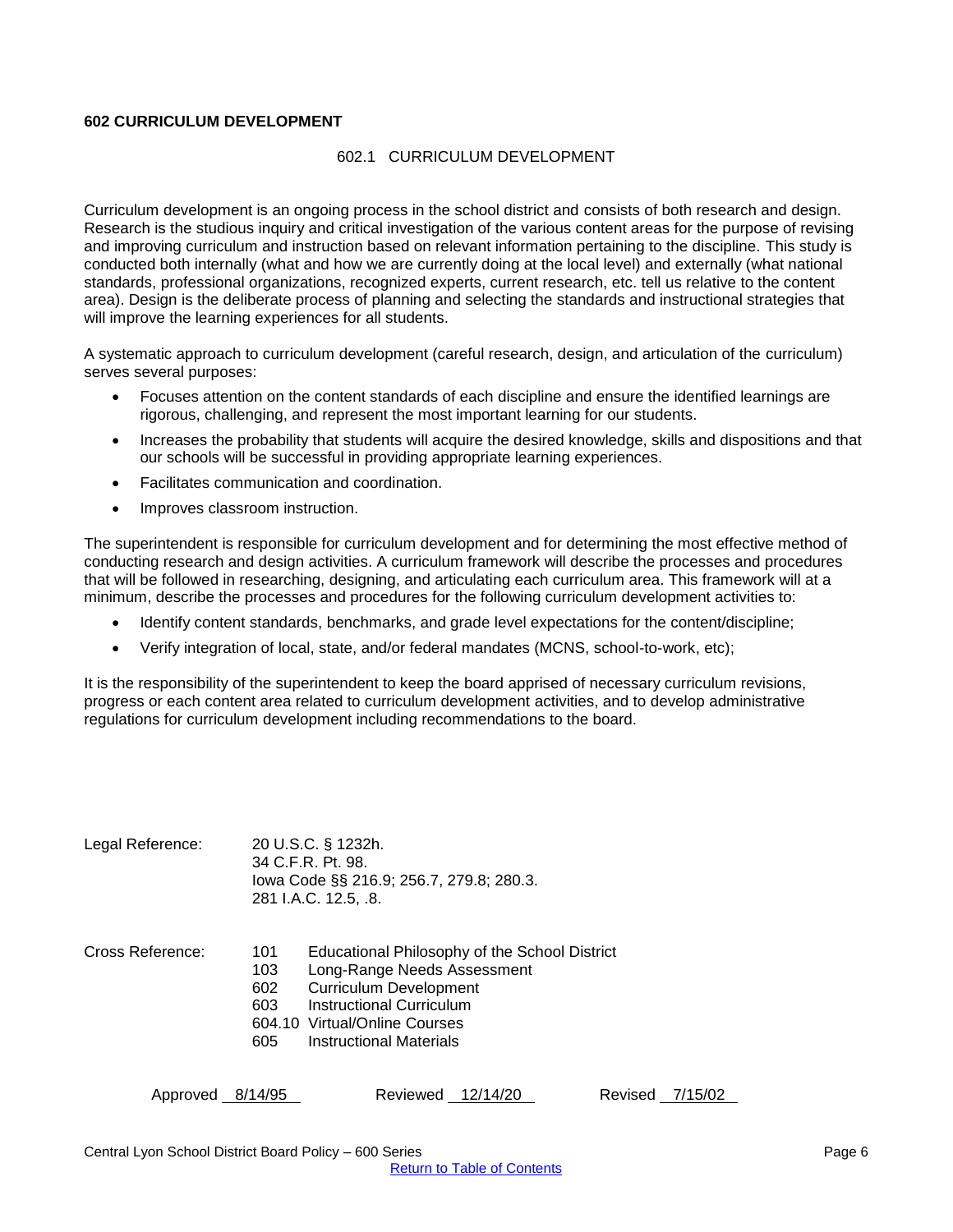## 602.2 CURRICULUM IMPLEMENTATION

<span id="page-6-0"></span>Without careful and continuing attention to implementation, planned changes in curriculum and instruction rarely succeed as intended. How change is put into practice, to a large extent, determines how well it fares.

Implementation refers to what actually happens in practice as compared to what was supposed to happen. Curriculum implementation includes the provision of organized assistance to staff in order to ensure that the newly developed curriculum and the most powerful instructional strategies are actually delivered at the classroom level. There are two components of any implementation effort that must be present to guarantee the planned changes in curriculum and instruction succeed as intended:

- Understanding the conceptual framework of the content/discipline being implemented; and,
- Organized assistance to understand the theory, observe exemplary demonstrations, have opportunities to practice, and receive coaching and feedback focused on the most powerful instructional strategies to deliver the content at the classroom level.

The superintendent is responsible for curriculum implementation and for determining the most effective way of providing organized assistance and monitoring the level of implementation. A curriculum framework will describe the processes and procedures that will be followed to assist all staff in developing the knowledge and skills necessary to successfully implement the developed curriculum in each content area. This framework will, at a minimum, describe the processes and procedures for the following curriculum implementation activities to:

- Study and identify the best instructional practices and materials to deliver the content;
- Describe procedures for the purchase of instructional materials and resources (See Policy 605.1. Boards should insert the policy number to cross reference their policy on Instructional Materials Selection);
- Identify/develop exemplars that demonstrate the learning behaviors, teaching, and learning environment to deliver the content;
- Study the current status of instruction in the content area (how teachers are teaching);
- Compare the desired and present delivery system, identify differences (gap analysis), and develop a plan for addressing the differences;
- Organize staff into collaborative study teams to support their learning and implementation efforts (address the gaps);
- Provide ongoing professional development related to instructional strategies and materials that focuses on theory, demonstration, practice and feedback;
- Regularly monitor and assess the level of implementation;
- Communicate with internal and external publics regarding curriculum implementation;
- Involve staff, parents, students, and community members in curriculum implementation decisions.

It is the responsibility of the superintendent to keep the board apprised of curriculum implementation activities, progress of each content area related to curriculum implementation activities, and to develop administrative regulations for curriculum implementation including recommendations to the board.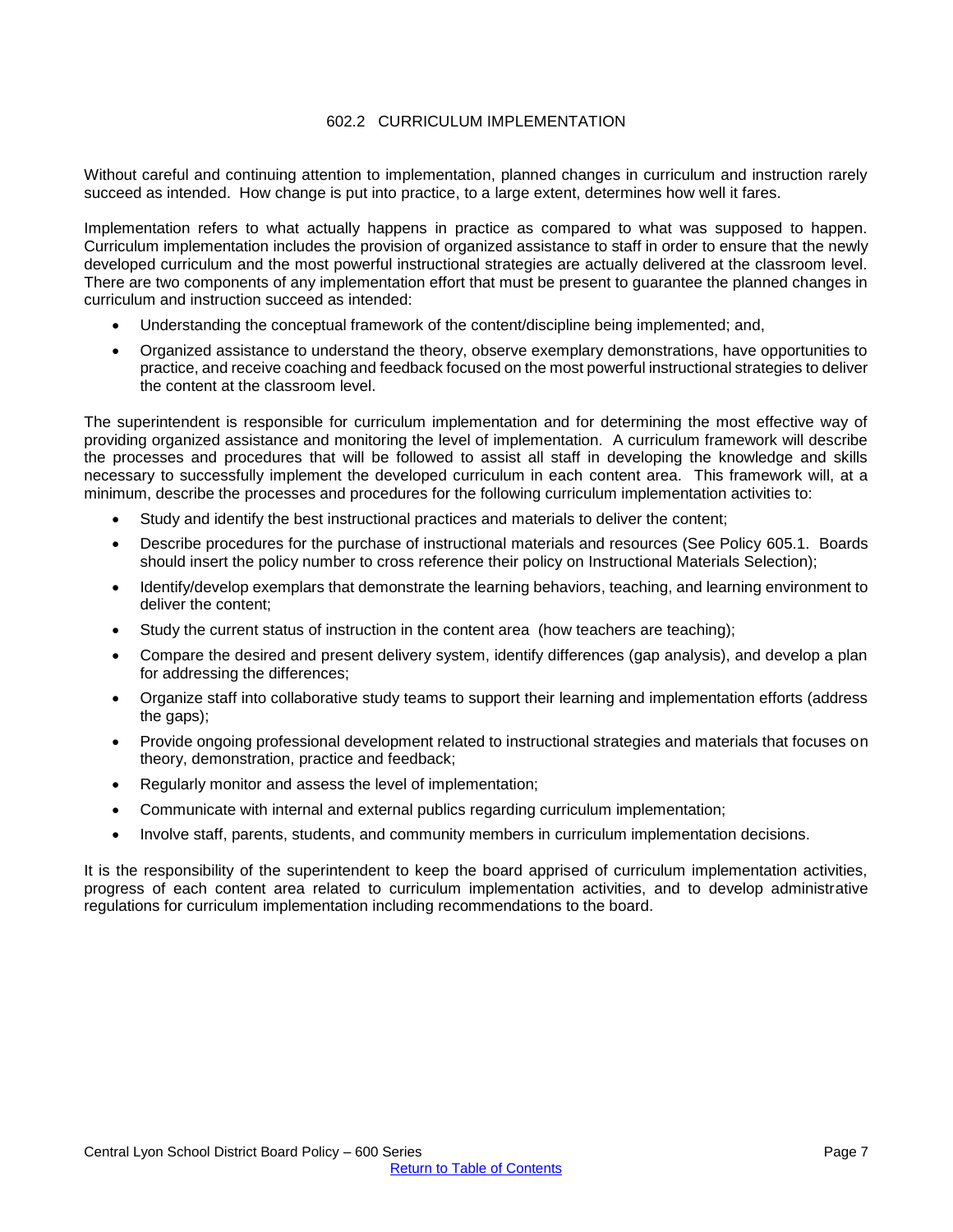| Legal Reference: |            | 20 U.S.C. § 1232h<br>34 C.F.R. pt. 98<br>lowa Code §§ 216.9, 256.7, 279.8, 280.3.<br>281 I.A.C. 12.8. |
|------------------|------------|-------------------------------------------------------------------------------------------------------|
| Cross Reference: | 101<br>103 | Educational Philosophy of the School District<br>Long-Range Needs Assessment                          |

- - 505 Student Scholastic Achievement
	- 602 Curriculum Development<br>603 Instructional Curriculum
	- Instructional Curriculum

Approved 8/14/95 Reviewed 12/14/20 Revised 12/14/20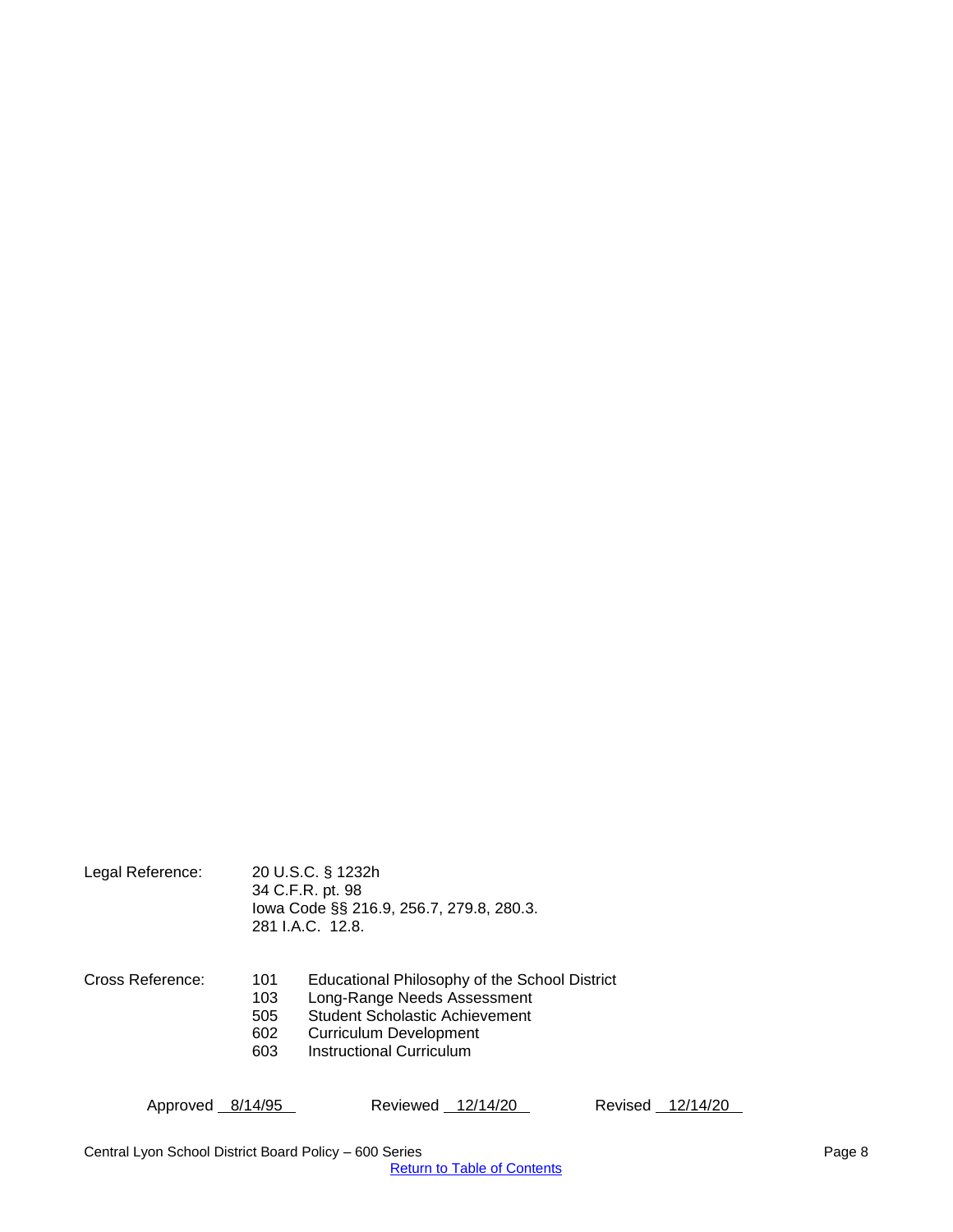## 602.3 CURRICULUM EVALUATION

<span id="page-8-0"></span>Regular evaluation of the total curriculum is necessary to ensure that the written and delivered curriculum is having the desired effect for students.

Curriculum evaluation refers to an ongoing process of collecting, analyzing, synthesizing, and interpreting information to aid in understanding what students know and can do. It refers to the full range of information gathered in the school district to evaluate (make judgments about) student learning and program effectiveness in each content area.

Curriculum evaluation must be based on information gathered from a comprehensive assessment system that is designed for accountability and committed to the concept that all students will achieve at high levels, is standardsbased, and informs decisions which impact significant and sustainable improvements in teaching and student learning.

The superintendent is responsible for curriculum evaluation and for determining the most effective way of ensuring that assessment activities are integrated into instructional practices as part of school improvement with a particular focus on improving teaching and learning. A curriculum framework will describe the procedures that will be followed to establish an evaluation process that can efficiently and effectively evaluate the total curriculum. This framework will, at a minimum, describe the procedures for the following curriculum evaluation activities:

- Identify specific purposes for assessing student learning;
- Develop a comprehensive assessment plan;
- Select/develop assessment tools and scoring procedures that are valid and reliable;
- Identify procedures for collecting assessment data;
- Identify procedures for analyzing and interpreting information and drawing conclusions based on the data (including analysis of the performance of various sub-groups of students);
- Identify procedures for establishing at least three levels of performance (specific to the content standard and the assessment tool when appropriate) to assist in determining whether students have achieved at a satisfactory level (at least two levels describe performance that is proficient or advanced and at least one level describes students who are not yet performing at the proficient level);
- Identify procedures for using assessment information to determine long-range and annual improvement goals;
- Identify procedures for using assessment information in making decisions focused on improving teaching and learning (data based decision making);
- Provide support to staff in using data to make instructional decisions;
- Define procedures for regular and clear communication about assessment results to the various internal and external publics (mandatory for communication about students receiving special education services);
- Define data reporting procedures;
- Verify that assessment tools are fair for all students and are consistent with all state and federal mandates;
- Verify that assessment tools measure the curriculum that is written and delivered;
- Identify procedures for deciding when multiple assessment measures are necessary for making good decisions and drawing appropriate conclusions about student learning;
- Identify roles and responsibilities of key groups;
- Involve staff, parents, students, and community members in curriculum evaluation;
- Ensure participation of eligible students receiving special education services in district-wide assessments.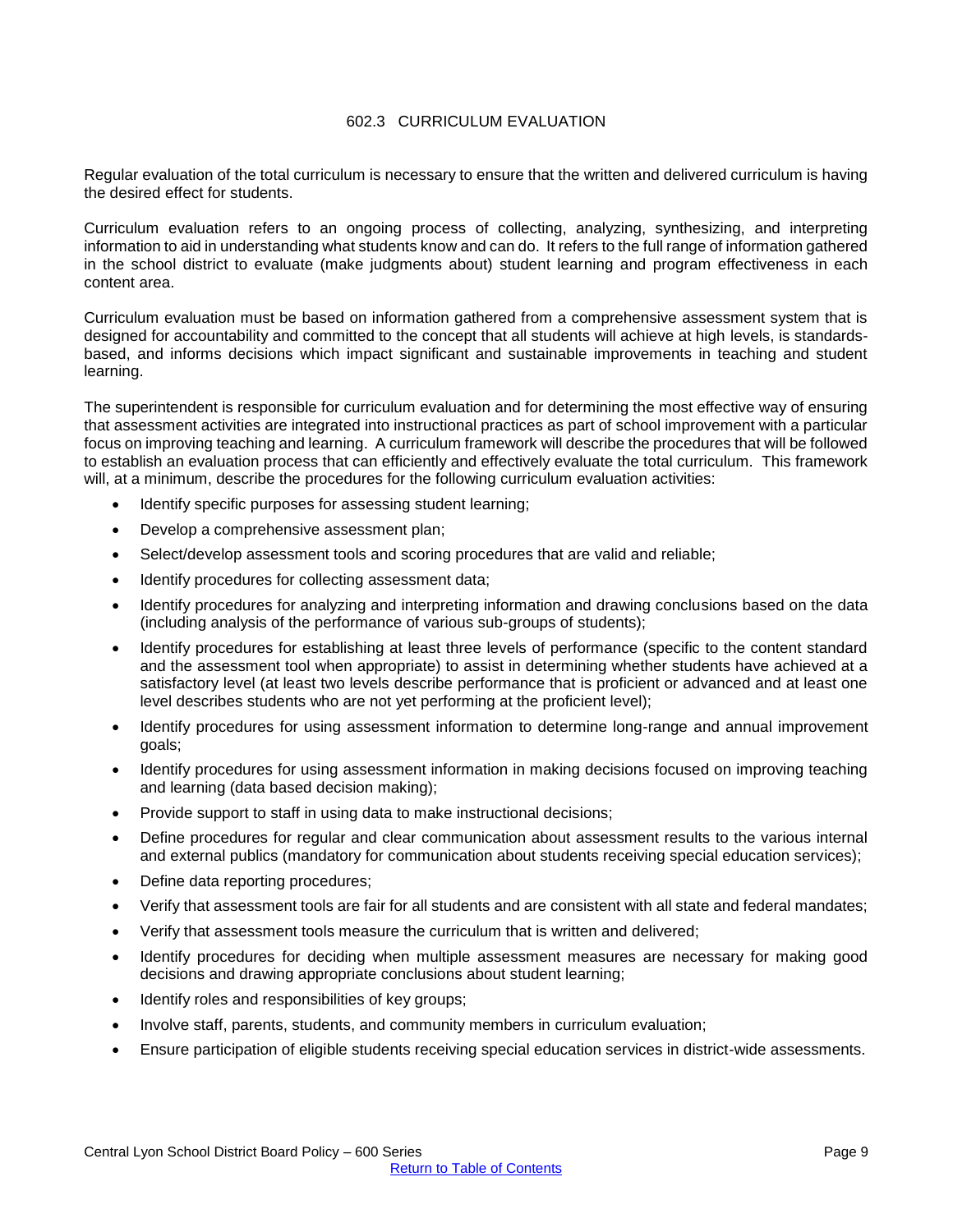It is the responsibility of the superintendent to keep the board apprised of curriculum evaluation activities, the progress of each content area related to curriculum evaluation activities, and to develop administrative regulations for curriculum evaluation including recommendations to the board.

| Legal Reference: |                                 | 20 U.S.C. § 1232h<br>34 C.F.R. pt. 98<br>lowa Code §§ 216.9, 256.7, 279.8, 280.3.<br>281 I.A.C. 12.8.                                                                              |  |
|------------------|---------------------------------|------------------------------------------------------------------------------------------------------------------------------------------------------------------------------------|--|
| Cross Reference: | 101<br>103<br>505<br>602<br>603 | Educational Philosophy of the School District<br>Long-Range Needs Assessment<br><b>Student Scholastic Achievement</b><br>Curriculum Development<br><b>Instructional Curriculum</b> |  |
| Approved         | 8/14/95                         | Reviewed<br>12/14/20<br>Revised<br>12/14/20                                                                                                                                        |  |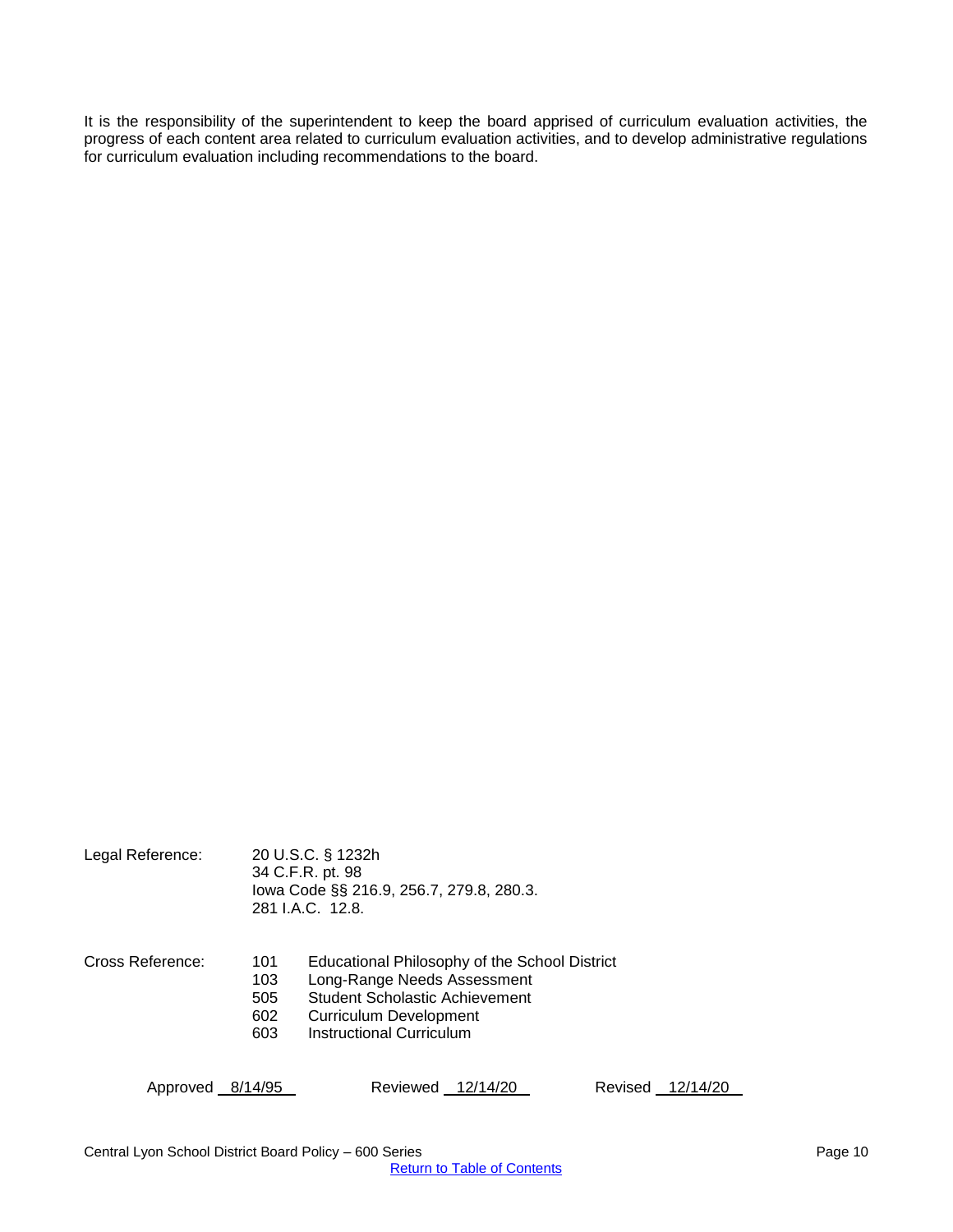## 602.4 PILOT - EXPERIMENTAL - INNOVATIVE PROJECTS

<span id="page-10-0"></span>The board welcomes new ideas in curriculum. Proposals for pilot or experimental projects will first be reviewed and analyzed by the superintendent. Projects recommended by the superintendent will be considered by the board. Pilot and experimental projects approved by the board, the Iowa Department of Education, or the U. S. Department of Education may be utilized in the education program.

Students, who may be or are asked to participate in a research or experimental project or program, must have their parents' written consent on file prior to participating in the project or program. A research or experimental program or project requiring parents' prior written consent is a program or project designed to explore or develop new or unproven teaching methods or techniques. These programs or projects are designated as research or experimental projects or programs. The educational materials of a program or project designated as a research or experimental program or project may be inspected and reviewed by the parents of the students participating or being considered for participation in the program or project. The inspection and review by the parents is in accordance with board policy 605.2, "Instructional Materials Inspection."

It is the responsibility of the superintendent to develop administrative regulations regarding this policy.

Legal Reference: 20 U.S.C. § 1232h 34 C.F.R. Pt. 98 Iowa Code §§ 279.8, .10; 280.3. 281 I.A.C. 12.5, .8.

Cross Reference: 602 Curriculum Development 603 Instructional Curriculum

Approved 8/14/95 Reviewed 12/14/20 Revised 12/14/20

Central Lyon School District Board Policy – 600 Series Page 11 November 2012 12:30 Page 11

[Return to Table of Contents](#page-0-0)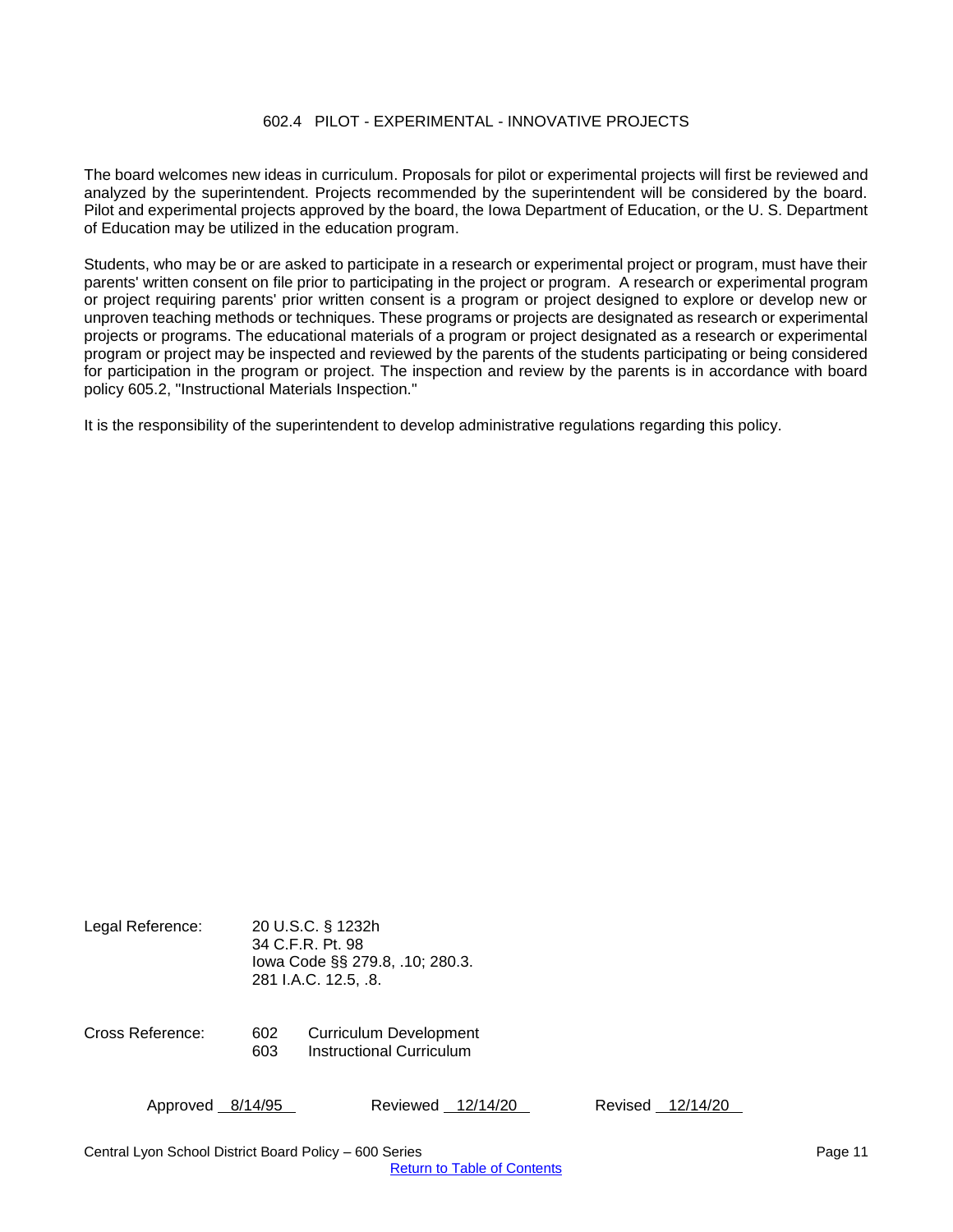## <span id="page-11-1"></span><span id="page-11-0"></span>**603 INSTRUCTIONAL CURRICULUM**

#### 603.1 BASIC INSTRUCTION PROGRAM

The basic instruction program will include the courses required for each grade level by the State Department of Education. The instructional approach will be gender fair and multicultural.

The basic instruction program of students enrolled in kindergarten is designed to develop healthy emotional and social habits, language arts and communication skills, the capacity to complete individual tasks, character education and the ability to protect and increase physical well-being with attention given to experiences relating to the development of life skills and human growth and development.

The basic instruction program of students enrolled in grades one (1) through six (6) will include English-language arts, social studies, mathematics, science, health, human growth and development, physical education, traffic safety, music, and visual art.

The basic instruction program of students enrolled in grades seven (7) and eight (8) will include English-language arts, social studies, mathematics, science, health, human growth and development, family and consumer, career, technology education, physical education, music, and visual art.

The basic instruction program of students enrolled in grades nine through twelve will include English-language arts (8 units), social studies (6 units), mathematics (6 units), science (6 units), health (1 unit), physical education (1 unit), fine arts (3 units), foreign language (4 units), financial literacy (1/2 unit) and vocational education (12 units).

The board may, in its discretion, offer additional courses in the instruction program for any grade level.

Each instruction program is carefully planned for optimal benefit taking into consideration the financial condition of the school district and other factors deemed relevant by the board or superintendent. Each instruction program's plan should describe the program, its goals, the effective materials, the activities and the method for student evaluation.

It is the responsibility of the superintendent to develop administrative regulations stating the required courses and optional courses for preschool, transitional kindergarten, kindergarten, grades one through six, grades seven and eight, and grades nine through twelve.

| Legal Reference: |                                 | 20 U.S.C. § 1232h.<br>34 C.F.R. Pt. 98.<br>lowa Code §§ 216.9; 256.11; 279.8; 280.3-.14.<br>281 I.A.C. 12.5, 11.                                                          |
|------------------|---------------------------------|---------------------------------------------------------------------------------------------------------------------------------------------------------------------------|
| Cross Reference: | 102<br>103<br>505<br>602<br>603 | <b>Equal Educational Opportunity</b><br>Long-Range Needs Assessment<br>Student Scholastic Achievement<br><b>Curriculum Development</b><br><b>Instructional Curriculum</b> |

| Reviewed 1/11/21<br>Approved 8/14/95 |  | Revised 1/11/21 |
|--------------------------------------|--|-----------------|
|--------------------------------------|--|-----------------|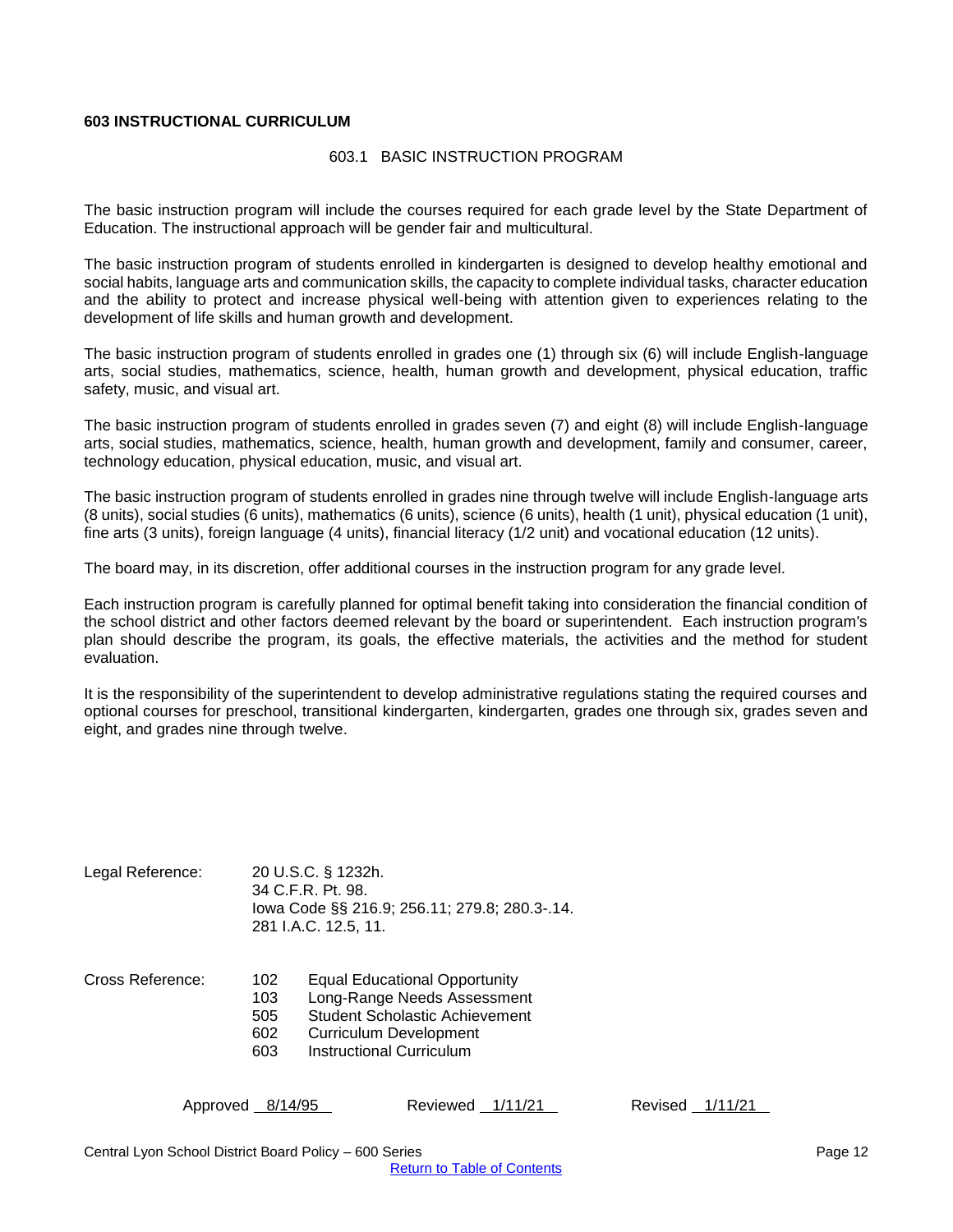## 603.2 SUMMER SCHOOL INSTRUCTION

<span id="page-12-0"></span>The Central Lyon CSD recognizes the importance of ongoing learning opportunities for students. As such, the district shall offer summer school instruction in accordance with the following:

- The board, in its discretion, may offer summer school for one or more courses and student activities for students who need additional help and instruction or for enrichment in those areas. Upon receiving a request for summer school, the board will weigh the benefit to the students and the school district as well as the school district's budget and availability of licensed employees to conduct summer school.
- If a child who is eligible for special education has been determined to need extended school year services as necessary to receive a free appropriate public education, as determined according to state and federal law, such services shall be provided as described in the child's individualized education program.
- In additional instances as provided by law.

The superintendent may develop administrative regulations regarding this policy.

| Legal Reference: |     | lowa Code §§ 279.8; 280.3; 282.6.<br>281 I.A.C 41.106.                                                                                                         |
|------------------|-----|----------------------------------------------------------------------------------------------------------------------------------------------------------------|
| Cross Reference: | 603 | 410.2 Summer School Licensed Employees<br>505.2 Student Promotion - Retention - Acceleration<br>Instructional Curriculum<br>711.4 Summer School Transportation |

Approved 8/14/95 Reviewed 1/11/21 Revised 1/11/21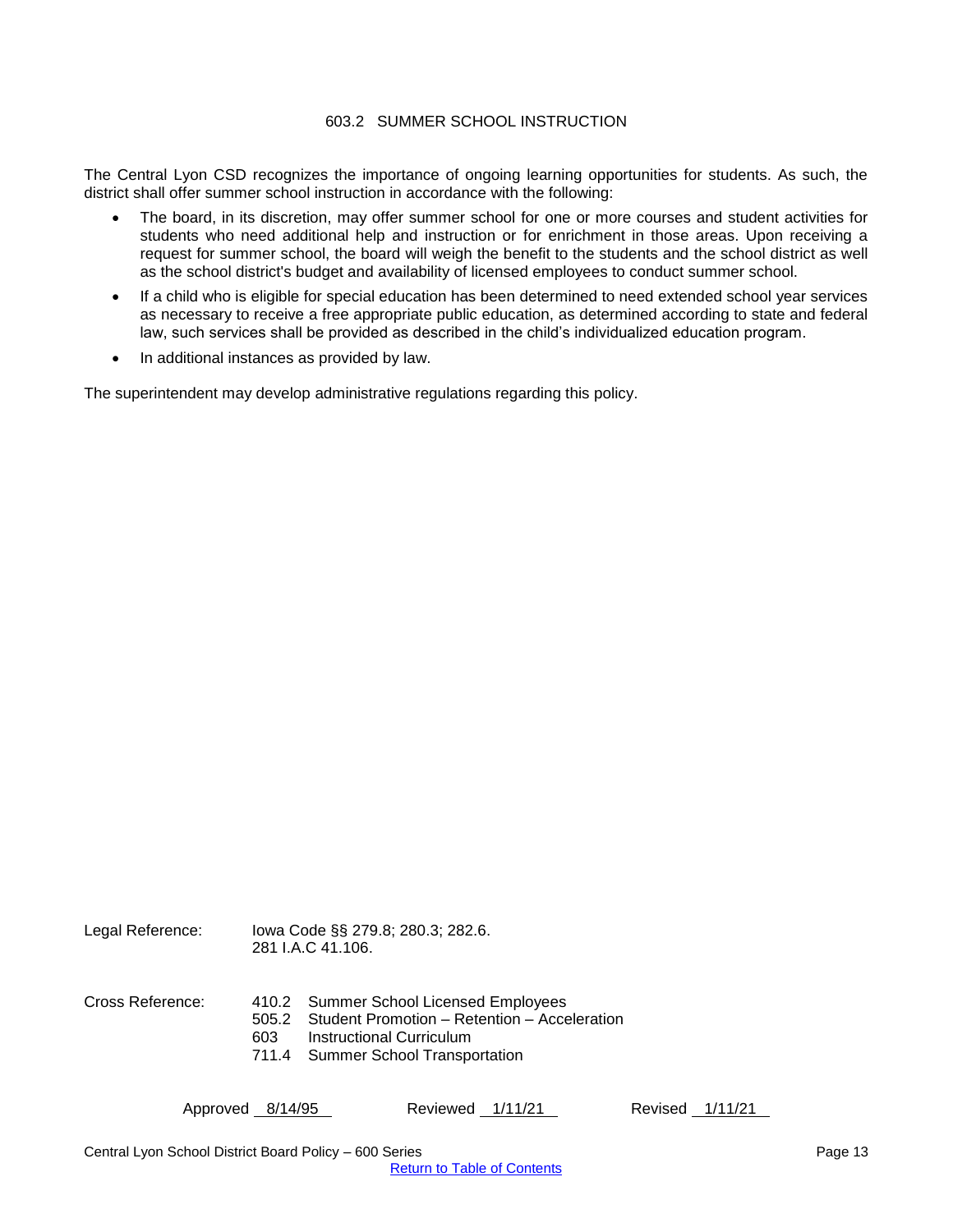## 603.3 SPECIAL EDUCATION

<span id="page-13-0"></span>The board recognizes some students have different educational needs than other students. The board will provide a free appropriate public education program and related services to students identified in need of special education. The special education services will be provided from birth until the appropriate education is completed, age twentyone or to maximum age allowable in accordance with the law. Students requiring special education will attend general education classes, participate in nonacademic and extracurricular services and activities and receive services in a general education setting to the maximum extent appropriate to the needs of each individual student. The appropriate education for each student is written in the student's Individualized Education Program (IEP).

Special education students are required to meet the requirements stated in board policy (505.5 – Graduation Requirements) or in their IEPs for graduation. It is the responsibility of the superintendent and the area education agency director of special education to provide or make provisions for appropriate special education and related services.

Children from birth through age 2 and children age 3 through age 5 are provided comprehensive special education services within the public education system. The school district will work in conjunction with the area education agency to provide services, at the earliest appropriate time, to children with disabilities from birth through age 2. This is done to ensure a smooth transition of children entitled to early childhood special education services.

| Legal Reference: | Board of Education v. Rowley, 458 U.S. 176 (1982).<br>Springdale School District #50 v. Grace, 693 F.2d 41 (8th Cir. 1982).<br>Southeast Warren Comm. School District v. Dept. of Public Instruction, 285 N.W.2d 173<br>(lowa 1979).<br>20 U.S.C. §§1400 et seq.<br>34 C.F.R. Pt. 300 et seq. |  |  |  |  |
|------------------|-----------------------------------------------------------------------------------------------------------------------------------------------------------------------------------------------------------------------------------------------------------------------------------------------|--|--|--|--|
|                  | lowa Code §§ 256.11(7); 256B; 273.1, .2, .5, .9(2)-(3); 280.8.<br>281 I.A.C. 41.109; 41.404                                                                                                                                                                                                   |  |  |  |  |
| Cross Reference: | <b>Student Discipline</b><br>503<br><b>Graduation Requirements</b><br>505.5<br>506<br>Student Records<br>Administration of Medication to Students<br>507.2<br>507.8<br><b>Student Special Health Services</b><br>School Calendar<br>601.1<br>Instructional Curriculum<br>603                  |  |  |  |  |
|                  | Approved 8/14/95<br>Reviewed 1/11/21<br>Revised 1/11/21                                                                                                                                                                                                                                       |  |  |  |  |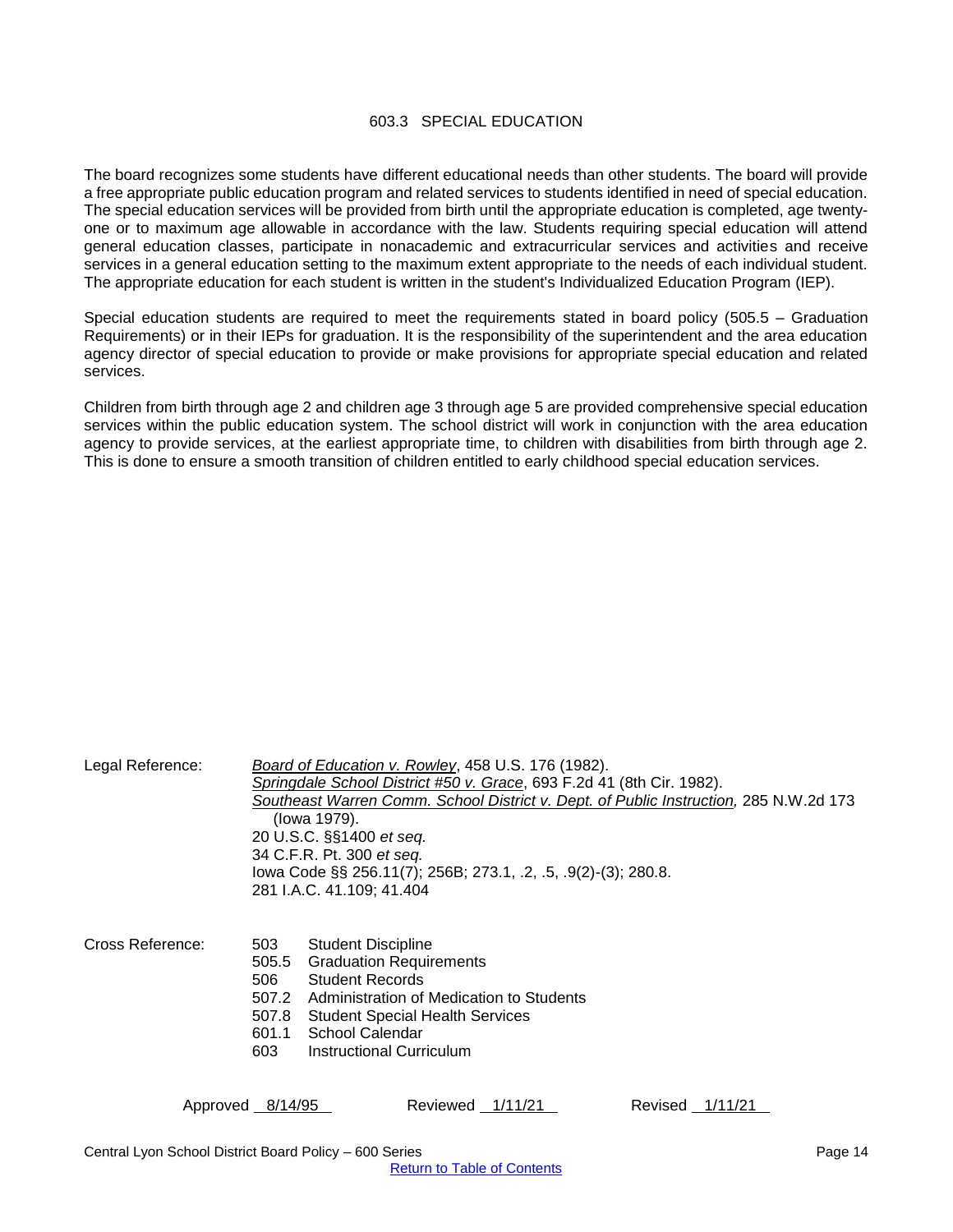## 603.4 MULTICULTURAL/GENDER FAIR EDUCATION

<span id="page-14-0"></span>Students will have an equal opportunity for a quality education without discrimination, regardless of their race, religion, creed, color, sex, marital status, national origin, sexual orientation, gender identity or disability.

The education program is free of discrimination and provides equal opportunity for the students. The education program will foster knowledge of and respect and appreciation for the historical and contemporary contributions of diverse cultural groups, as well as men and women, to society. Special emphasis is placed on Asian-Americans, African-Americans, Hispanic-Americans, American Indians, European-Americans, and persons with disabilities. It will also reflect the wide variety of roles open to both men and women and provide equal opportunity to both sexes.

Legal Reference: Iowa Code §§ 216.9; 256.11. 281 I.A.C. 12.5(8). Cross Reference: 102 Equal Educational Opportunity 600 Goals and Objectives of the Education Program

Approved 8/14/07 Reviewed 1/11/21 Revised 1/11/21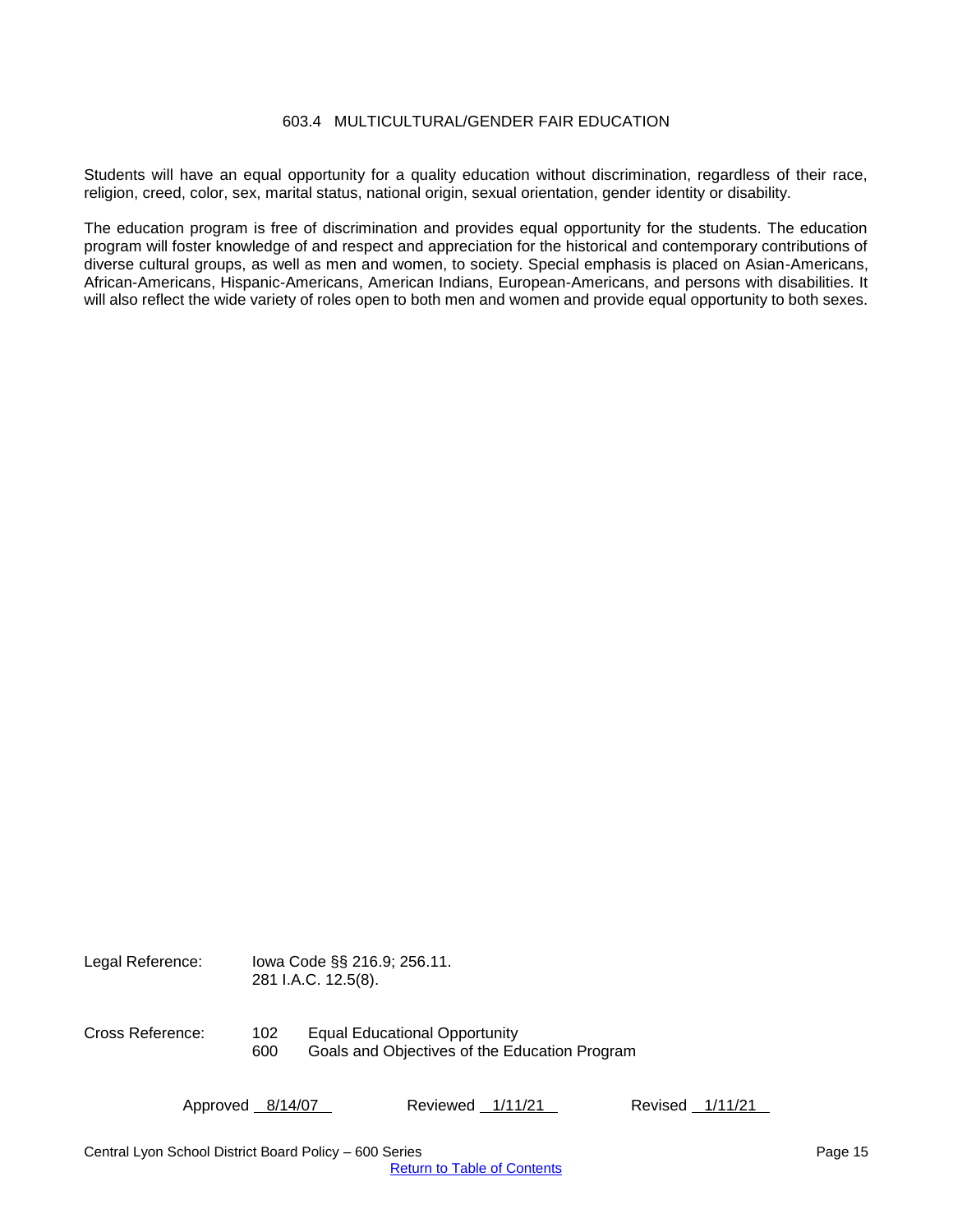## 603.5 HEALTH EDUCATION

<span id="page-15-0"></span>Students in grade levels one (1) through twelve (12) will receive, as part of their health education, instruction about personal health; food and nutrition; environmental health; safety and survival skills; consumer health; family life; human growth and development; substance abuse and non-use, including the effects of alcohol, tobacco, drugs and poisons on the human body; human sexuality; self-esteem; stress management; interpersonal relationships; emotional and social health; health resources; prevention and control of disease; and communicable diseases, including acquired immune deficiency syndrome. The purpose of the health education program is to help each student protect, improve and maintain physical, emotional and social well-being.

The areas stated above are included in health education and the instruction are adapted at each grade level to aid understanding by the students.

Parents who object to health education instruction in human growth and development may file a written request that the student be excused from the instruction. The written request will include a proposed alternate activity or study acceptable to the superintendent. The superintendent will have the final authority to determine the alternate activity or study.

| Legal Reference: |                   | lowa Code §§ 256.11; 279.8; 280.3-.14.<br>281 J.A.C. 12.5.                                              |  |
|------------------|-------------------|---------------------------------------------------------------------------------------------------------|--|
| Cross Reference: | 502<br>603<br>607 | <b>Student Rights and Responsibilities</b><br>Instructional Curriculum<br><b>Instructional Services</b> |  |

Approved 8/14/95 Reviewed 1/11/21 Revised 1/11/21

Central Lyon School District Board Policy – 600 Series Page 16

[Return to Table of Contents](#page-0-0)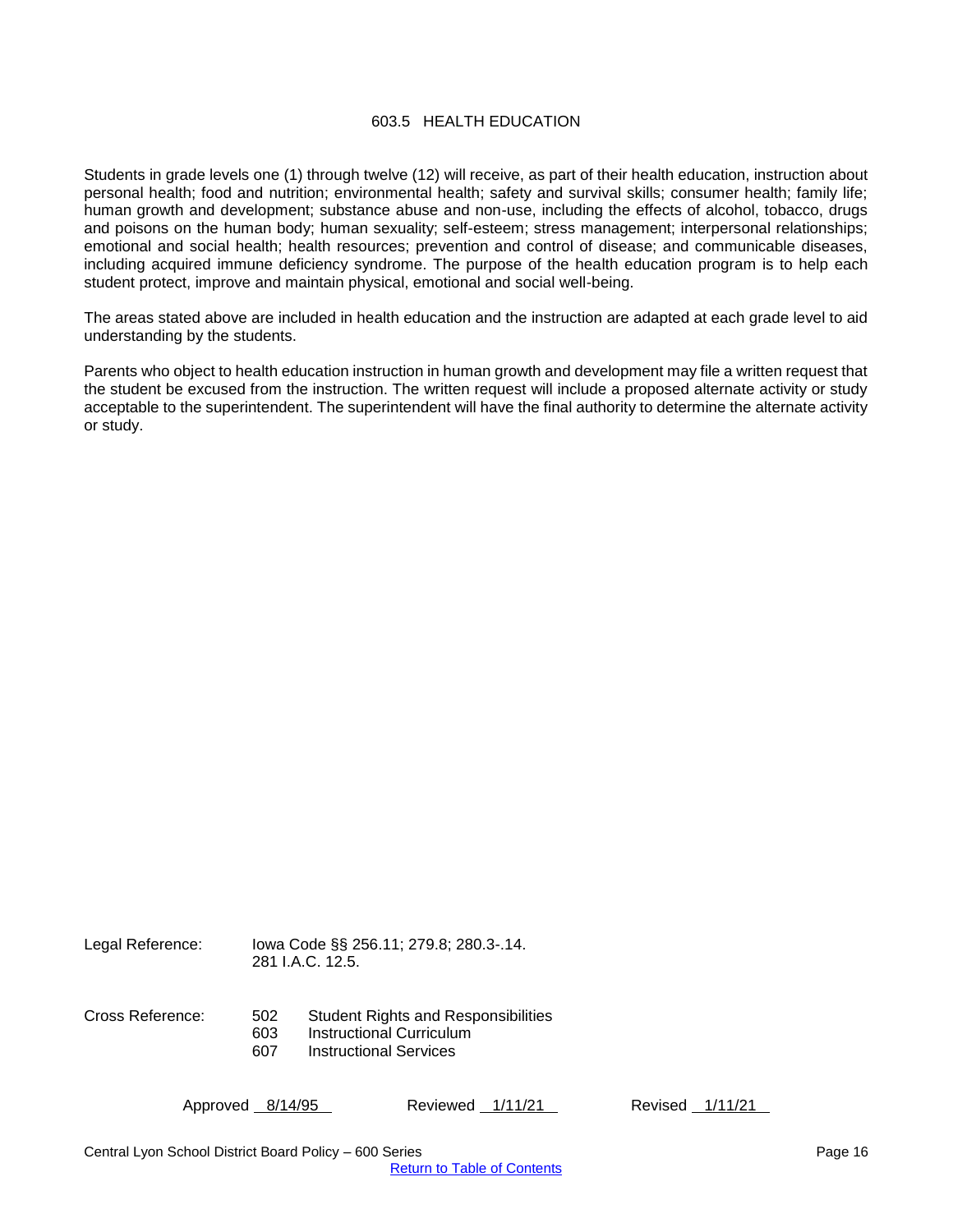## 603.5E1 HUMAN GROWTH AND DEVELOPMENT STUDENT EXCUSE FORM

<span id="page-16-0"></span>

|     | Student Name: Manneled and Manneled and Manneled and Manneled and Manneled and Manneled and Manneled and Manne                                                                      | Grade: ______________  |
|-----|-------------------------------------------------------------------------------------------------------------------------------------------------------------------------------------|------------------------|
|     |                                                                                                                                                                                     | Phone #: _____________ |
|     | Please list the curricular objective(s) from which you wish to have your child excused and the class or grade in<br>which each is taught. An example is provided for you to follow. |                        |
|     | <b>Objective</b>                                                                                                                                                                    | Class / Grade          |
| Ex. | To understand the consequences of<br>responsible and irresponsible sexual behavior.                                                                                                 | Health Education / 6   |
| 1.  |                                                                                                                                                                                     |                        |
| 2.  |                                                                                                                                                                                     |                        |
| 3.  |                                                                                                                                                                                     |                        |
| 4.  |                                                                                                                                                                                     |                        |
| 5.  |                                                                                                                                                                                     |                        |
| 6.  |                                                                                                                                                                                     |                        |
| 7.  |                                                                                                                                                                                     |                        |
| 8.  |                                                                                                                                                                                     |                        |

I have reviewed the Human Growth and Development program goals, objectives, and materials and wish my child to be excused from class when these objectives are taught. I understand my child will incur no penalty but may/will be required to complete an alternative assignment that relates to the class and is consistent with assignments required of all students in the class.

(Parent or Guardian)

(School Administrator)

Signed: \_\_\_\_\_\_\_\_\_\_\_\_ \_\_\_\_\_ \_\_\_\_\_\_\_ Date: \_\_\_\_ \_\_

Signed: \_\_\_\_\_\_\_\_\_\_\_\_ \_\_\_\_\_ \_\_\_\_\_\_\_\_ Date: \_\_\_\_ \_\_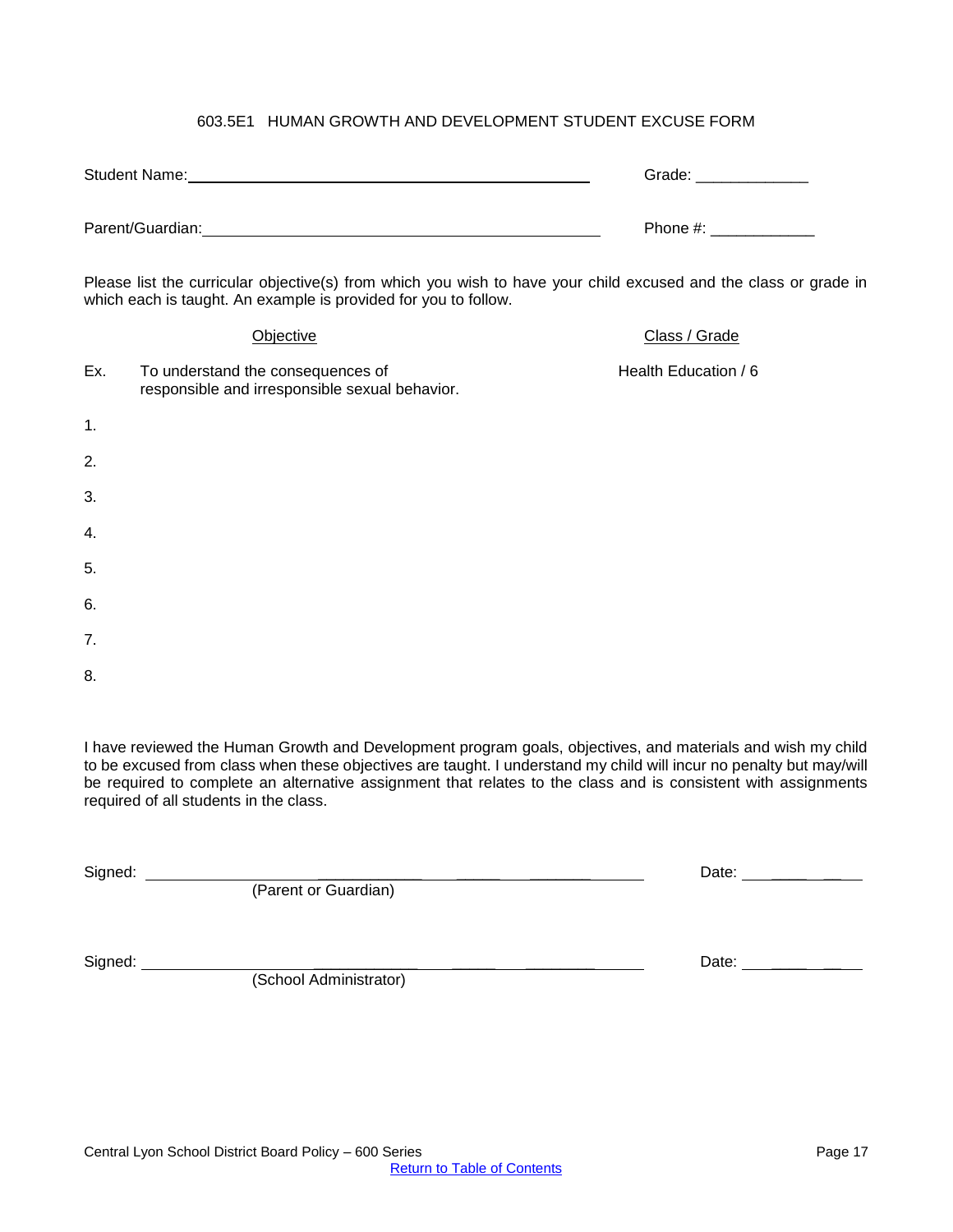## 603.6 PHYSICAL EDUCATION

Students in grades one (1) through twelve (12) are required to participate in physical education courses unless they are excused by the principal of their attendance center.

Students may be excused from physical education courses if the student presents a written statement from a doctor stating that such activities could be injurious to the health of the student or the student has been exempted because of a conflict with the student's religious beliefs.

Students in grades 9-12 may also be excused from physical education courses if:

- the student is enrolled in academic courses not otherwise available, or
- the student has obtained a physical education waiver for a semester because the student is actively involved in an athletic program.
- the student is participating in the Legislative Page Program at the state capitol for a regular session of the general assembly; or
- the student is enrolled in a junior reserve officer training corps.

Twelfth (12) grade students may also be excused from physical education courses if the student is enrolled in a cooperative, work study or other educational program authorized by the school which requires the student's absence from school.

Students who will not participate in physical education must have a written request or statement from their parents.

| Legal Reference: |            | lowa Code § 256.11<br>281 I.A.C. 12.5.                |                    |  |  |  |
|------------------|------------|-------------------------------------------------------|--------------------|--|--|--|
| Cross Reference: | 504<br>603 | <b>Student Activities</b><br>Instructional Curriculum |                    |  |  |  |
| Approved 8/14/95 |            | Reviewed 9/13/21                                      | Revised<br>9/13/21 |  |  |  |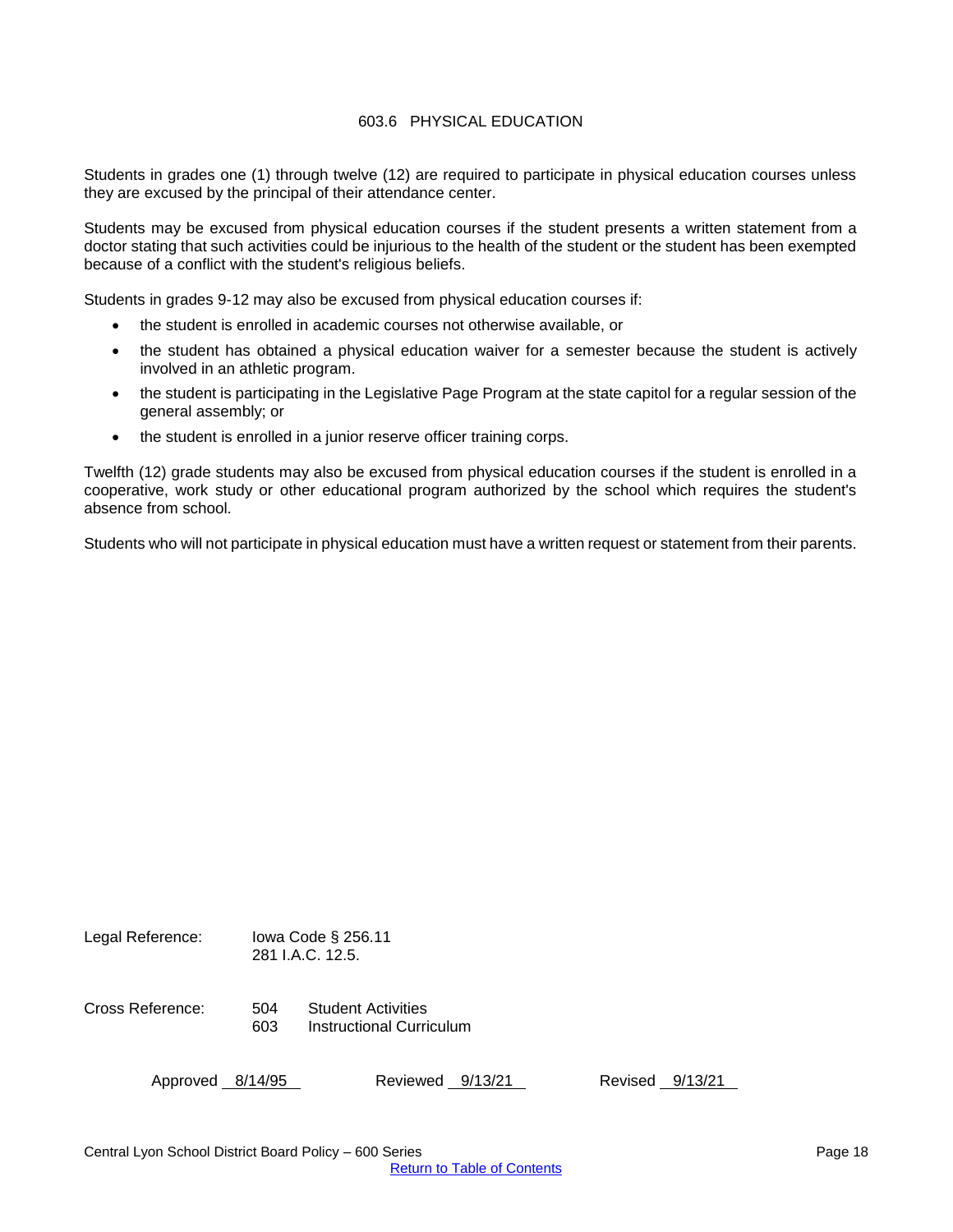## 603.7 CAREER EDUCATION

<span id="page-18-0"></span>Preparing students for careers is one goal of the education program. Career education will be written into the education program for grades kindergarten through twelve (K-12). This education will include, but not be limited to, awareness of self in relation to others and the needs of society, exploration of employment opportunities, experiences in personal decision-making, and experiences of integrating work values and work skills into their lives.

It is the responsibility of the superintendent to assist licensed employees in finding ways to provide career education in the education program. Special attention should be given to courses of vocational education nature. The board, in its review of the curriculum, will review the means in which career education is combined with other instructional programs.

Legal Reference: Iowa Code §§ 256.11, .11A; 280.9. 281 I.A.C. 12.5(7).

Cross Reference: 603 Instructional Curriculum

Approved 8/14/95 Reviewed 1/11/21 Revised 1/11/21

Central Lyon School District Board Policy – 600 Series Page 19 and 200 Series Page 19

[Return to Table of Contents](#page-0-0)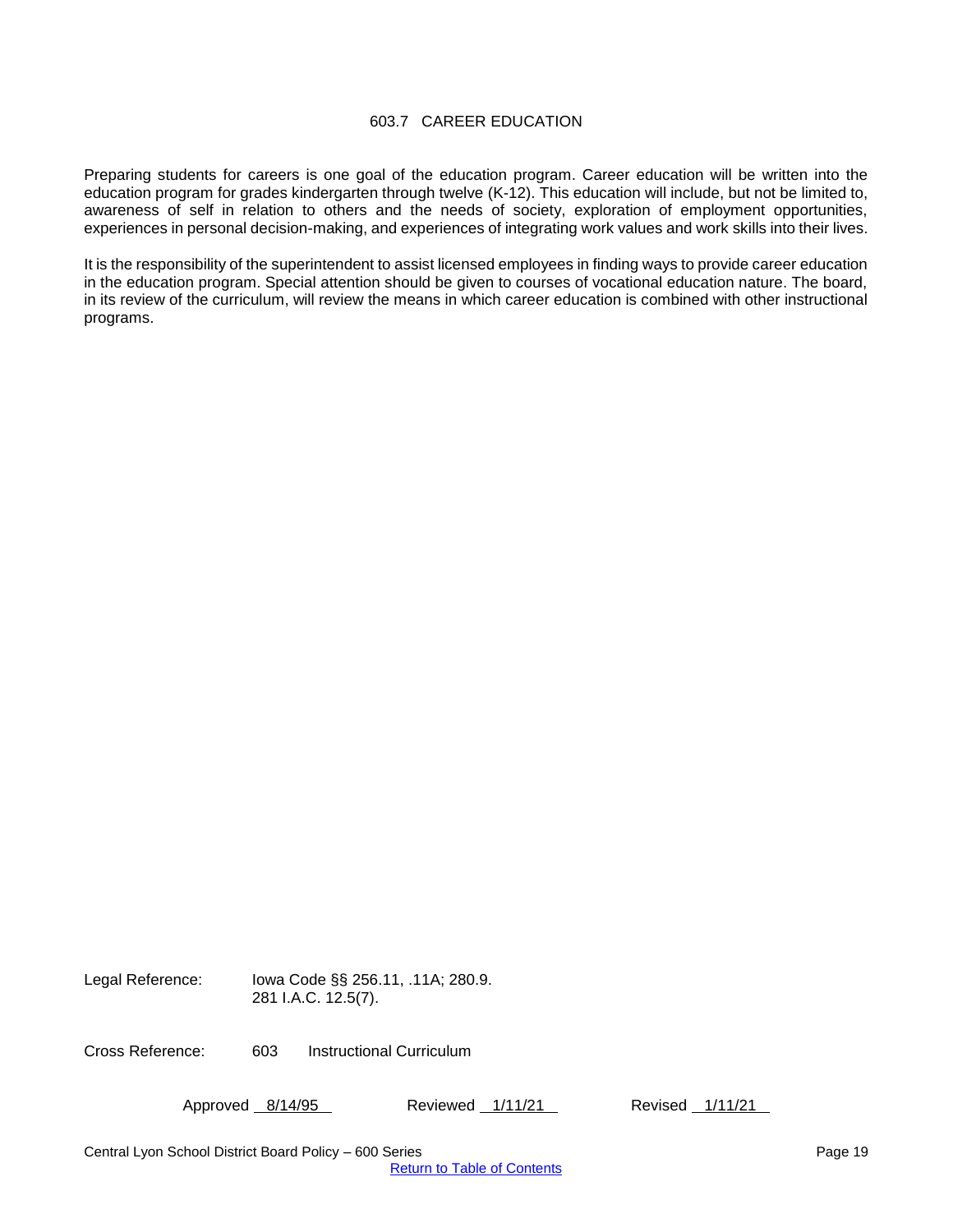## 603.8 TEACHING ABOUT RELIGION

<span id="page-19-0"></span>The school district is required to keep the practice of religion out of the school curriculum. The board recognizes the key role religion has played in the history of the world and authorizes the study of religious history and traditions as part of the curriculum. Preferential or derogatory treatment of a single religion will not take place.

It is the responsibility of the superintendent to ensure the study of religion in the schools in keeping with the following guidelines:

- the proposed activity must have a secular purpose;
- the primary objective of the activity must not be one that advances or inhibits religion; and
- the activity must not foster excessive governmental entanglement with religion.

| Legal Reference: |                       | U.S. Const. amend. I.<br>Lee v. Weisman. 112 S.Ct. 2649 (1992).<br>Lemon v. Kurtzman, 403 U.S. 602 (1971).<br>Graham v. Central Community School District of Decatur County, 608 F.Supp. 531 (S.D. Iowa 1985).<br>lowa Code §§ 279.8; 280.6. |
|------------------|-----------------------|----------------------------------------------------------------------------------------------------------------------------------------------------------------------------------------------------------------------------------------------|
| Cross Reference: | 603<br>604.5<br>606.2 | Instructional Curriculum<br>Religious-Based Exclusion from a School Program<br><b>School Ceremonies and Observances</b>                                                                                                                      |
| Approved         | 8/14/95               | Reviewed 1/11/21<br>Revised<br>1/11/21                                                                                                                                                                                                       |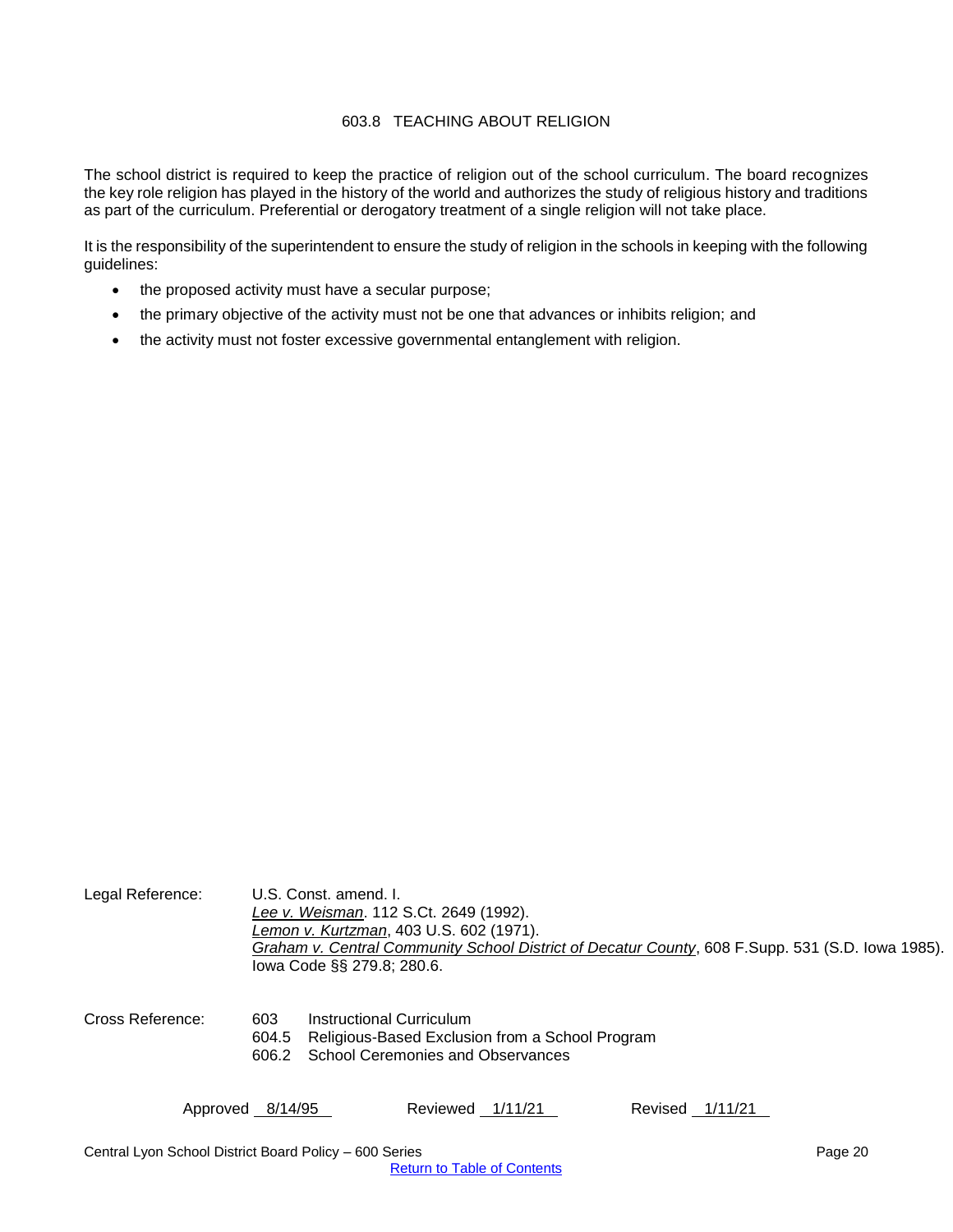## 603.8R1 TEACHING ABOUT RELIGION REGULATION - RELIGIOUS HOLIDAYS

<span id="page-20-0"></span>The historical and contemporary significance of religious holidays may be included in the education program provided that the instruction is presented in an unbiased and objective manner. The selection of holidays to be studied will take into account major celebrations of several world religions, not just those of a single religion. Holiday-related activities will be educationally sound and sensitive to religious differences and will be selected carefully to avoid the excessive or unproductive use of school time. Teachers will be especially careful in planning activities that are to take place immediately preceding or on a religious holiday.

Music, art, literature and drama having religious themes (including traditional carols, seasonal songs and classical music) will be permitted if presented in an objective manner without sectarian indoctrination. The emphasis on religious themes is only as extensive as necessary for a balanced and comprehensive study or presentation. Religious content included in student performances is selected on the basis of its independent educational merit and will seek to give exposure to a variety of religious customs, beliefs and forms of expression. Holiday programs, parties or performances will not become religious celebrations or be used as a forum for religious worship, such as the devotional reading of sacred writings or the recitations of prayers.

The use of religious symbols (e.g. a cross, menorah, crescent, Star of David, lotus blossom, nativity scene or other symbol that is part of a religious ceremony) are permitted as a teaching aid, but only when such symbols are used temporarily and objectively to give information about a heritage associated with a particular religion. The Christmas tree, Santa Claus, Easter eggs, Easter bunnies and Halloween decorations are secular, seasonal symbols and as such can be displayed in a seasonal context.

Expressions of belief or nonbelief initiated by individual students is permitted in composition, art forms, music, speech and debate. However, teachers may not require projects or activities which are-indoctrinate or force students to contradict their personal religious beliefs or nonbeliefs.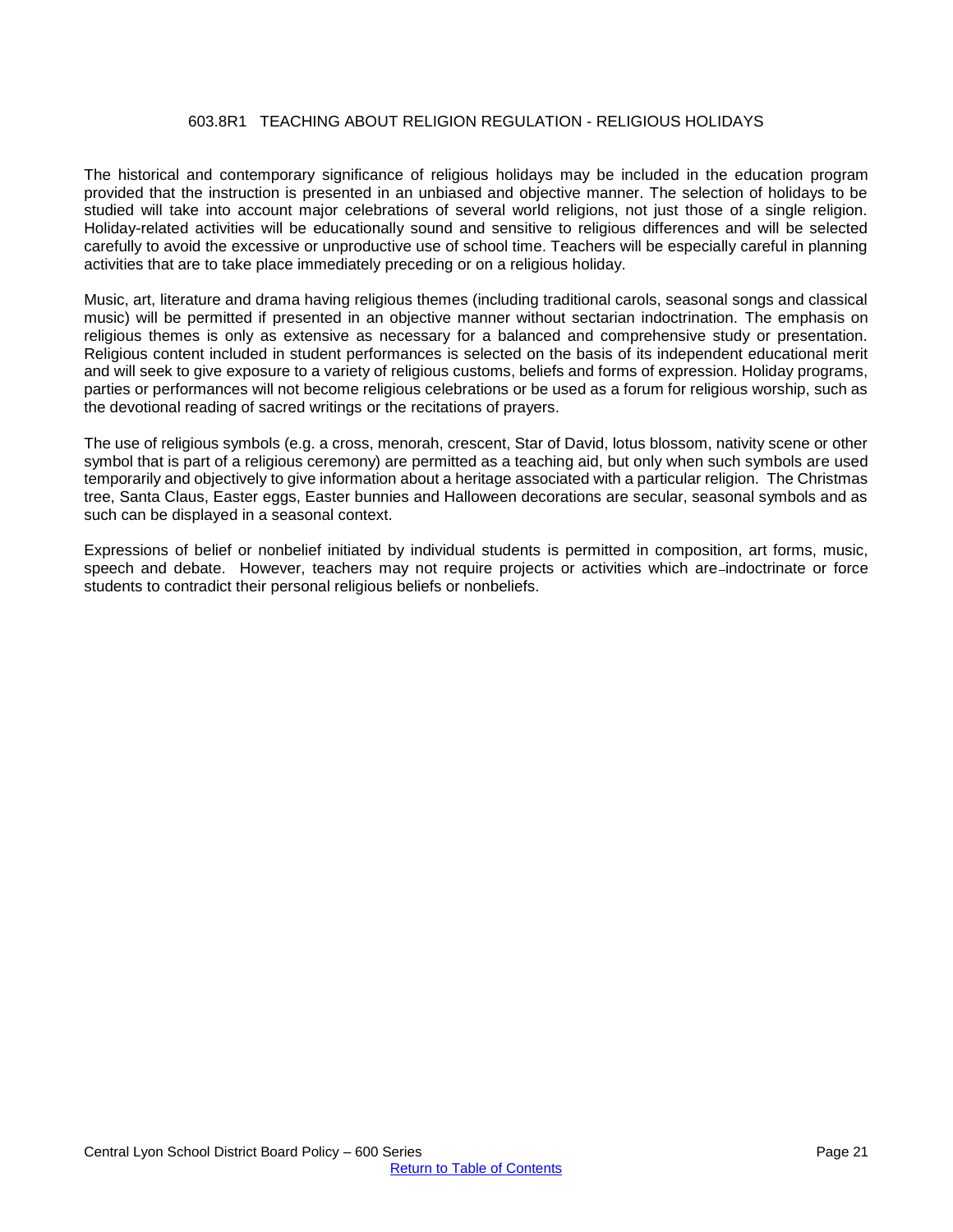## 603.9 ACADEMIC FREEDOM

<span id="page-21-0"></span>The board believes students should have an opportunity to reach their own decisions and beliefs about conflicting points of view. Academic freedom is the opportunity of licensed employees and students to study, investigate, present, interpret, and discuss facts and ideas relevant to the subject matter of the classroom and appropriate to and in good taste with the maturity and intellectual and emotional capacities of the students.

It is the responsibility of the teacher to refrain from advocating partisan causes, sectarian religious views, or biased positions in the classroom or through teaching methods. Teachers are not discouraged from expressing personal opinions as long as students are aware it is a personal opinion and students are allowed to reach their own conclusions independently.

It is the responsibility of the principal to ensure academic freedom is allowed but not abused in the classroom.

Legal Reference: Iowa Code §§ 279.8; 280.3, .6.

Cross Reference: 502 Student Rights and Responsibilities 603 Instructional Curriculum 903.5 Distribution of Materials

Approved 8/14/95 Reviewed 1/11/21 Revised 1/11/21

Central Lyon School District Board Policy – 600 Series Page 22

[Return to Table of Contents](#page-0-0)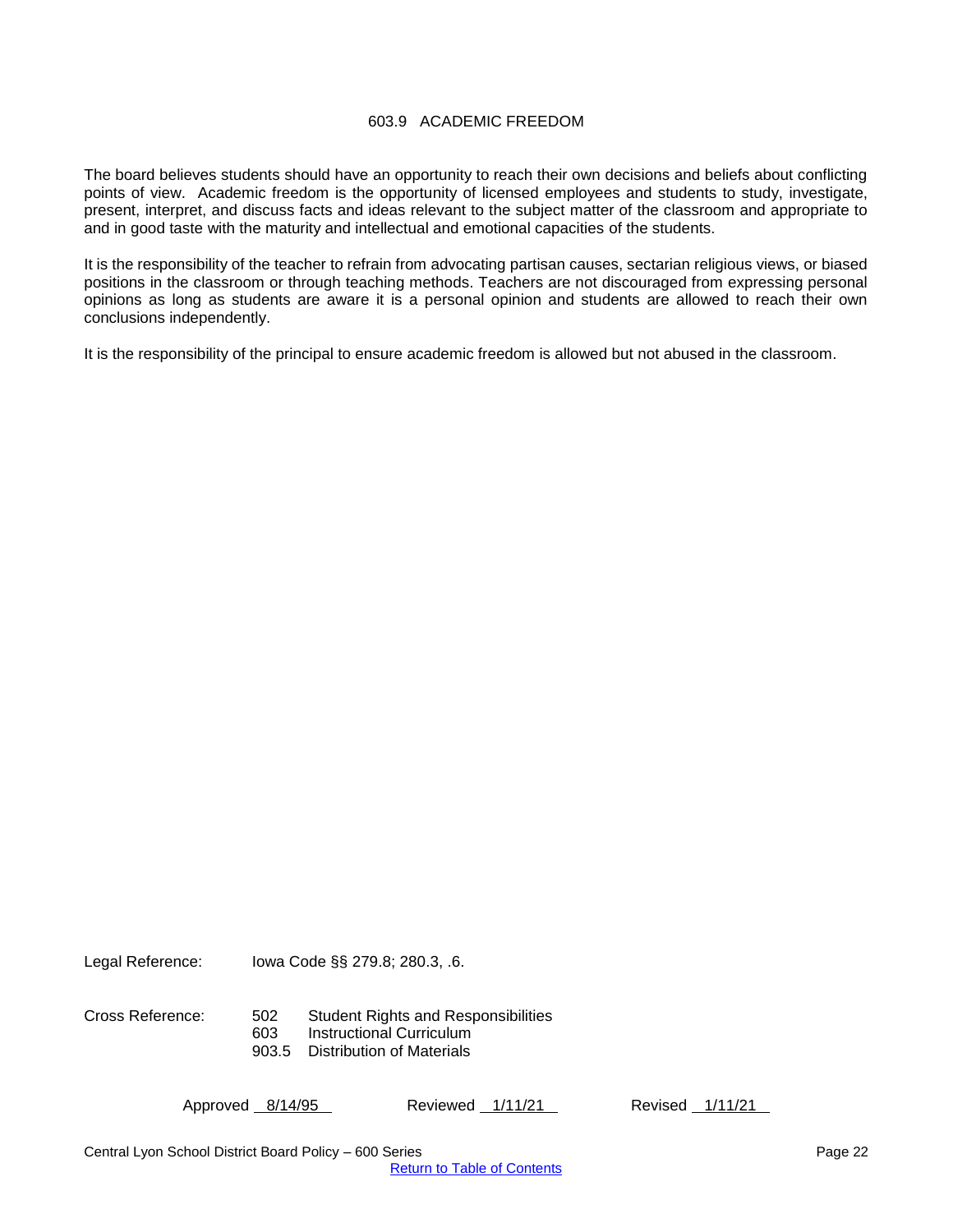## 603.9R1 TEACHING CONTROVERSIAL ISSUES

<span id="page-22-0"></span>A "controversial issue" is a topic of significant academic inquiry about which substantial groups of citizens of this community, this state or this nation hold sincere, conflicting points of view.

It is the belief of the board that controversial issues should be fairly presented in a spirit of honest academic freedom so that students may recognize the validity of other points of view but can also learn to formulate their own opinions based upon dispassionate, objective, unbiased study and discussion of the facts related to the controversy.

It is the responsibility of the instructor to present full and fair opportunity and means for students to study, consider and discuss all sides of controversial issues including, but not limited to, political philosophies.

It is the responsibility of the instructor to protect the right of the student to study pertinent controversial issues within the limits of good taste and to allow the student to express personal opinions without jeopardizing the student's relationship with the teacher.

It is the responsibility of the teacher to refrain from advocating partisan causes, sectarian religious views, or selfish propaganda of any kind through any classroom or school device; however, an instructor will not be prohibited from expressing a personal opinion as long as students are encouraged to reach their own decisions independently.

The board encourages full discussion of controversial issues in a spirit of academic freedom that shows students that they have the right to disagree with the opinions of others but that they also have the responsibility to base the disagreement on facts and to respect the right of others to hold conflicting opinions.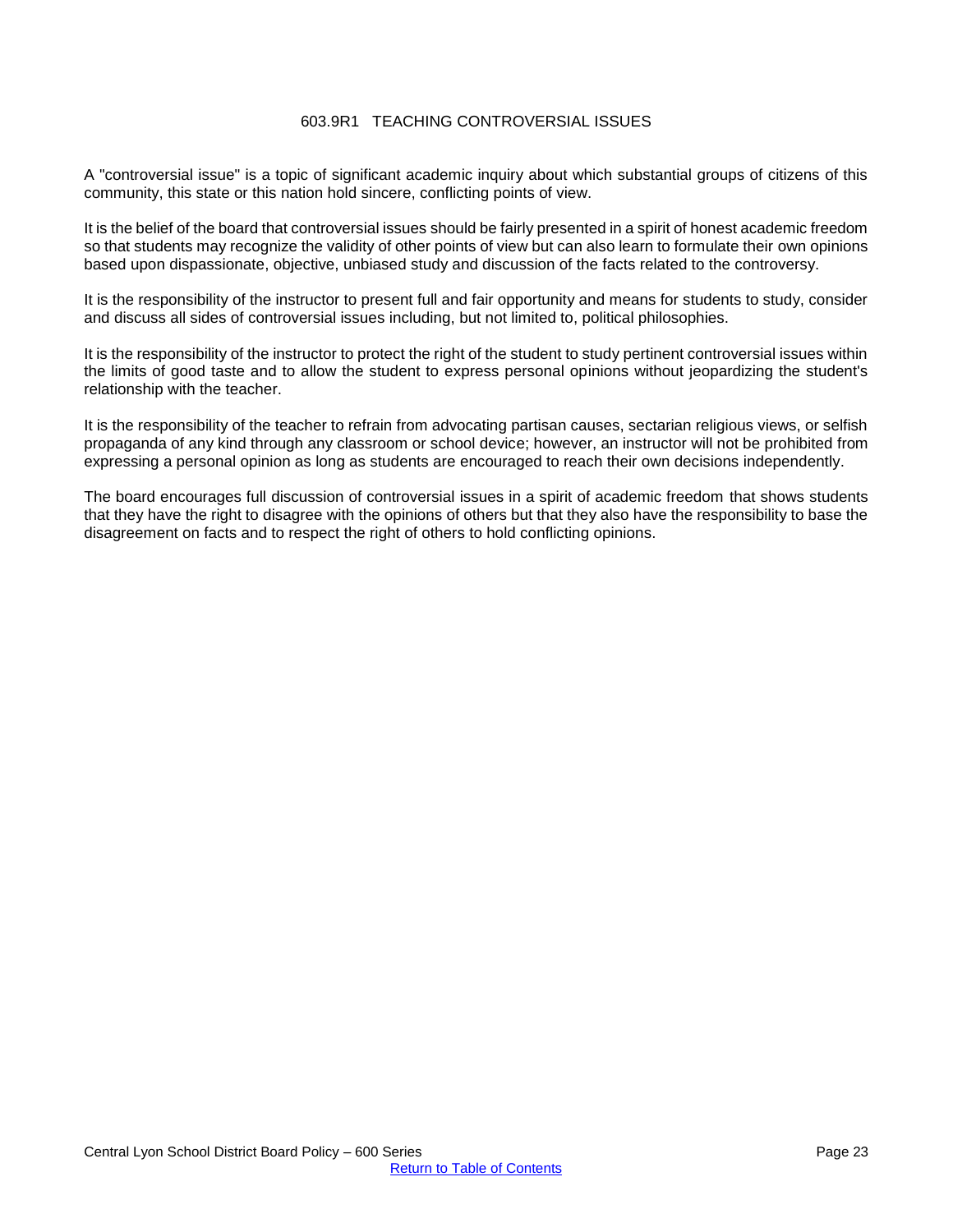## 603.10 GLOBAL EDUCATION

<span id="page-23-0"></span>Because of our growing interdependence with other nations in the world, global education is incorporated into the education program for grades kindergarten through twelve (K-12) so that students have the opportunity to acquire a perspective on world issues, problems, and prospects for an awareness of the relationship between an individual's self-interest and the concerns of people elsewhere in the world.

Legal Reference: Iowa Code §§ 256.11 281 I.A.C. 12.5(11). Cross Reference: 602 Curriculum Development Instructional Curriculum

Approved 8/14/95 Reviewed 1/11/21 Revised 1/11/21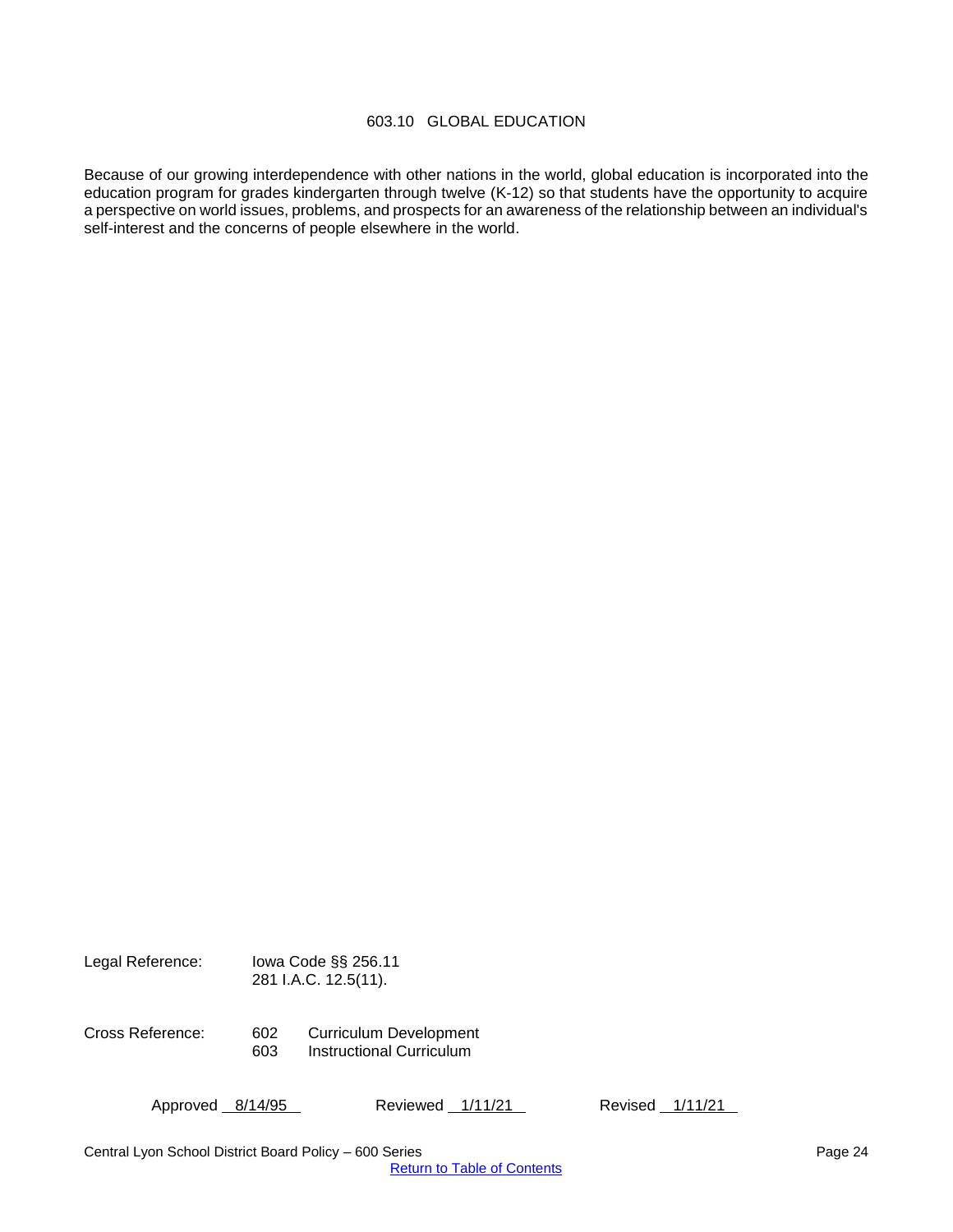## 603.11 CITIZENSHIP

<span id="page-24-0"></span>Being a citizen of the United States, of Iowa and of the Central Lyon school district community entitles students to special privileges and protections as well as requiring the students to assume civic, economic and social responsibilities and to participate in their country, state and Central Lyon school district community in a manner that entitles them to keep these rights and privileges.

As part of the education program, students will have an opportunity to learn about their rights, privileges, and responsibilities as citizens of this country, state and Central Lyon school district community. As part of this learning opportunity students are instructed in the elements of good citizenship and the role quality citizens play in their country, state and school district community.

Legal Reference: Iowa Code §§ 256.11 281 I.A.C. 12.3(6), 12.5(3)(b)-(5)(b). Cross Reference: 101 Educational Philosophy of the School District 502 Student Rights and Responsibilities 503 Student Discipline Approved 8/14/95 Reviewed 1/11/21 Revised 1/11/21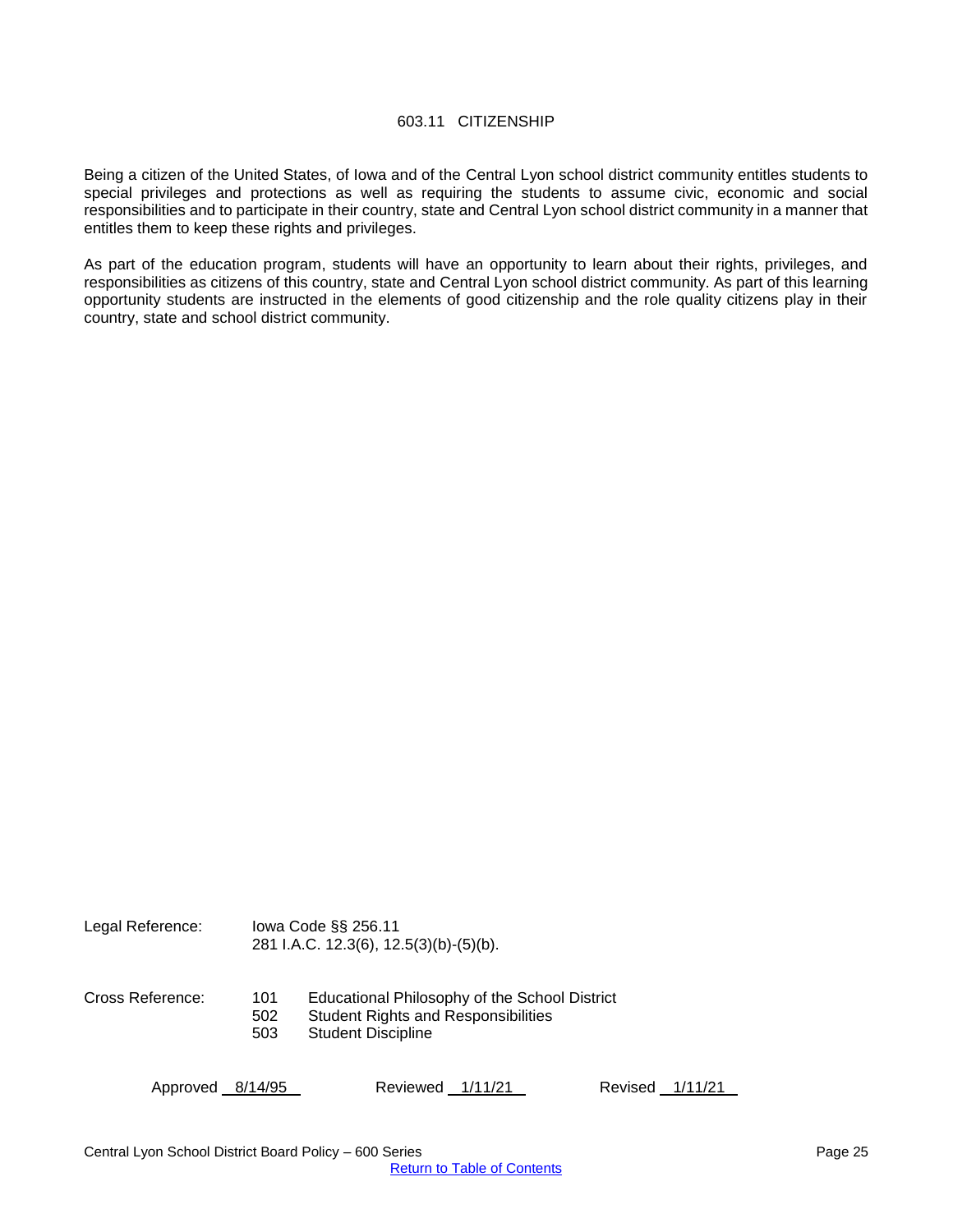## <span id="page-25-0"></span>**604 ALTERNATIVE PROGRAMS**

#### 604.1 PRIVATE INSTRUCTION

The Central Lyon CSD recognizes that families with students of compulsory attendance age may select alternative forms of education outside the traditional school setting, including private instruction. The applicable legal requirements for private instruction, including, but not limited to those relating to reporting and evaluations for progress, shall be followed.

Except as otherwise exempted, in the event a child of compulsory attendance age as defined by law does not attend public school or an accredited nonpublic school, the child must receive private instruction. Private instruction means instruction using a plan and a course of study in a setting other than a public or organized accredited nonpublic school.

Private instruction can take the form of competent private instruction and independent private instruction. The Iowa Department of Education recognizes three options for delivery of this form of instruction: two options for delivery of competent private instruction and one option for independent private instruction.

Competent private instruction means either private instruction provided on a daily basis for at least one hundred forty-eight days during a school year, to be met by attendance for at least thirty-seven days each school quarter by or under supervision of a licensed practitioner, which results in the student making adequate progress, or private instruction provided by a parent, guardian or legal custodian.

Independent private instruction means private instruction that meets the following criteria: (i) is not accredited, (ii) enrolls not more than four unrelated students, (iii) does not charge tuition, fees, or other remuneration for instruction, (iv) provides private or religious-based instruction as its primary purpose, (v) provides enrolled students with instruction in mathematics, reading and language arts, science, and social studies, (vi) provides, upon written request from the superintendent of the school district in which the independent private instruction is provided, or from the director of the department of education, a report identifying the primary instructor, location, name of the authority responsible for the independent private instruction, and the names of the students enrolled, (vii) is not a nonpublic school and does not provide competent private instruction as defined herein, and (viii) is exempt from all state statutes and administrative rules applicable to a school, a school board, or a school district, except as otherwise provided by law.

It is the responsibility of the superintendent to develop administrative regulations regarding this policy.

*NOTE: This policy reflects Iowa law on competent private instruction and independent private instruction. For additional information, including applicable forms, please visit the "Options for Educational Choice"*  section of the lowa Department of Education's website, located at [https://www.educateiowa.gov/pk-](https://www.educateiowa.gov/pk-12/options-educational-choice)*[12/options-educational-choice.](https://www.educateiowa.gov/pk-12/options-educational-choice)* 

| Legal Reference: | 281 I.A.C. 31.                               | lowa Code §§ 299, 299A.                                                                                                                                                                            |
|------------------|----------------------------------------------|----------------------------------------------------------------------------------------------------------------------------------------------------------------------------------------------------|
| Cross Reference: | 501<br>502<br>504<br>507.1<br>604.7<br>604.9 | Student Attendance<br><b>Student Rights and Responsibilities</b><br><b>Student Activities</b><br>Student Health and Immunization Certificates<br>Dual Enrollment<br>Home School Assistance Program |

Approved 8/14/95 Reviewed 9/13/21 Revised 9/13/21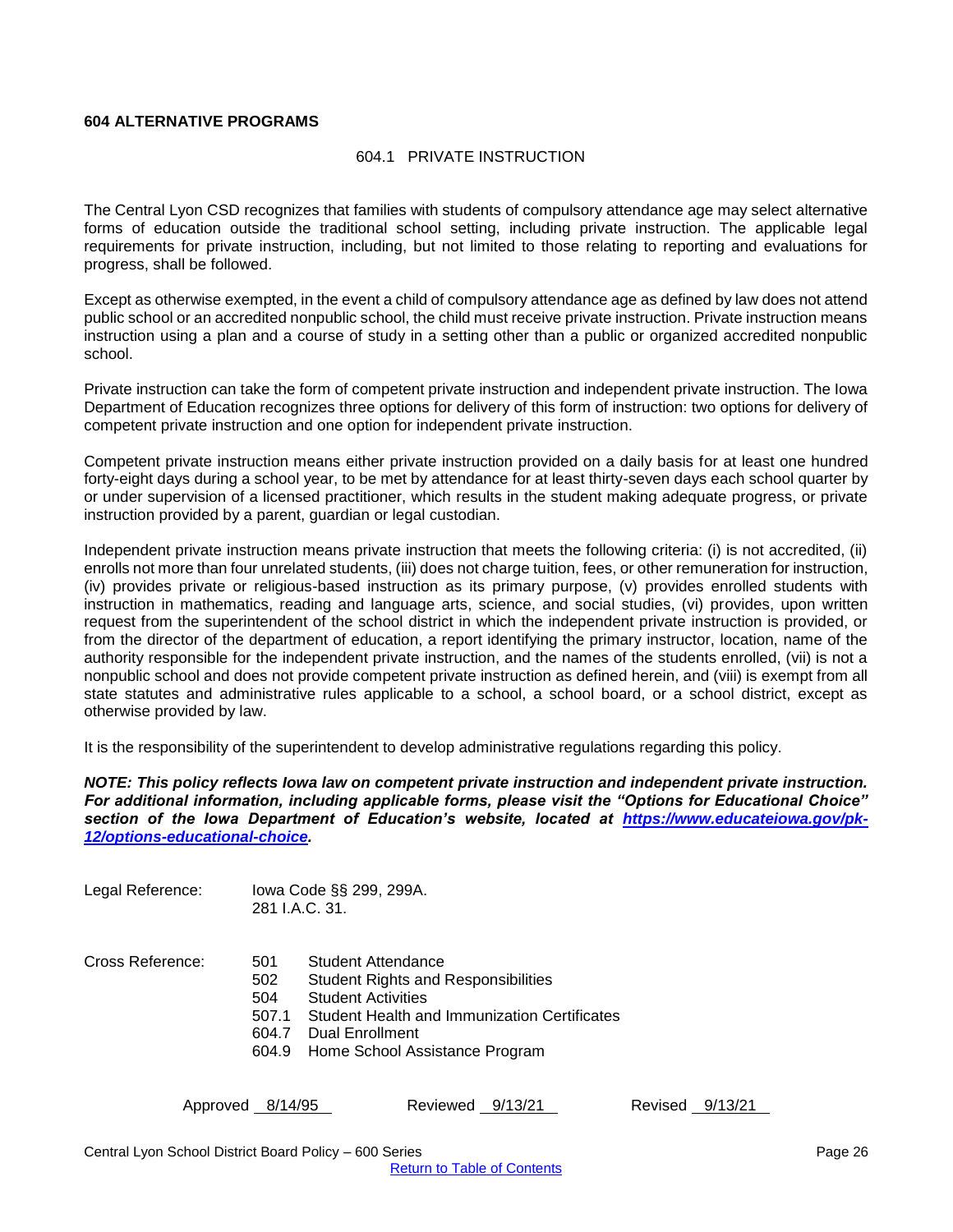#### 604.2 INDIVIDUALIZED INSTRUCTION

<span id="page-26-0"></span>The board's primary responsibility in the management of the school district is the operation and delivery of the regular education program. Generally, students attending the school district will receive the regular education program offered by the district. Only in exceptional circumstances will the board approve students receiving individualized instruction at the expense of the school district.

Recommendations from the superintendent for individualized instruction will state the need for the instruction, the objectives and goals sought for the instruction, the employee requirements for the instruction, the implementation procedures for the instruction and the evaluation procedures and processes that will be used to assess the value of the instruction.

It is the responsibility of the superintendent to develop administrative regulations for individualized instruction.

Legal Reference: Iowa Code §§ 256.11; 279.8, .10, .11; 280.3, .14; 299.1-.6, .11, .15, .24; 299A.

Cross Reference: 501.12 Pregnant Students 604.1 Competent Private Instruction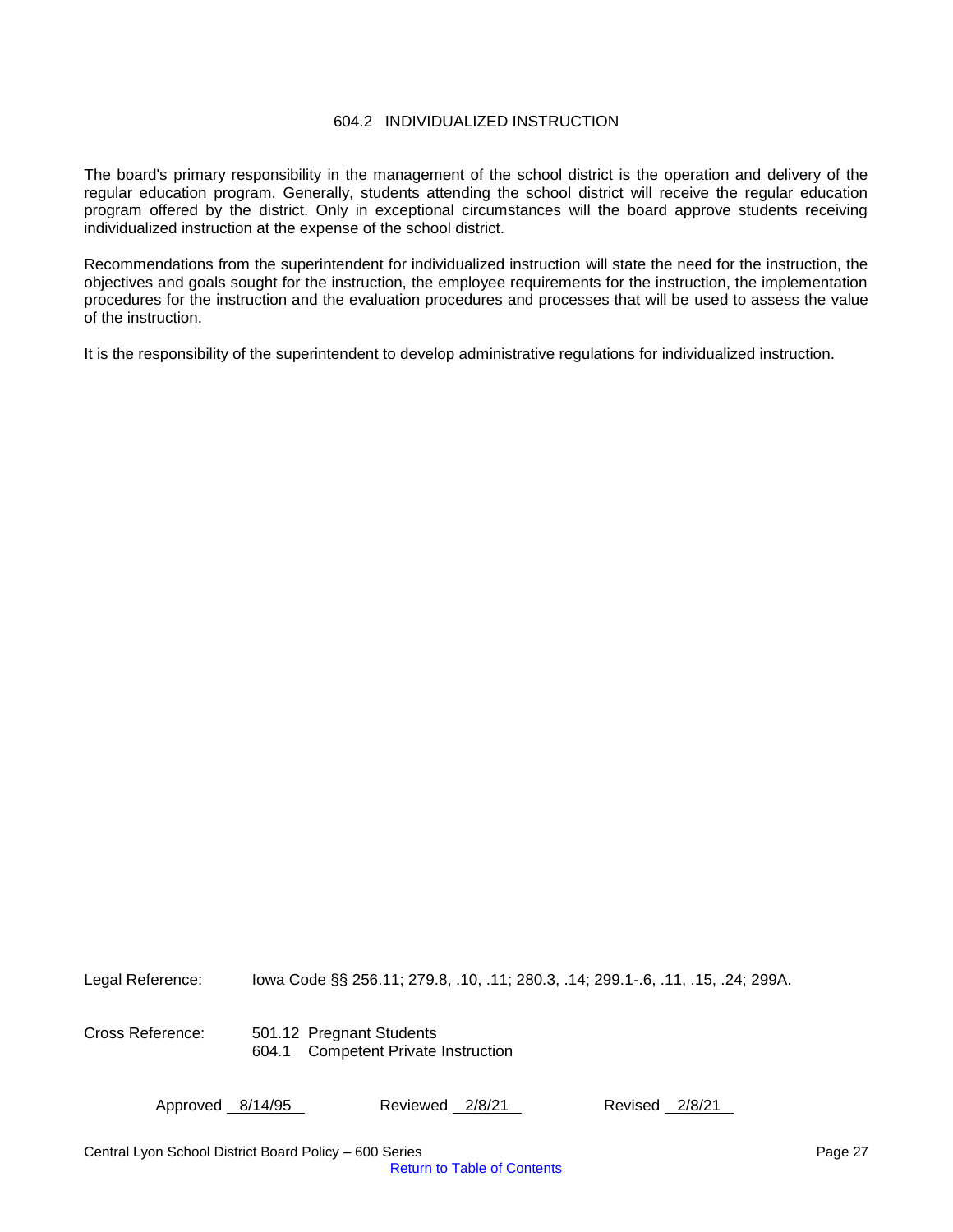# 604.3 PROGRAM FOR TALENTED AND GIFTED STUDENTS

<span id="page-27-0"></span>The board recognizes some students require programming beyond the regular education program. The board will identify students with special abilities and provide education programming.

It is the responsibility of the superintendent to develop a talented and gifted program which provides for identifying students, for program evaluation, and for training of employees.

Legal Reference: Iowa Code §§ 257.42-.49. 281 I.A.C. 12.5(12); 59. Cross Reference: 505 Student Scholastic Achievement 604.6 Instruction at a Post-Secondary Educational Institution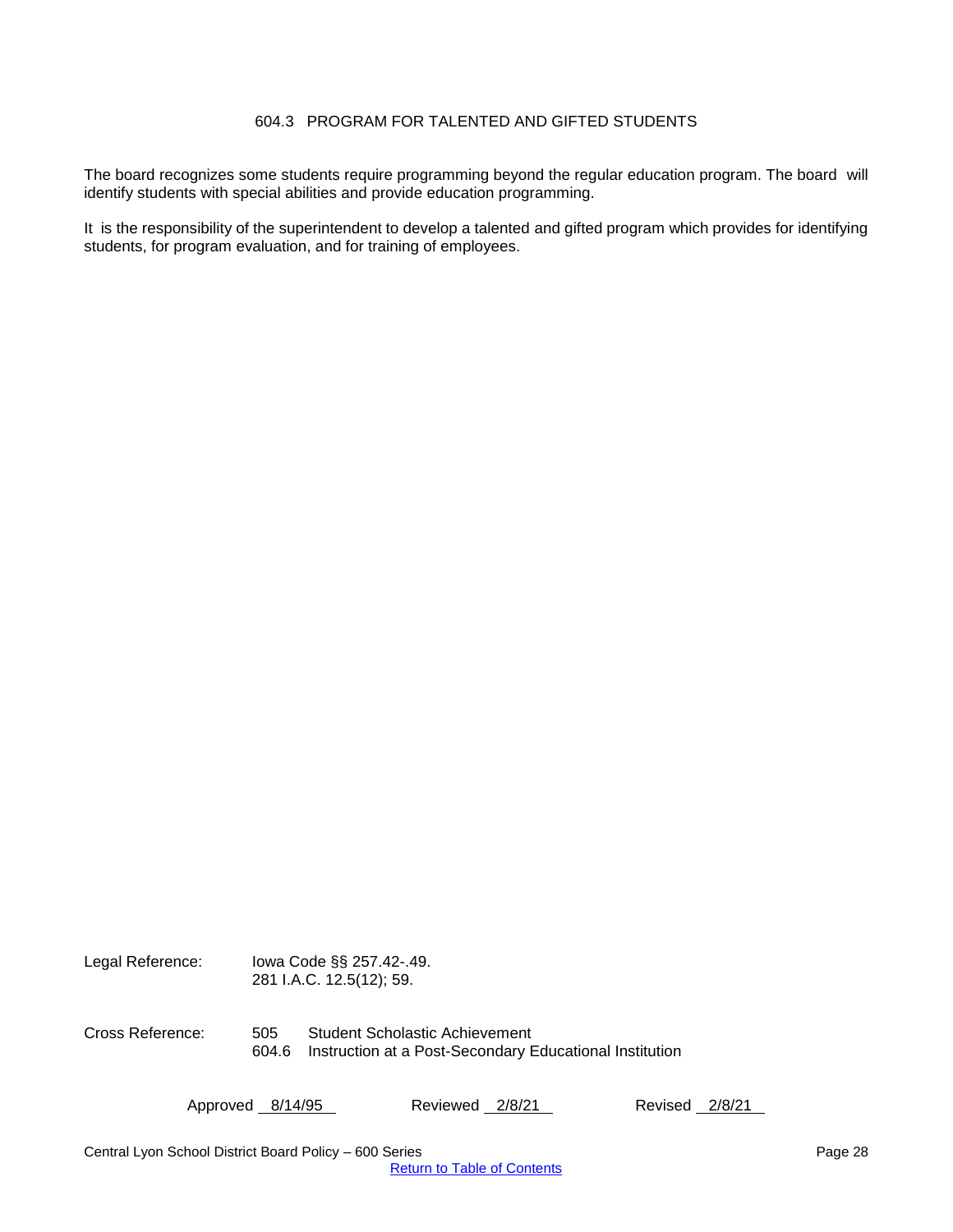## 604.4 PROGRAM FOR AT-RISK STUDENTS

<span id="page-28-0"></span>The board recognizes some students require additional assistance in order to graduate from the regular education program. The board will provide a plan to encourage and provide an opportunity for at-risk students to achieve their potential and obtain their high school diploma.

It is the responsibility of the superintendent to develop a plan for students at-risk which provides for identifying students, for program evaluation, and for the training of employees.

| Legal Reference: | lowa Code §§ 257.38-.41; 280.19, .19A.<br>281 I.A.C. 12.5(13); 33; 65. |                                                                           |  |
|------------------|------------------------------------------------------------------------|---------------------------------------------------------------------------|--|
| Cross Reference: | 505<br>607.1                                                           | Student Scholastic Achievement<br>Student Guidance and Counseling Program |  |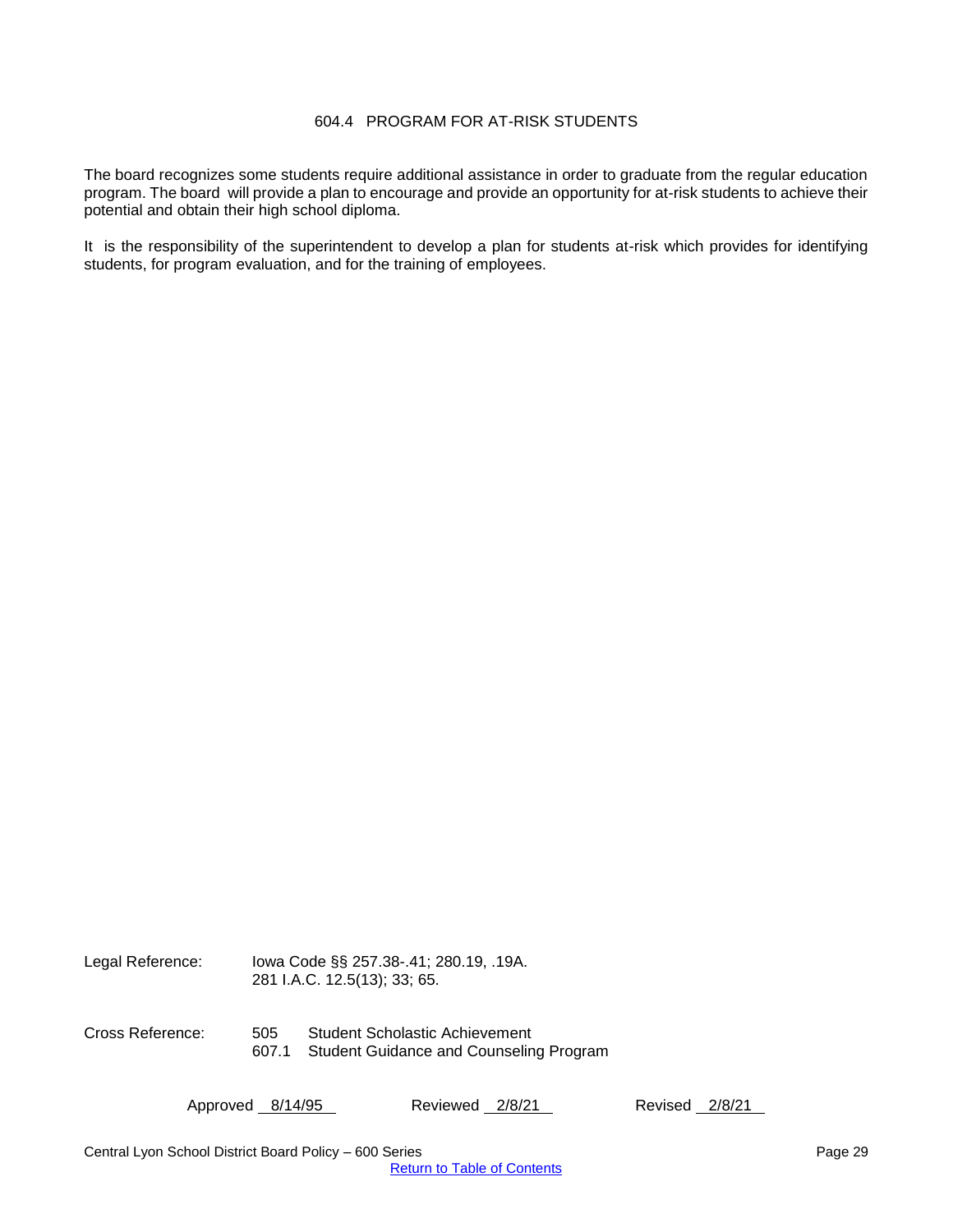## 604.5 RELIGIOUS-BASED EXCLUSION FROM A SCHOOL PROGRAM

<span id="page-29-0"></span>Parents who wish to have their child excluded from a school program because of religious beliefs must inform the superintendent in writing. The board authorizes the administration to allow the exclusion if it is not disruptive to the education program and it does not infringe on a compelling state or educational interest. Further, the exclusion must not interfere with other school district operations. Students who are allowed to be excluded from a program or activity which violates their religious beliefs are required to do an alternate supervised activity or study.

In notifying the superintendent, the parents will abide by the following:

- The notice is in writing;
- The objection is based on religious beliefs;
- The objection will state which activities or studies violate their religious beliefs;
- The objection will state why these activities or studies violate their religious beliefs; and
- The objection will state a proposed alternate activity or study.

The superintendent will have discretion to make this determination. The factors the superintendent will consider when a student requests to be excluded from a program or activity because of religious beliefs include, but are not limited to, staff available to supervise a student who wishes to be excluded, space to house the student while the student is excluded, available superintendent-approved alternative course of study or activity while the student is excluded, number of students who wish to be excluded, whether allowing the exclusion places the school in a position of supporting a particular religion, and whether the program or activity is required for promotion to the next grade level or for graduation.

Students who are allowed to be excluded from a program or activity which violates their religious beliefs shall be required to do an alternate supervised activity or study.

| Legal Reference: | U.S. Const. amend. I.<br>Lee v. Weisman, 112 S.Ct. 2649 (1992).<br>Lemon v. Kurtzman, 403 U.S. 602 (1971).<br>lowa 1985).<br>lowa Code §§ 256.11(6); 279.8. | Graham v. Central Community School District of Decatur County, 608 F. Supp. 531 (S.D. |                |
|------------------|-------------------------------------------------------------------------------------------------------------------------------------------------------------|---------------------------------------------------------------------------------------|----------------|
| Cross Reference: | 603<br>606.2                                                                                                                                                | Instructional Curriculum<br><b>School Ceremonies and Observances</b>                  |                |
|                  | Approved 8/14/95                                                                                                                                            | Reviewed 2/8/21                                                                       | Revised 2/8/21 |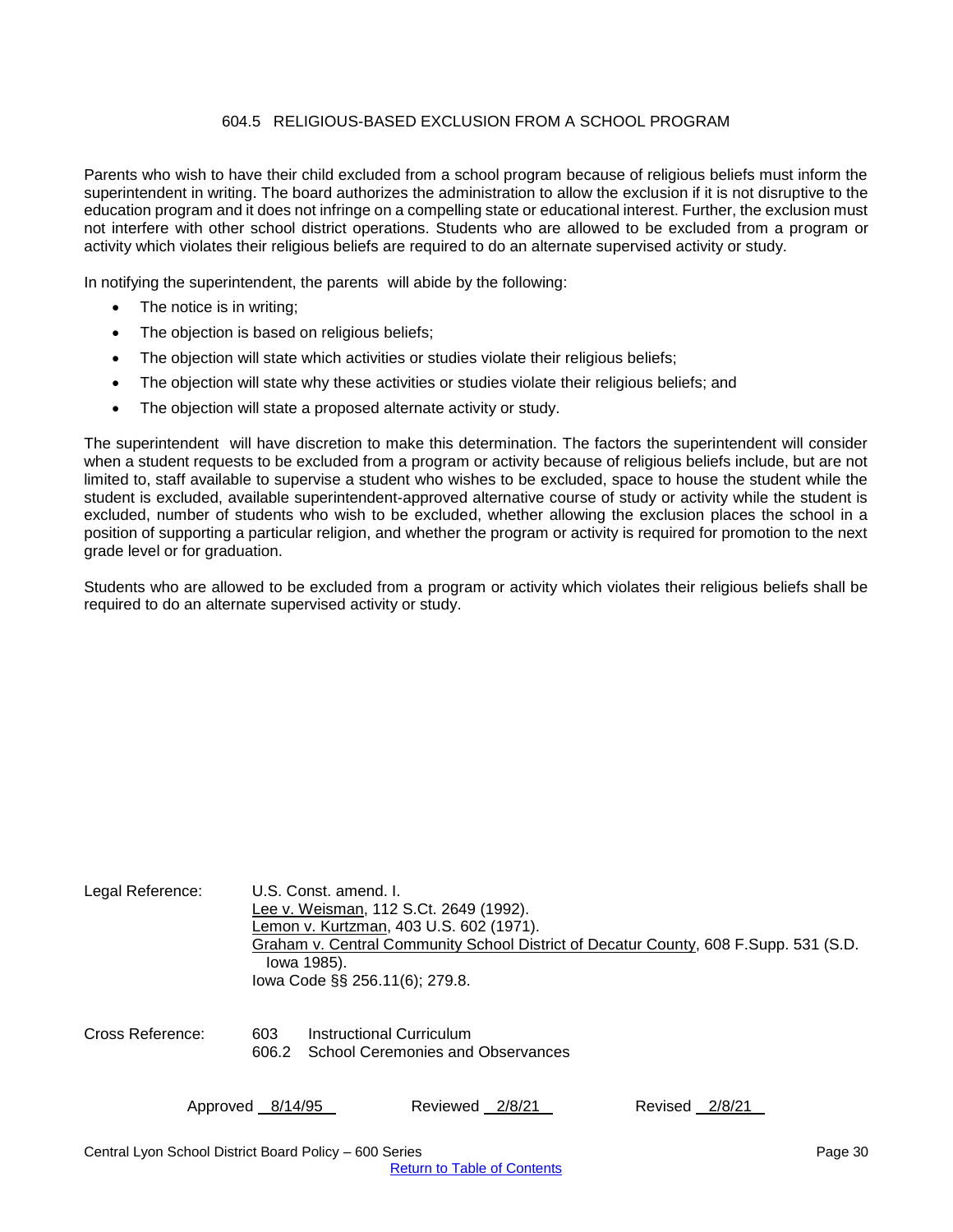## 604.6 INSTRUCTION AT A POST-SECONDARY EDUCATIONAL INSTITUTION

<span id="page-30-0"></span>In accordance with this policy, students in grades nine (9) through twelve (12) may receive academic or career and technical education credits that count toward the graduation requirements set out by the board for courses successfully completed in post-secondary educational institutions. Students and parents or guardians shall be made aware of the post-secondary instructional opportunities as part of the development of each student's individual career and academic plan as required by law. The Superintendent or designee is responsible for developing the appropriate forms and procedures for implementing this policy and the following post-secondary educational opportunities:

## **Concurrent Enrollment**

The board may, in its discretion, enter into a contractual agreement with a community college to provide courses for eligible students in grades nine (9) through twelve (12) when comparable courses are not offered by the school district. Notice of the availability of the concurrent enrollment program shall be included in the school district's registration handbook, and the handbook shall identify which courses, if successfully completed, generate postsecondary credit. Students shall not be charged tuition for concurrent enrollment courses and shall not be required to reimburse the school district for tuition if they do not successfully complete a course. Students or their parents or guardians may be required to pay a fee consistent with the school district's established textbook policy and other materials for the concurrent enrollment course to the extent permitted by law. Students or their parents or guardians may also be required to provide their own transportation to and from concurrent enrollment courses to the extent permitted by law. However, transportation shall be the responsibility of the school district for any contracted course that is used to meet school district accreditation requirements.

Students who successfully complete a concurrent enrollment course, as determined by the postsecondary institution, shall receive postsecondary credit in accordance with the institution's policies and high school credit that will be reflected on their high school transcript. The Superintendent or designee shall grant to a student who successfully completes a concurrent enrollment course a unit of high school graduation credit for every unit of high school level instruction successfully completed.

## **Post-Secondary Enrollment Option**

Ninth and tenth grade students who have been identified by the school district as gifted and talented, and eligible eleventh and twelfth grade students, may utilize the Post-Secondary Enrollment Option (PSEO) program. To qualify, a course must be a nonsectarian, credit-bearing course that leads to a degree, and in the areas of: mathematics, science, social sciences, humanities, career and technical education. A course is not eligible for PSEO if a comparable course is offered by the school district. In addition, courses at a community college with which the district has a concurrent enrollment agreement are not eligible for PSEO. Students shall not be charged for tuition, textbooks, materials, or fees related to a PSEO course with the exception of equipment that becomes the property of the student.

The school district shall reimburse the post-secondary institution for tuition and other expenses for each PSEO course up to \$250. Students who successfully complete a PSEO course, as determined by the postsecondary institution, shall receive postsecondary credit and high school credit. The Superintendent or designee shall grant to a student who successfully completes a PSEO course a unit of high school graduation credit for every unit of high school level instruction successfully completed.

Transportation to and from the postsecondary institution is the responsibility of the student or parent or legal guardian of the student enrolled in a PSEO course. Eligible students may take up to seven hours of post-secondary credit during the summer months and receive high school credit upon successful completion of a post-secondary course. However, the student or student's parent or legal guardian are responsible for all costs associated with courses taken during the summer.

Students who fail a PSEO course and fail to receive credit are required to reimburse the school district for all costs directly related to the course up to the \$250.00 reimbursement maximum. Prior to registering, students under the age of eighteen are required to have a parent or guardian sign a form indicating that the parent is responsible for the costs of the course should the student fail the course and fail to receive credit. Reimbursement waivers may be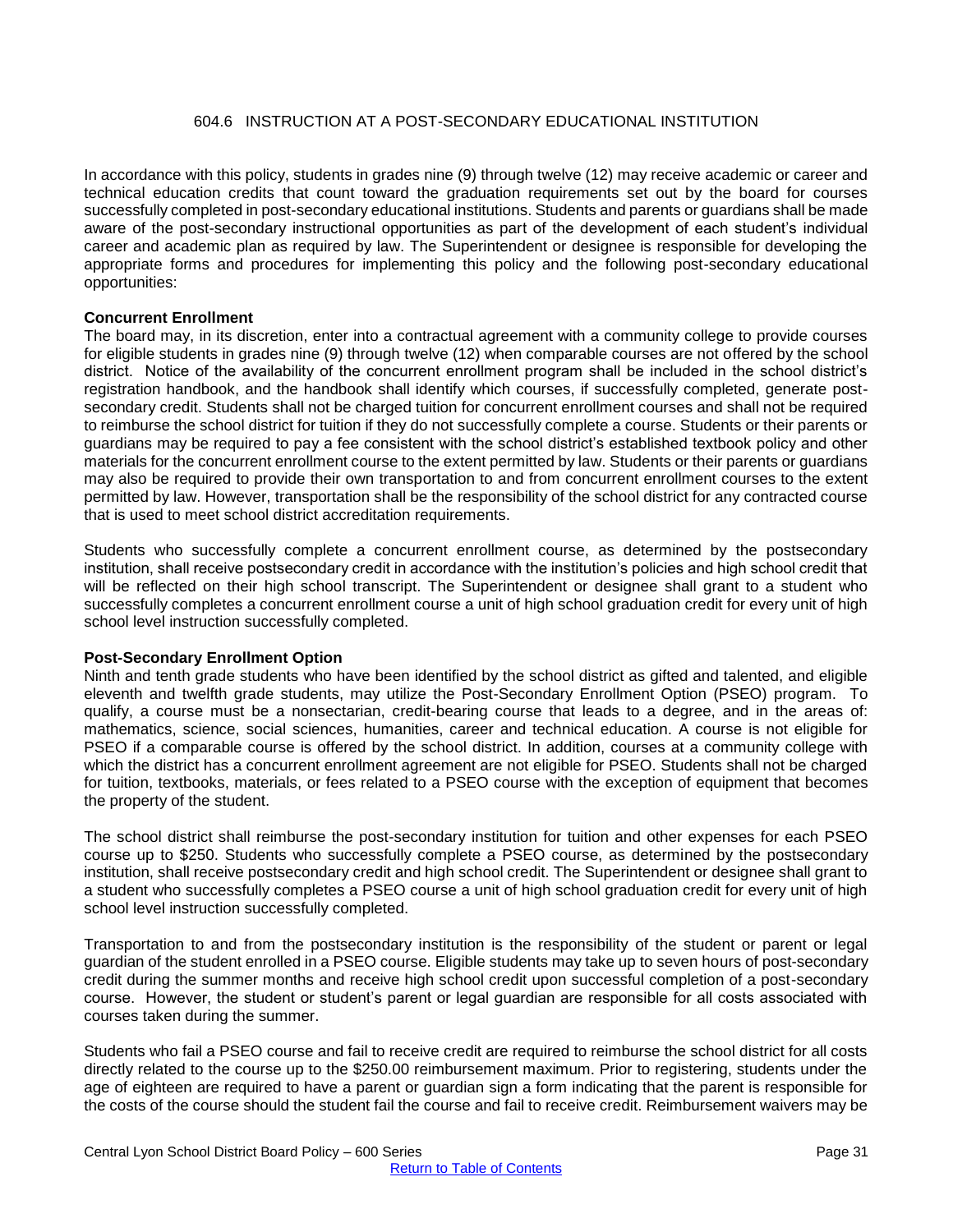granted by the board if sufficient verification is provided to show that the student was unable to complete the course for reasons outside the student's control, including but not limited to physical incapacity, a death in the student's immediate family, or a move out of the school district.

If a student is unable to demonstrate proficiency or the school district or accredited nonpublic school determines that the course unit completed by the student does not meet the school district's standards, the superintendent shall provide in writing to the student's parent or guardian the reason for the denial of credit.

| Legal References: | lowa Code §§ 256.7, 11; 258; 261E; 279.61, 280.3, 280.14<br>281 J.A.C. 12 and 22 |  |                                                                            |         |        |  |
|-------------------|----------------------------------------------------------------------------------|--|----------------------------------------------------------------------------|---------|--------|--|
| Cross References: | 505<br>604.3                                                                     |  | Student Scholastic Achievement<br>Program for Talented and Gifted Students |         |        |  |
| Approved 8/14/95  |                                                                                  |  | Reviewed 2/8/21                                                            | Revised | 2/8/21 |  |

Central Lyon School District Board Policy – 600 Series Page 32

[Return to Table of Contents](#page-0-0)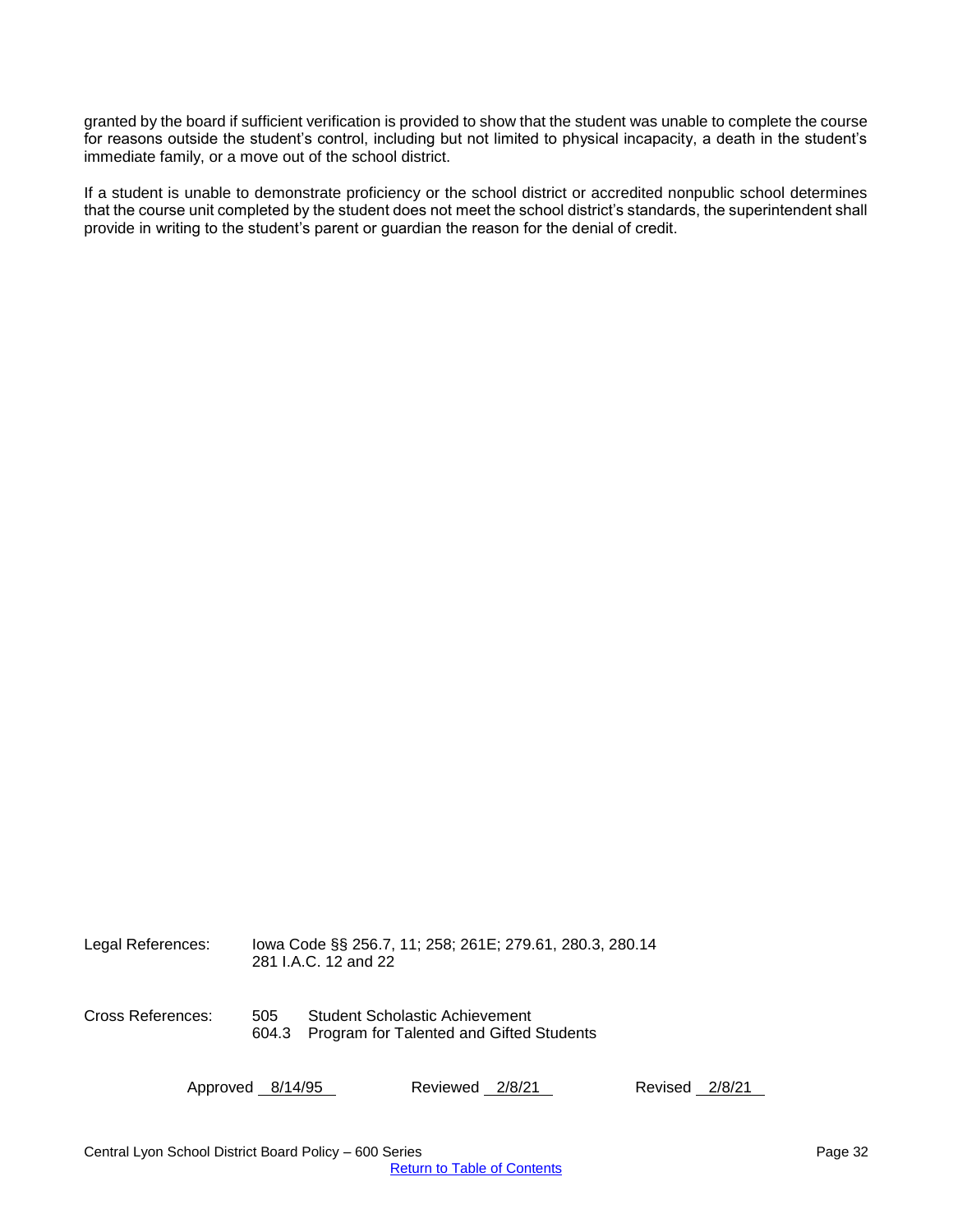#### 604.7 DUAL ENROLLMENT

<span id="page-32-0"></span>The parent, guardian, or custodian of a student receiving competent private instruction may also enroll the student in the school district in accordance with state law and policy. The student is considered under dual enrollment. The parent, guardian, or custodian requesting dual enrollment for the student should notify the board secretary no later than September 15 of the school year in which dual enrollment is sought on forms provided by the school district. On the form, they will indicate the extracurricular and academic activities in which the student is interested in participating. The forms are available at the central administration office.

A dual enrollment student is eligible to participate in the school district's extracurricular and academic activities in the same manner as other students enrolled in the school district. The policies and administrative rules of the school district will apply to the dual enrollment students in the same manner as the other students enrolled the school district. These policies and administrative rules will include, but not be limited to, athletic eligibility requirements, the good conduct rule, academic eligibility requirements, and payment of applicable fees.

A dual enrollment student whose parent, guardian, or custodian has chosen standardized testing as the form of the student's annual assessment will not be responsible for the cost of the test or the administration of the test.

After the student notifies the school district which activities in which they wish to participate, the school district will provide information regarding the specific programs.

The applicable legal requirements for dual enrollment including, but not limited to those related to reporting and eligibility, shall be followed. It is the responsibility of the superintendent to develop administrative regulations regarding this policy.

| Legal Reference: |                                            | lowa Code §§ 279.8, 299A.<br>281 I.A.C. 31.                                                                                                                                                    |  |  |
|------------------|--------------------------------------------|------------------------------------------------------------------------------------------------------------------------------------------------------------------------------------------------|--|--|
| Cross Reference: | 502<br>503<br>504<br>507<br>604.1<br>604.9 | Student Rights and Responsibilities<br><b>Student Discipline</b><br><b>Student Activities</b><br>Student Health and Well-Being<br><b>Private Instruction</b><br>Home School Assistance Program |  |  |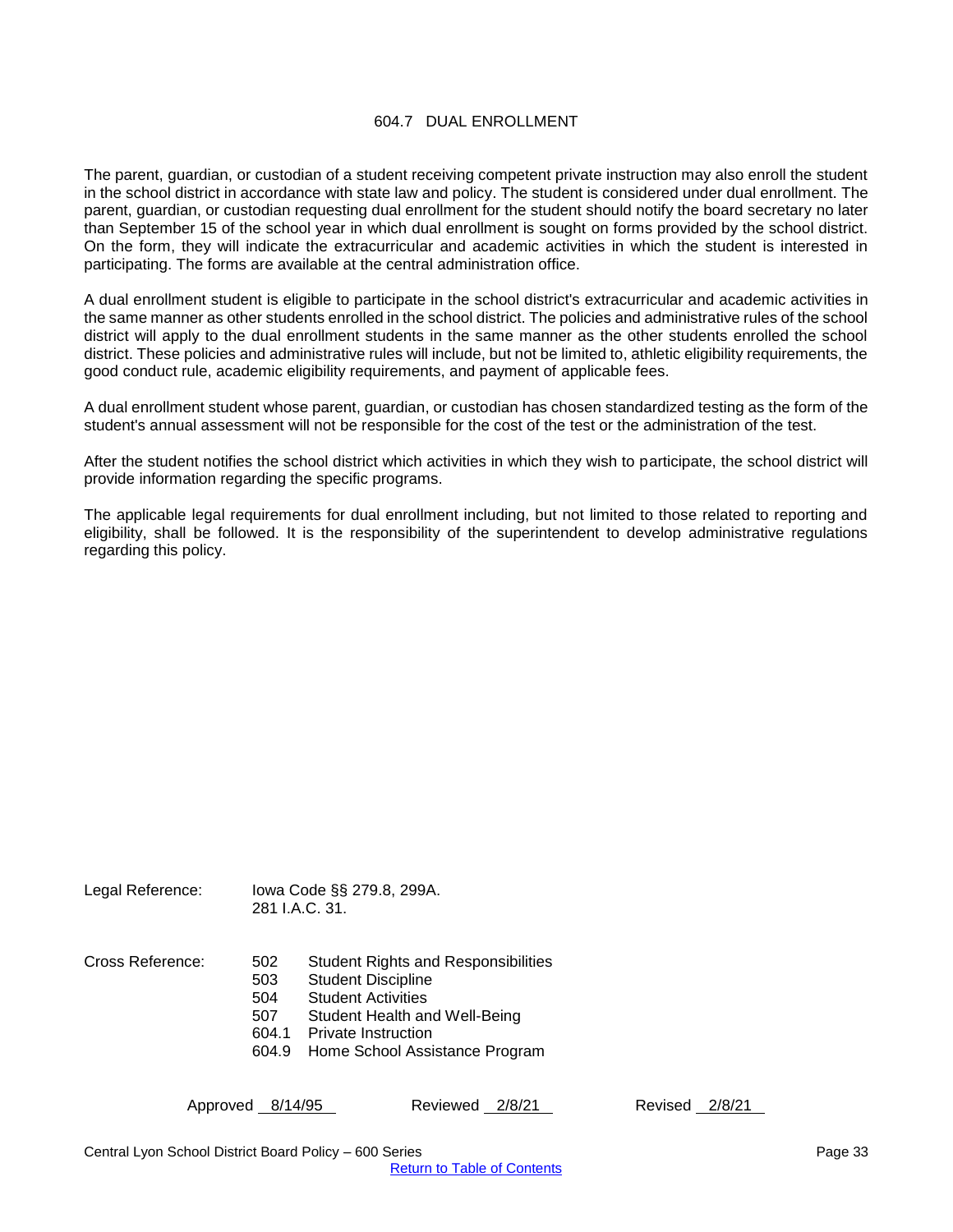## 604.8 FOREIGN STUDENTS

<span id="page-33-0"></span>Foreign students must meet all district entrance requirements including age, place of residence and immunization. Foreign students must be approved by the Superintendent. The board reserves the right to limit the number of foreign students accepted. Students who are citizens of a foreign country will be considered residents if they meet one (1) of the following requirements:

- The student resides with his/her parents(s) or legal guardian;
- The student is in the United States with appropriate documentation (Form I-20) from the United States Department of Justice-Immigration and Naturalization Services; or
- The student is a participant in a recognized foreign exchange program; and,
- The student is physically able to attend school and has provided the school district with such proof, including a current TB test.

Legal Reference: Iowa Code § 279.8

Cross Reference: 501 Student Attendance 507.1 Student Health and Immunization Certificates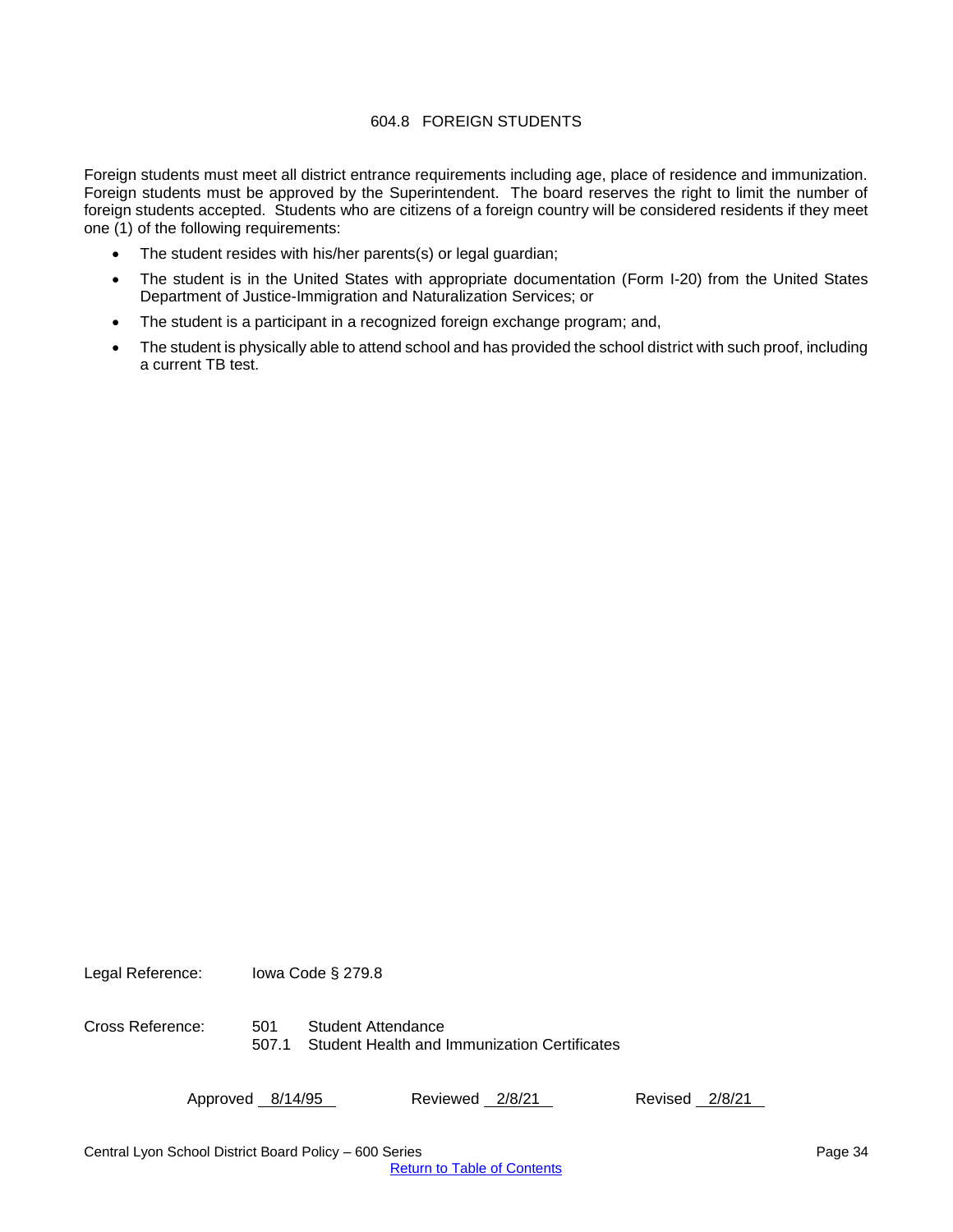## 604.10 ONLINE COURSES

<span id="page-34-0"></span>The board recognizes that online coursework may be a good alternative for students to not only meet graduation requirements but, also have the opportunity to take advanced or other courses not offered by the school district.

High school students may earn a maximum of 5 credits – unless approved by the superintendent or designee – to be applied toward graduation requirements by completing online courses offered through the district or through agencies approved by the board and the Iowa Department of Education. Credit from an online course may be earned only in the following circumstances:

- The course is not offered at the high school;
- Although the course is offered at the high school, the virtual educational setting will be more conducive to the student's individual learning needs;
- Although the course is offered at the high school, the student will not be able to take it due to an unavoidable scheduling conflict that would keep the student from meeting graduation requirements;
- The course will serve as a supplement to extend homebound instruction;
- The student has been given a long-term suspension from the regular school setting, but educational services are to be continued; or,
- The principal, with agreement from the student's teachers and parents, determines the student requires a differentiated or accelerated learning environment.

Students applying for permission to take an online course shall complete prerequisites and provide teacher/counselor recommendations to confirm the student possesses the maturity level needed to function effectively in the online learning environment. In addition, the express approval of the principal shall be obtained before a student enrolls in an online course. The school must receive an official record of the student's final percentage score and suggested grade before credit toward graduation will be recognized.

Provided online courses are part of the student's regular school day coursework and within budgetary parameters, the tuition costs for an online course shall be borne by the school district during the fall and spring semesters, but may be passed on to the parent/guardian during the summer semester. Any additional costs such as textbooks, rentals or school supplies, shall be borne by the parents/guardians for students enrolled full-time.

It is the responsibility of the superintendent to develop administrative regulations to implement this policy.

| Legal Reference: | lowa Code § 256.9(55); 279.8.<br>281 J.A.C. 15               |  |  |
|------------------|--------------------------------------------------------------|--|--|
| Cross Reference: | 605.6 Internet Appropriate Use<br>501.6 Student Transfers In |  |  |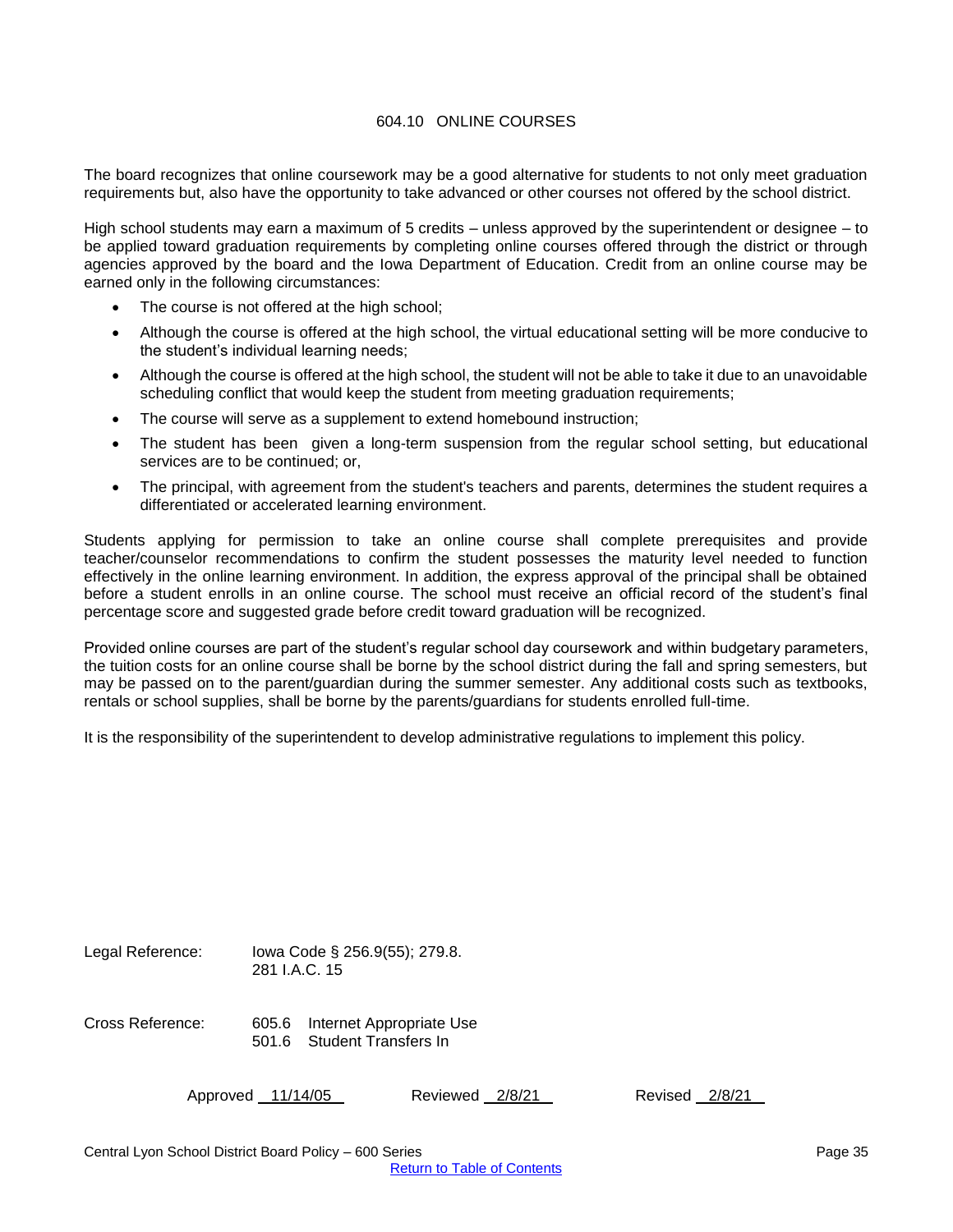## 604.11 APPROPRIATE USE OF ONLINE LEARNING PLATFORMS

<span id="page-35-0"></span>It is important to embrace technology that can foster a creative, interactive learning environment for students, and facilitate employee professional development and collaboration. The use of online platforms to host remote interaction between students and employees and to facilitate learning is encouraged in the district.

While student and employee instruction and communication using virtual and online platforms provides a wide array of learning opportunities, it is imperative that employees and students recognize that the use of such platforms is a privilege. Training related to the use of online learning platforms will be provided to employees and students.

The district shall carefully safeguard the right of students and employees to learn and teach in a respectful environment regardless of the method. All instruction and communication through online learning platforms should be appropriate to the age and ability of the participants. Students and employees should be aware that online platforms may be monitored by the district. Verbal and written communication occurring on these platforms may be recorded and stored by the district in accordance with applicable laws.

Any verbal or written communication on these platforms deemed to be inappropriate will subject the student and/or employee to the same disciplinary measures that would exist if the interaction took place through traditional inperson learning. Students and employees who have concerns about the proper use of these platforms are encouraged to speak with their teachers or building principal. The superintendent will make administrative regulations necessary to enforce this policy.

| 20 U.S.C. §1232g; 34 C.F.R. Part 99 |
|-------------------------------------|
|                                     |
|                                     |
|                                     |
|                                     |

- Cross Reference: 104 Anti-Bullying/Anti-Harassment
	- 401.13 Staff Technology Use/Social Networking
	- 506.1 Student Records
	- 605.4 Technology in the Classroom
	- 605.6 Internet Appropriate Use
	- 501.6 Student Transfers In

Approved 10/14/20 Reviewed 2/8/21 Revised 10/14/20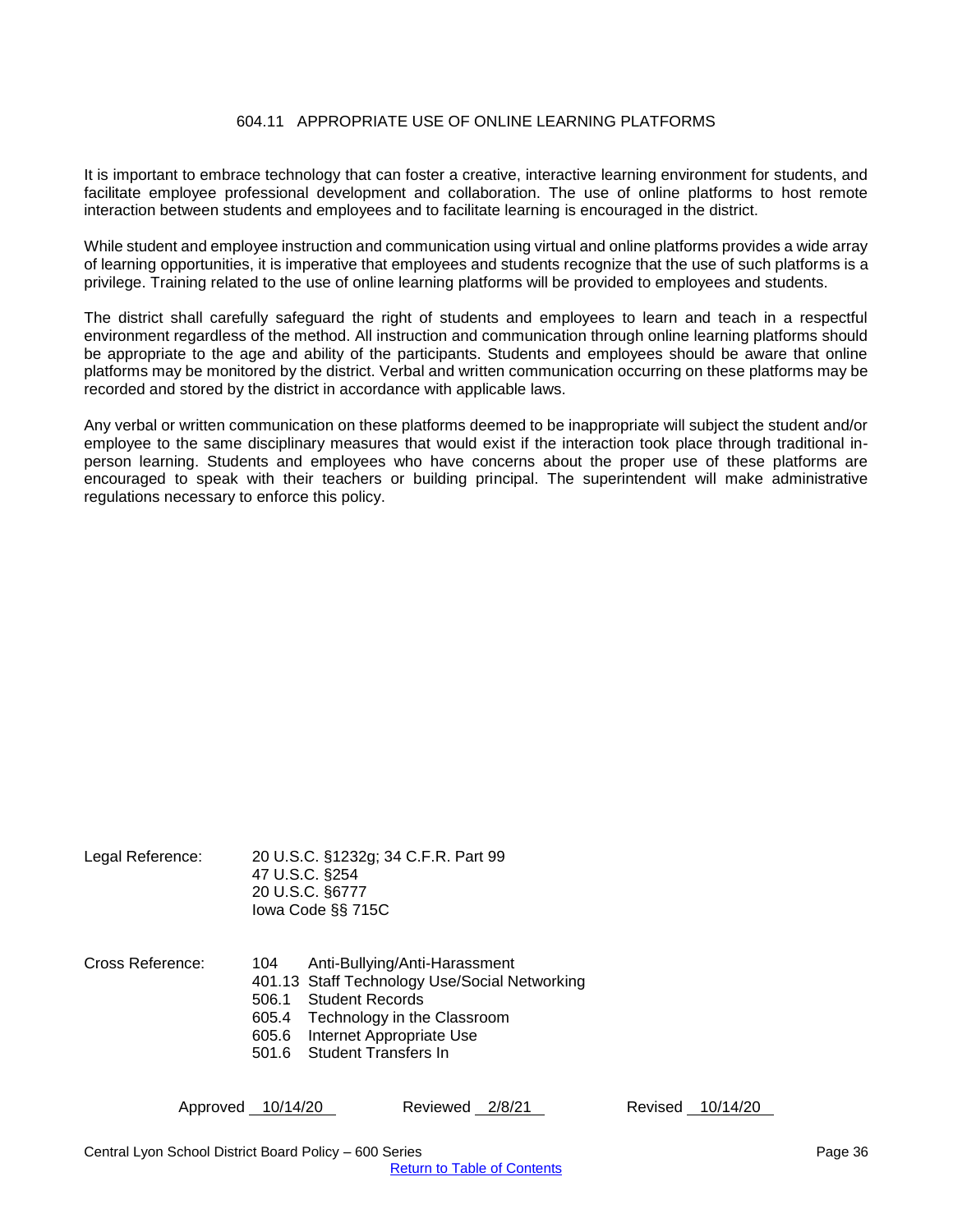## **605 INSTRUCTIONAL MATERIALS**

#### 605.1 INSTRUCTIONAL MATERIALS SELECTION

The board has sole discretion to approve instructional materials for the school district. This authority is delegated to licensed employees to determine which instructional materials, other than textbooks, will be utilized by and purchased by the school district.

In reviewing current instructional materials for continued use and in selecting additional instructional materials, licensed employees will consider the current and future needs of the school district as well as the changes and the trends in education and society. It is the responsibility of the superintendent to report to the board the action taken by licensed employees.

In the case of textbooks, the board will make the final decision after receiving a recommendation from the superintendent. The criteria stated above for selection of other instructional materials will apply to the selection of textbooks. The superintendent may develop another means for the selection of textbooks. Textbooks are reviewed as needed and at least every seven (7) years.

Education materials given to the school district must meet the criteria established above. The gift must be received in compliance with board policy.

| Legal Reference: | lowa Code §§ 279.8; 280.14; 301. |
|------------------|----------------------------------|
|                  |                                  |

281 I.A.C. 12.3(12).

| Cross Reference: | 208  | Ad Hoc Committees                     |
|------------------|------|---------------------------------------|
|                  | 505. | <b>Student Scholastic Achievement</b> |
|                  | 602  | Curriculum Development                |
|                  | 605  | Instructional Materials               |

Approved 8/14/95 Reviewed 3/8/21 Revised 3/8/21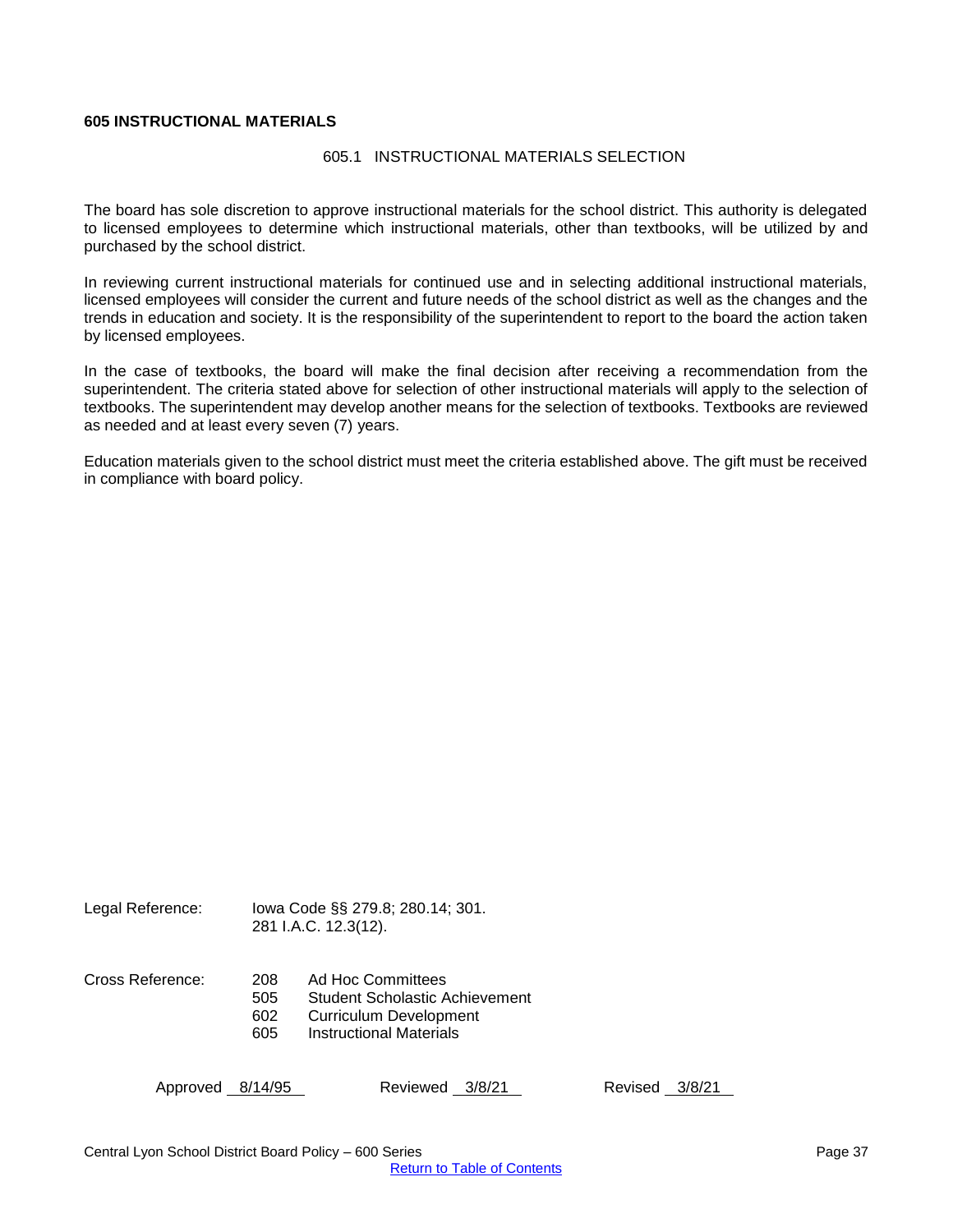# 605.1R1 SELECTION OF INSTRUCTIONAL MATERIALS

- I. Responsibility for Selection of Instructional Materials
	- A. The board is responsible for matters relating to the operation of the Central Lyon Community School District.
	- B. The responsibility for the selection of instructional materials is delegated to the professionally trained and licensed employees of the school system. For the purpose of this rule the term "instructional materials" includes printed and multimedia materials (not equipment), whether considered text materials or library materials. The board retains the final authority for the approval of textbooks.
	- C. While selection of materials may involve many people including principals, teacher-librarian, students, parents and community members, the responsibility for coordinating the selection of most instructional materials and making the recommendation for the purchase rests with licensed employees.
	- D. Responsibility for coordinating the selection of text materials for distribution to classes will rest with the licensed employees, principal and superintendent. For the purpose of this rule the term 'text materials' includes textbooks and other printed and nonprinted material provided in multiple copies for use of a total class or major segment of a class.
		- 1. If the board appoints an ad hoc committee to make recommendations on the selection of instructional materials, the ad hoc committee is formed and appointed in compliance with the board policy on Ad Hoc Committees.
		- 2. The superintendent will inform the committee as to their role and responsibility in the process.
		- 3. The following statement is given to the ad hoc committee members:

*Bear in mind the principles of the freedom to learn and to read and base your decision on these broad principles rather than on defense of individual materials. Freedom of inquiry is vital to education in a democracy.*

*Study thoroughly all materials referred to you and read available reviews. The general acceptance of the materials should be checked by consulting standard evaluation aids and local holdings in other schools.*

*Passages or parts should not be pulled out of context. The values and faults should be weighed against each other and the opinions based on the material as a whole.*

Your report, presenting both majority and minority opinions, will be presented by the principal to the *complainant at the conclusion of our discussion of the questioned material.*

- II. Material selected for use in libraries and classrooms will meet the following guidelines:
	- A. Religion Material will represent the major religions in a factual, unbiased manner. The primary source material of the major religions is considered appropriate, but material which advocates rather than informs, or is designed to sway reader judgment regarding religion, will not be included in the school libraries or classrooms.
	- B. Racism Material will present a diversity of race, custom, culture, and belief as a positive aspect of the nation's heritage and give candid treatment to unresolved intercultural problems, including those which involve prejudice, discrimination, and the undesirable consequences of withholding rights, freedom, or respect of an individual.
	- C. Sexism Material will reflect sensitivity to the needs, rights, traits and aspirations of men and women without preference or bias.
	- D. Age Material will recognize the diverse contributions of various age groups and portray the continuing contributions of maturing members of society.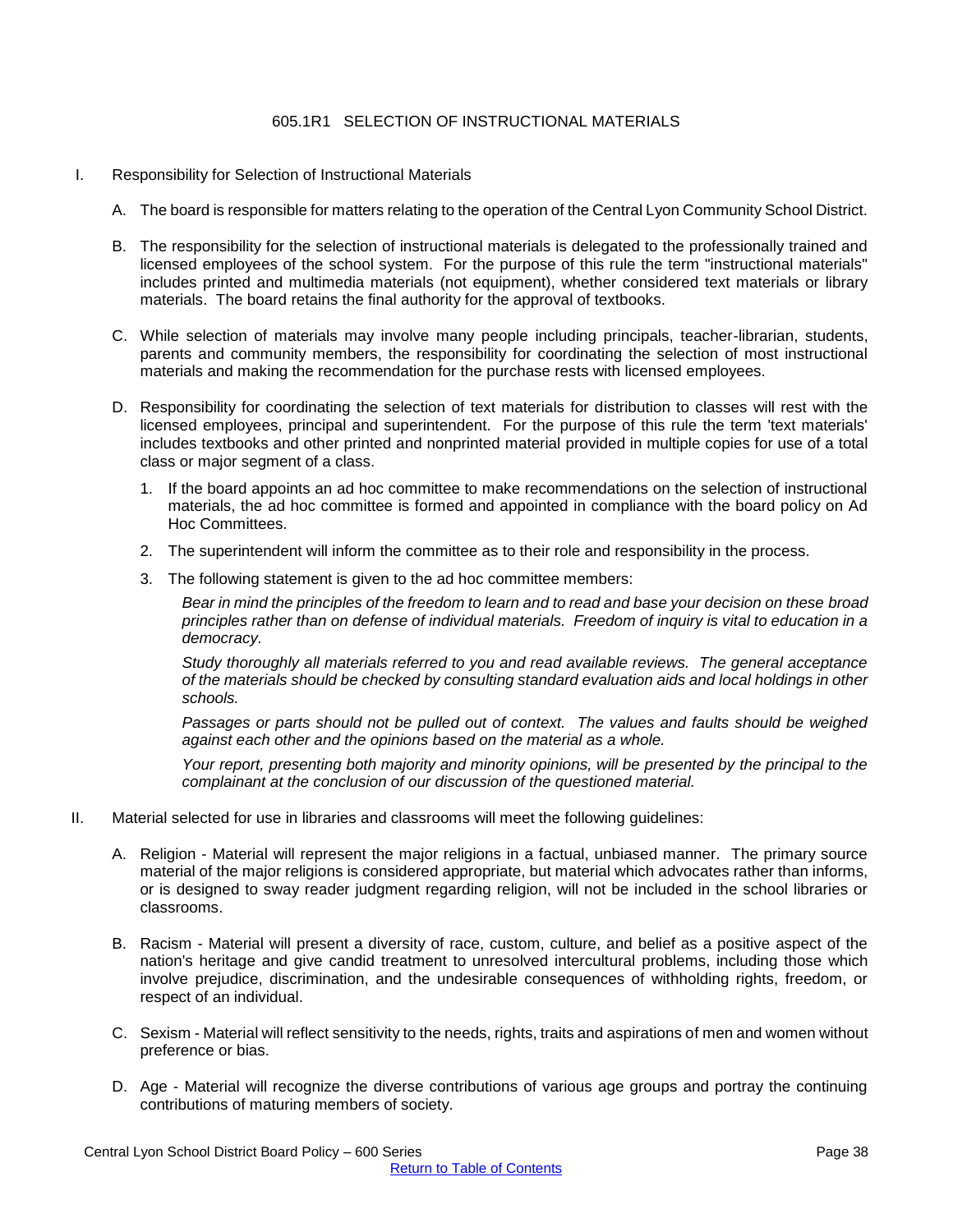- E. Ideology Material will present basic primary and factual information on an ideology or philosophy of government which exerts or has exerted a strong force, either favorably or unfavorably, over civilization or society, past or present. This material will not be selected with the intention to sway reader judgment and is related to the maturity level of the intended audience.
- F. Profanity and Sex Material is subjected to a test of literary merit and reality by the teacher-librarians and licensed staff who will take into consideration their reading of public and community standards of morality.
- G. Controversial issues materials will be directed toward maintaining a balanced collection representing various views.

The selection decision should be made on the basis of whether the material presents an accurate representation of society and culture, whether the circumstances depicted are realistically portrayed, or whether the material has literary or social value when the material is viewed as a whole.

These guidelines will not be construed in such a manner as to preclude materials which accurately represent the customs, morals, manners, culture, or society of a different time or a different place.

### III. Procedure for Selection

- A. Material purchased for libraries and classrooms is recommended for purchase by licensed employees, in consultation with administrative staff, school library staff, students or an ad hoc committee as appointed by the board. The material recommended for purchase is approved by the appropriate building administrator.
	- 1. The materials selected will support stated objectives and goals of the school district. Specifically, the goals are:
		- a. To acquire materials and provide service consistent with the demands of the curriculum;
		- b. To develop students' skills and resourcefulness in the use of libraries and learning resources;
		- c. To effectively guide and counsel students in the selection and use of materials and libraries;
		- d. To foster in students a wide range of significant interests;
		- e. To provide opportunities for aesthetic experiences and development of an appreciation of the fine arts;
		- f. To provide materials to motivate students to examine their own attitudes and behaviors and to comprehend their own duties and responsibilities as citizens in a pluralistic democracy;
		- g. To encourage life-long education through the use of the library; and,
		- h. To work cooperatively and constructively with the instructional and administrative staff in the school.
	- 2. Materials selected is consistent with stated principles of selection. These principles are:
		- a. To select material, within established standards, which will meet the goals and objectives of the school district;
		- b. To consider the educational characteristics of the community in the selection of materials within a given category;
		- c. To present the sexual, racial, religious and ethnic groups in the community by:
			- 1. Portraying people, both men and women, adults and children, whatever their ethnic, religious or social class identity, as human and recognizable, displaying a familiar range of emotions, both negative and positive.
			- 2. Placing no constraints on individual aspirations and opportunity.
			- 3. Giving comprehensive, accurate, and balanced representation to minority groups and women - in art and science, history and literature, and in all other fields of life and culture.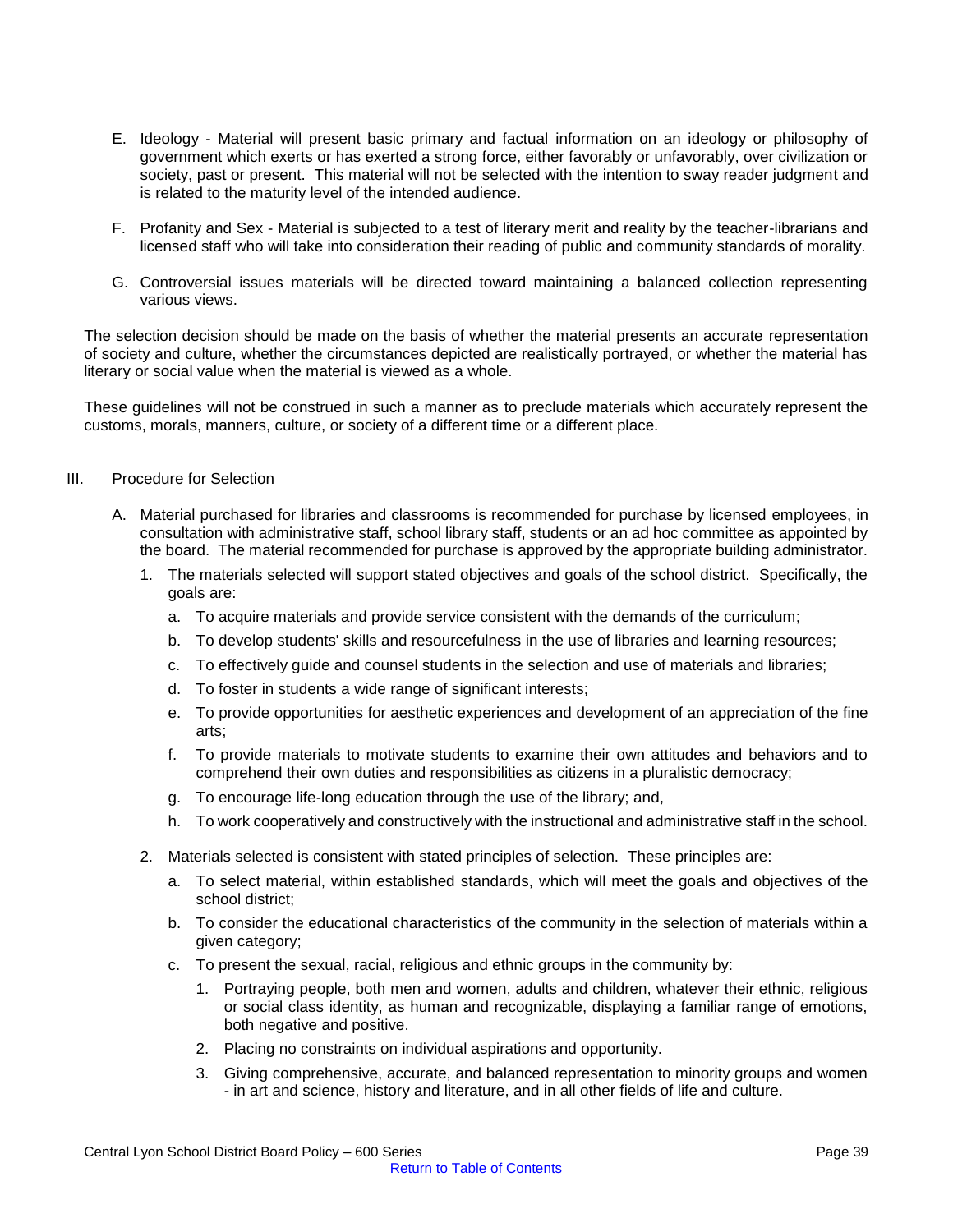- 4. Providing abundant recognition of minority groups and women by showing them frequently in positions of leadership and authority.
- d. To intelligently, quickly, and effectively anticipate and meet needs through awareness of subjects of local, national and international interest and significance; and,
- e. To strive for impartiality in the selection process.
- 3. The materials selected will meet stated selection criteria. These criteria are:
	- a. Authority-Author's qualifications education, experience, and previously published works;
	- b. Reliability:
		- 1. Accuracy-meaningful organization and emphasis on content, meets the material's goals and objectives, and presents authoritative and realistic factual material.
		- 2. Current-presentation of content which is consistent with the finding of recent and authoritative research.
	- c. Treatment of subject-shows an objective reflection for the multi-ethnic character and cultural diversity of society.
	- d. Language:
		- 1. Vocabulary:
			- a. Does not indicate bias by the use of words which may result in negative value judgments about groups of people;
			- b. Does not use "man" or similar limiting word usage in generalization or ambiguities which may cause women to feel excluded or dehumanized.
		- 2. Compatible to the reading level of the student for whom it is intended.
	- e. Format:
		- 1. Book
			- a. Adequate and accurate index;
			- b. Paper of good quality and color;
			- c. Print adequate and well spaced;
			- d. Adequate margins;
			- e. Firmly bound; and,
			- f. Cost.
		- 2. Nonbook
			- a. Flexibility, adaptability;
			- b. Curricular orientation of significant interest to students;
			- c. Appropriate for audience;
			- d. Accurate authoritative presentation;
			- e. Good production qualities (fidelity, aesthetically adequate);
			- f. Durability; and,
			- g. Cost.
		- 3. Illustrations of book and nonbook materials should:
			- a. Depict instances of fully integrated grouping and settings to indicate equal status and nonsegregated social relationships.
			- b. Make clearly apparent the identity of minorities;
			- c. Contain pertinent and effective illustrations;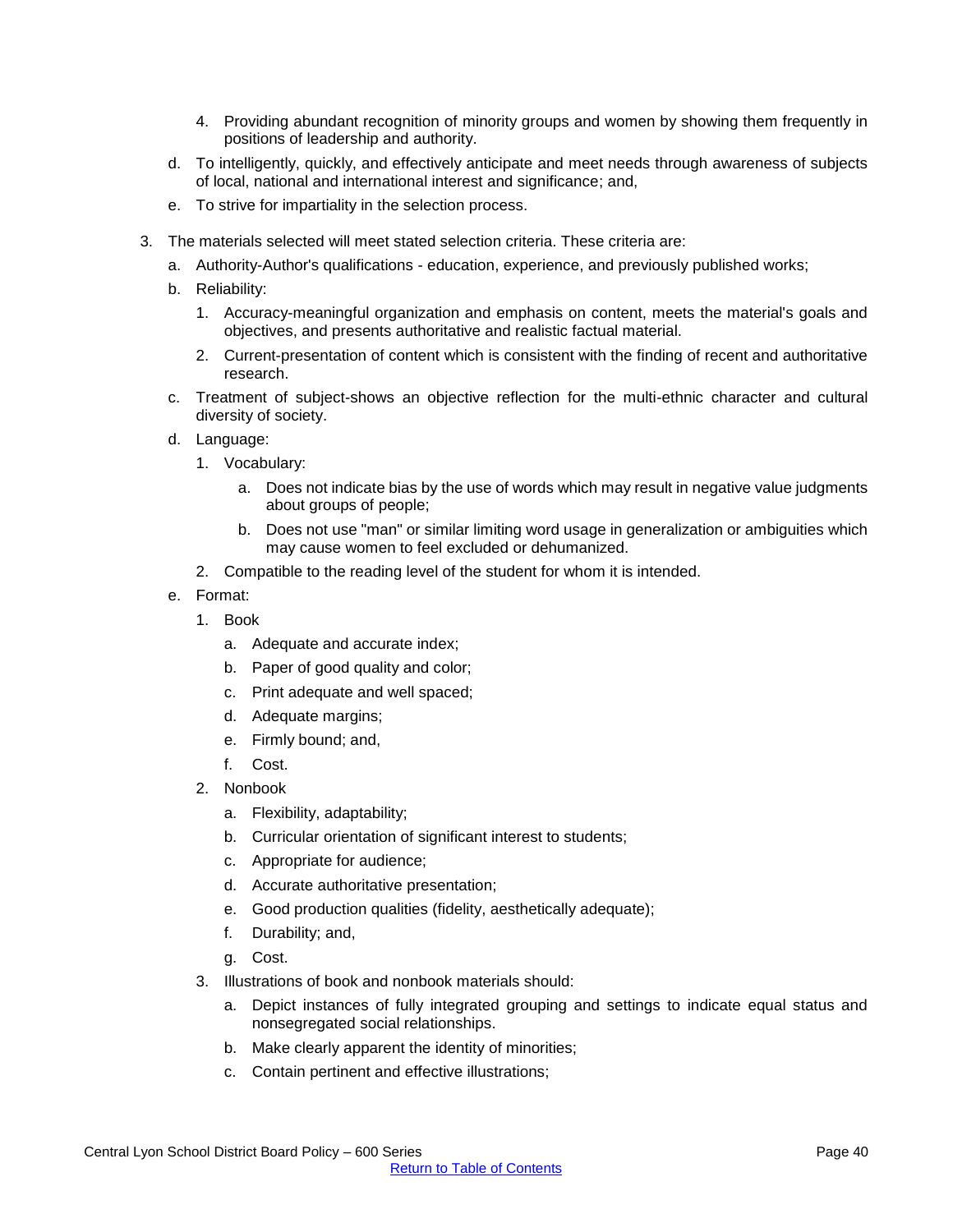- 4. Flexible to enable the teacher to use parts at a time and not follow a comprehensive instructional program on a rigid frame of reference.
- g. Special Features:
	- 1. Bibliographies.
	- 2. Glossary.
	- 3. Current charts, maps, etc.
	- 4. Visual aids.
	- 5. Index.
	- 6. Special activities to stimulate and challenge students.
	- 7. Provide a variety of learning skills.
- h. Potential use:
	- 1. Will it meet the requirement of reference work?
	- 2. Will it help students with personal problems and adjustments?
	- 3. Will it serve as a source of information for teachers and librarians?
	- 4. Does it offer an understanding of cultures other than the student's own and is it free of racial, religious, age, disability, ethnic, and sexual stereotypes?
	- 5. Will it expand students' sphere of understanding and help them to understand the ideas and beliefs of others?
	- 6. Will it help students and teachers keep abreast of and understand current events?
	- 7. Will it foster and develop hobbies and special interest?
	- 8. Will it help develop aesthetic tastes and appreciation?
	- 9. Will it serve the needs of students with special needs?
	- 10. Does it inspire learning?
	- 11. Is it relevant to the subject?
	- 12. Will it stimulate a student's interest?
- 4. Gifts of library or instructional materials may be accepted if the gift meets existing criteria for library and instructional materials. The acceptance and placement of such gifts is within the discretion of the board.
- 5. In order to provide a current, highly usable collection of materials, teacher-librarians will ensure constant and continuing renewal of the collection, not only the addition of up-to-date materials, but by the judicious elimination of materials which no longer meet school district needs or find use. The process of weeding instructional materials will be done according to established and accepted standards for determining the relevance and value of materials in a given context.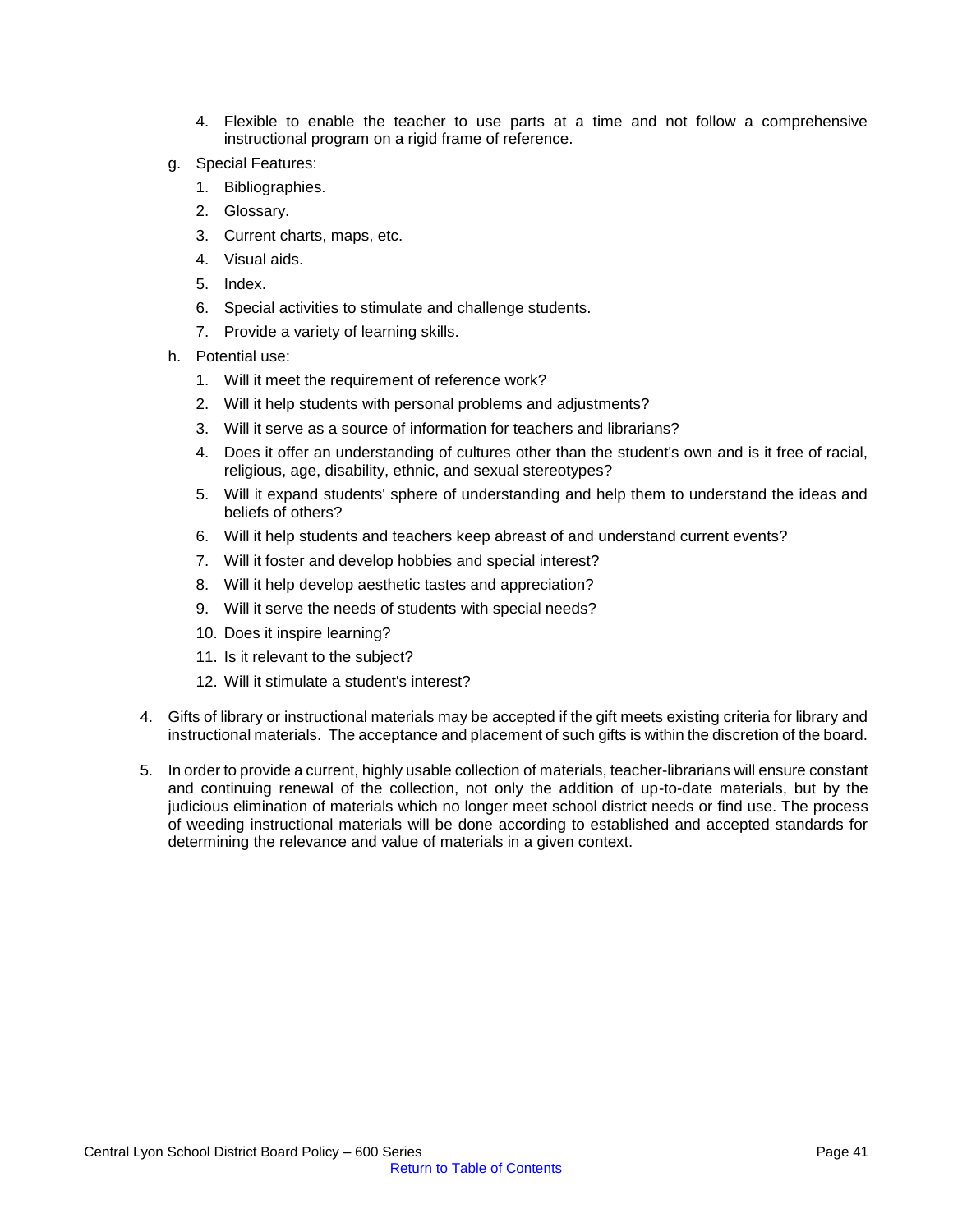# 605.2 INSTRUCTIONAL MATERIALS INSPECTION

Parents and other members of the school district community may view the instructional materials used by the students. All instructional materials, including teacher's manuals, films, tapes or other supplementary material which will be used in connection with any survey, analysis, or evaluation as part of any federally funded programs must be available for inspection by parents.

The instructional materials must be viewed on school district premises. Copies may be obtained according to board policy.

It is the responsibility of the superintendent to develop administrative regulations regarding the inspection of instructional materials.

| Legal Reference: |                     | Goals 2000: Educate America Act, Pub. L. No. 103-227, 108 Stat. 125 (1994).<br>lowa Code §§ 279.8; 280.3, .14; 301.<br>281 I.A.C. 12.3(12). |                     |
|------------------|---------------------|---------------------------------------------------------------------------------------------------------------------------------------------|---------------------|
| Cross Reference: | 602<br>605<br>901.1 | Curriculum Development<br><b>Instructional Materials</b><br><b>Public Examination of School District Records</b>                            |                     |
| Approved 8/14/95 |                     | Reviewed 3/8/21                                                                                                                             | Revised<br>12/10/07 |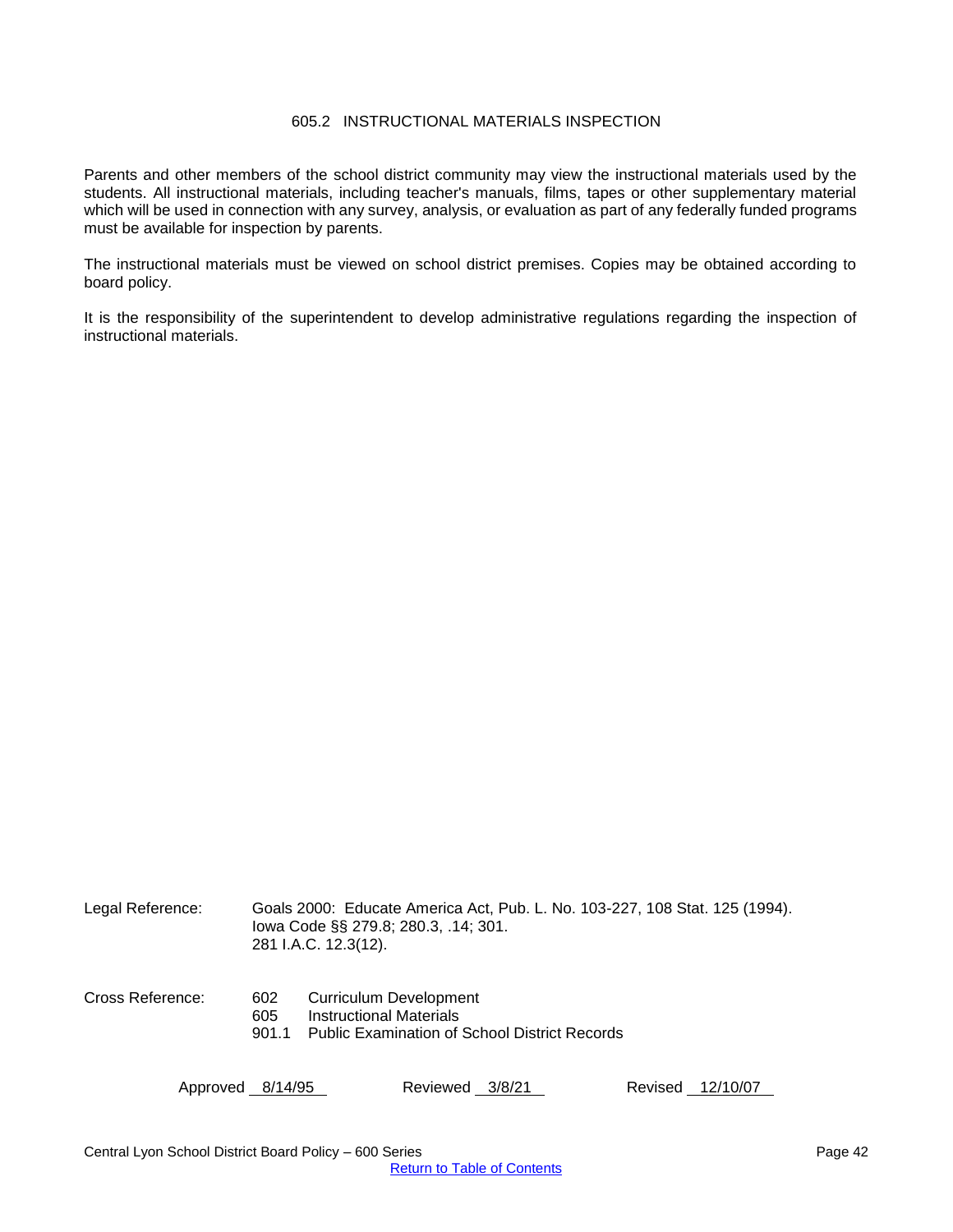# 605.3 OBJECTION TO INSTRUCTIONAL MATERIALS

Members of the school district community may object to the instructional materials utilized in the school district and ask for their use to be reconsidered.

It is the responsibility of the superintendent, in conjunction with the principals, to develop administrative regulations for reconsideration of instructional materials.

| Legal Reference: |                            | lowa Code §§ 279.8; 280.3, .14; 301.<br>281 I.A.C. 12.3(12).                                                                                                 |
|------------------|----------------------------|--------------------------------------------------------------------------------------------------------------------------------------------------------------|
| Cross Reference: | 213<br>402.5<br>602<br>605 | <b>Public Participation in Board Meetings</b><br><b>Public Complaints About Employees</b><br><b>Curriculum Development</b><br><b>Instructional Materials</b> |

Approved 8/14/95 Reviewed 3/8/21 Revised 12/10/07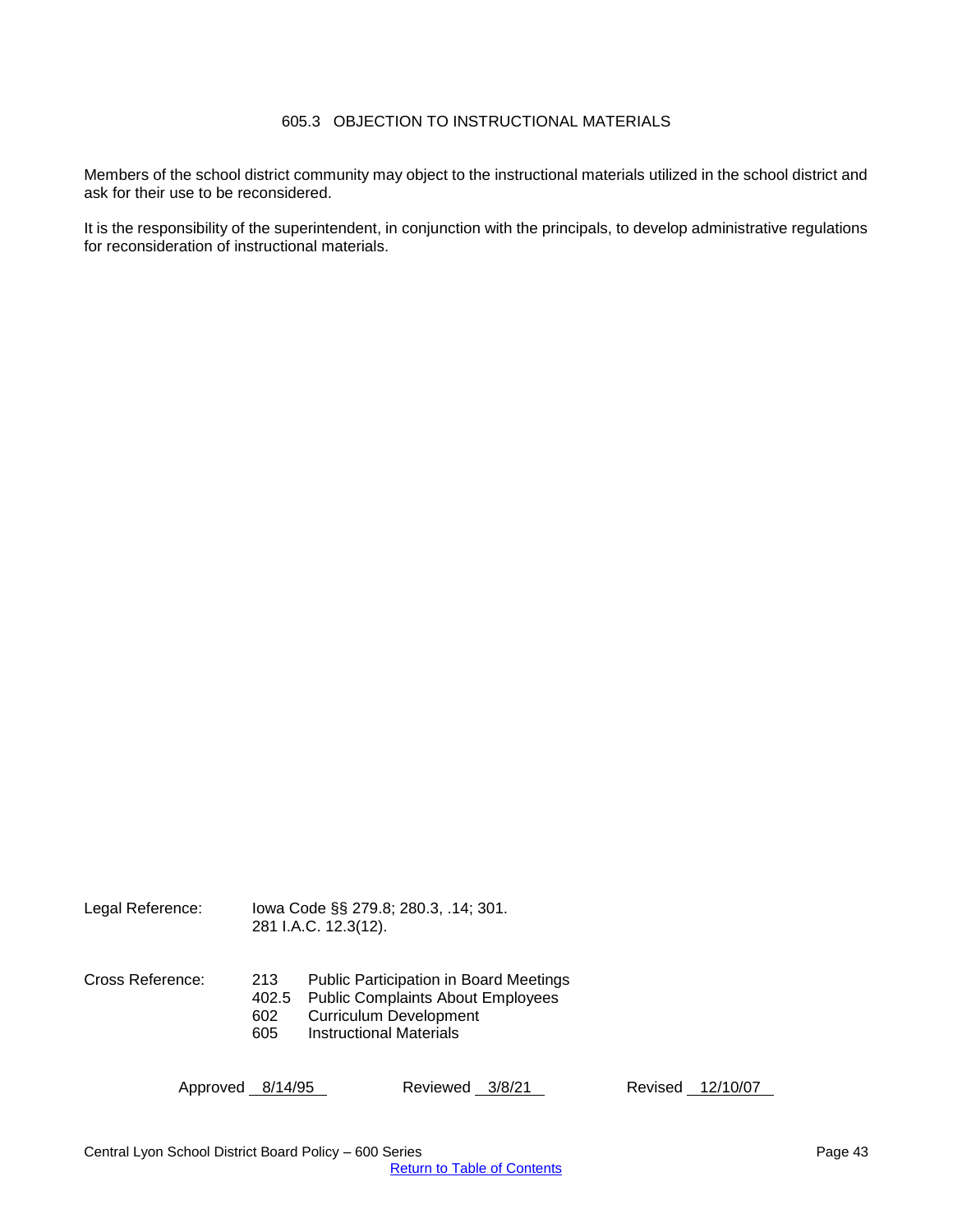# 605.3R1 RECONSIDERATION OF INSTRUCTIONAL MATERIALS REGULATION

- A. A member of the school district community may raise an objection to instructional materials used in the school district's education program despite the fact that the individuals selecting such material were duly qualified to make the selection and followed the proper procedure and observed the criteria for selecting such material.
	- 1. The school official or employee receiving a complaint regarding instructional materials will try to resolve the issue informally. The materials generally will remain in use pending the outcome of the reconsideration procedure.
		- a. The school official or employee initially receiving a complaint will explain to the individual the board's selection procedure, criteria to be met by the instructional materials, and qualifications of those persons selecting the material.
		- b. The school official or employee initially receiving a complaint will explain to the individual the role of the objected material in the education program, its intended educational purpose, and additional information regarding its use. In the alternative, the employee may refer the individual to the teacherlibrarian who can identify and explain the use of the material.
	- 2. The employee receiving the initial complaint will advise the building principal of the initial contact no later than the end of the school day following the discussion with the individual, whether or not the individual has been satisfied by the initial contact. A written record of the contact is maintained by the principal in charge of the attendance center. Each building principal shall inform employees of their obligation to report complaints.
	- 3. In the event the individual making an objection to instructional materials is not satisfied with the initial explanation, the individual is referred to the principal or to the teacher-librarian of the attendance center. If, after consultation with the principal or teacher-librarian, the individual desires to file a formal complaint, the principal or teacher-librarian will assist in filling out a Reconsideration Request Form in full and filing it with the superintendent.
- B. Request for Reconsideration
	- 1. A member of the school district community may formally challenge instructional materials on the basis of appropriateness used in the school district's education program. This procedure is for the purpose of considering the opinions of those persons in the school district and the community who are not directly involved in the selection process.
	- 2. Each attendance center and the school district's central administrative office will keep on hand and make available Reconsideration Request Forms. Formal objections to instructional materials must be made on this form.
	- 3. The individual will state the specific reason the instructional material is being challenged. The Reconsideration Request Form is signed by the individual and filed with the superintendent.
	- 4. The superintendent will promptly file the objection with the reconsideration committee for re-evaluation.
	- 5. Generally, access to challenged instructional material will not be restricted during the reconsideration process. However, in unusual circumstances, the instructional material may be removed temporarily by following the provisions of Section B.6.d. of this rule.
	- 6. The Reconsideration Committee
		- a. The reconsideration committee is made up of eight members.
			- (1) One licensed employee designated annually, as needed, by the superintendent.
			- (2) One teacher-librarian designated annually by the superintendent.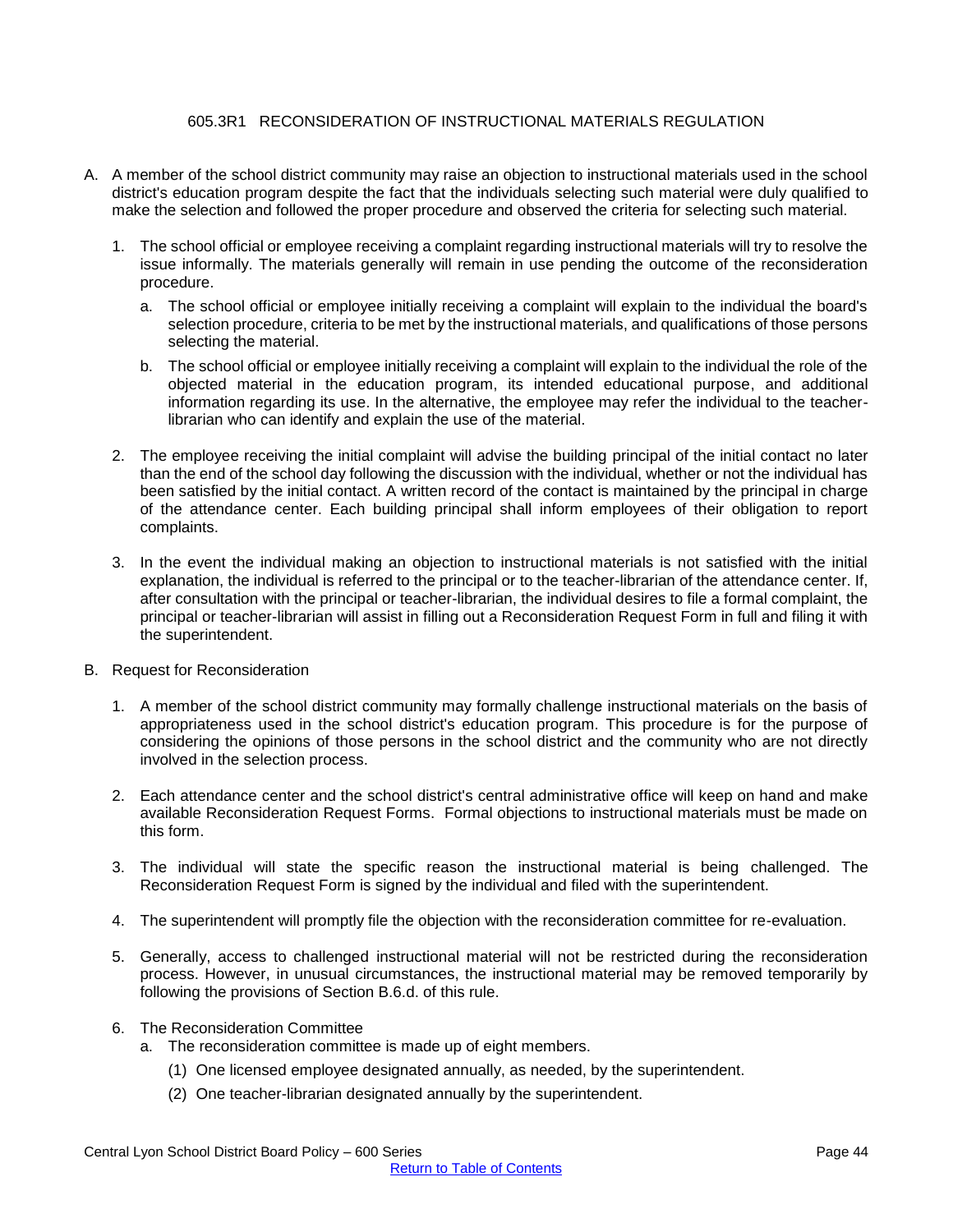- (3) One member of the administrative team designated annually by the superintendent.
- (4) Three members of the community appointed annually, as needed, by the board.
- (5) Two high school students, selected annually by the high school principal.
- b. The committee will select their chairperson and secretary.
- c. The committee will meet at the request of the superintendent.
- d. Special meetings may be called by the board to consider temporary removal of materials in unusual circumstances. A recommendation for temporary removal will require a two-thirds vote of the committee.
- e. Notice of committee meetings is made public through appropriate publications and other communications methods.
- f. The committee will receive the completed Reconsideration Request Form from the superintendent.
- g. The committee will determine its agenda for the first meeting which may include the following:
	- (1) Distribution of copies of the completed Reconsideration Request Form.
	- (2) An opportunity for the individual or a group spokesperson to talk about or expand on the Reconsideration Request Form.
	- (3) Distribution of reputable, professionally prepared reviews of the challenged instructional material if available.
	- (4) Distribution of copies of the challenged instructional material as available.
- h. The committee may review the selection process for the challenged instructional material and may, to its satisfaction, determine that the challenge is without merit and dismiss the challenge. The committee will notify the individual and the superintendent of its action.
- i. At a subsequent meeting, if held, interested persons, including the individual filing the challenge, may have the opportunity to share their views. The committee may request that individuals with special knowledge be present to give information to the committee.
- j. The individual filing the challenge is kept informed by the reconsideration committee secretary on the status of the Reconsideration Request Form throughout the reconsideration process. The individual filing the challenge and known interested parties is given appropriate notice of meetings.
- k. At the second or a subsequent meeting the committee will make its final recommendation. The committee's final recommendation may be to take no removal action, to remove the challenged material from the school environment, or to limit the educational use of the challenged material. The sole criterion for the final recommendation is the appropriateness of the material for its intended educational use. The written final recommendation and its justification are forwarded to the board, the individual and the appropriate attendance centers. The superintendent my also make a recommendation but if so, it should be independent from the committee's.

Following the superintendent's decision with respect to the committee's recommendation, the individual or the chairperson of the reconsideration committee may appeal the decision to the board for review. Such appeal must be presented to the superintendent in writing within five days following the announcement of the superintendent's decision. The board will promptly determine whether to hear the appeal.

l. A recommendation to sustain a challenge will not be interpreted as a judgment of irresponsibility on the part of the individuals involved in the original selection or use of the material.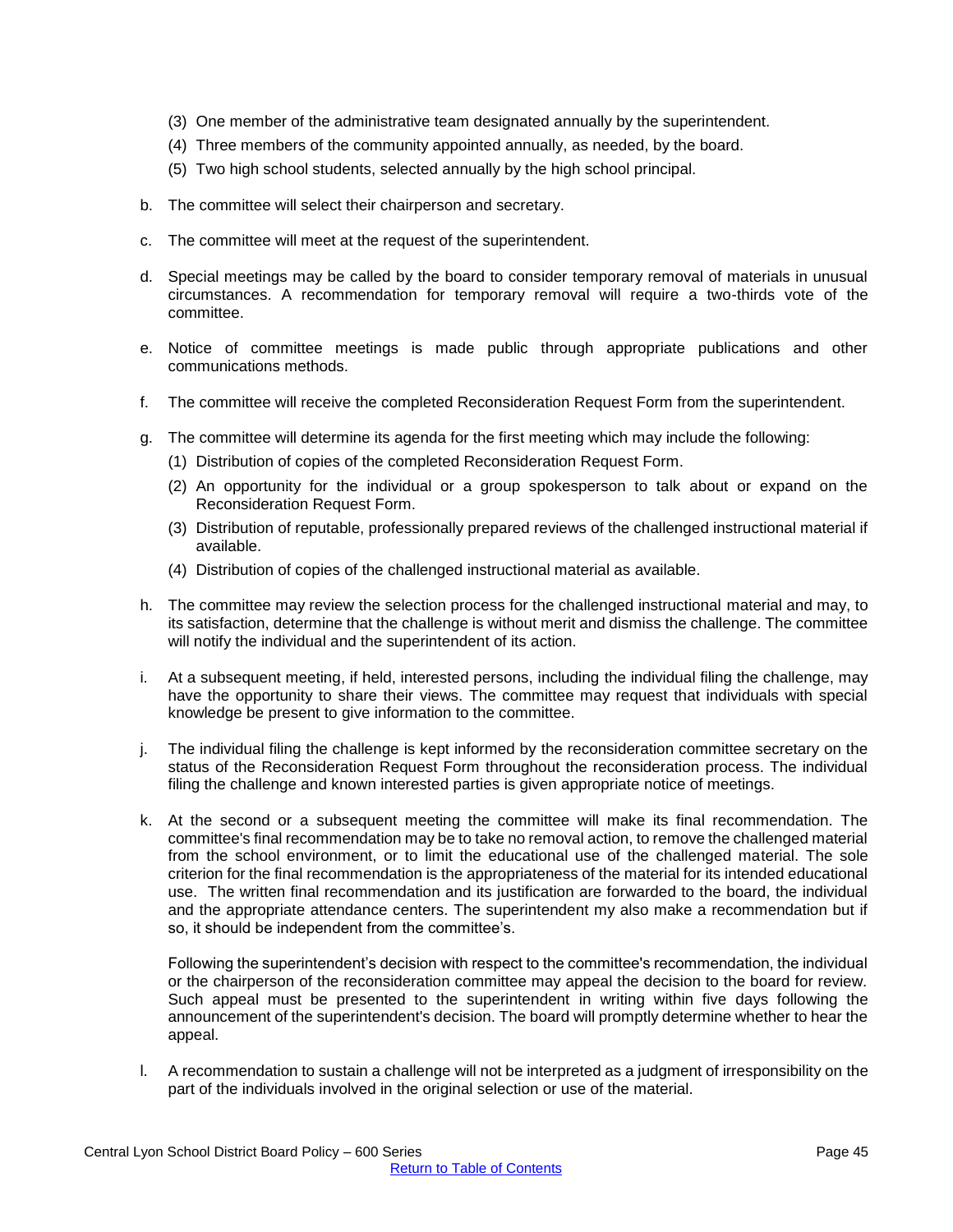- m. Requests to reconsider materials which have previously been reconsidered by the committee must receive approval of two-thirds of the committee members before the materials will again be reconsidered.
- n. If necessary or appropriate in the judgment of the committee, the committee may appoint a subcommittee of members or nonmembers to consolidate challenges and to make recommendations to the full committee. The composition of this subcommittee will approximate the representation of the full committee.
- o. Committee members directly associated with the selection, use, or challenger of the challenged material are excused from the committee during the deliberation of the challenged instructional materials. The superintendent may appoint a temporary replacement for the excused committee member, but the replacement must be of the same general qualifications as the member excused.
- p. Persons dissatisfied with the decision of the board may appeal to the Iowa Board of Education pursuant to state law.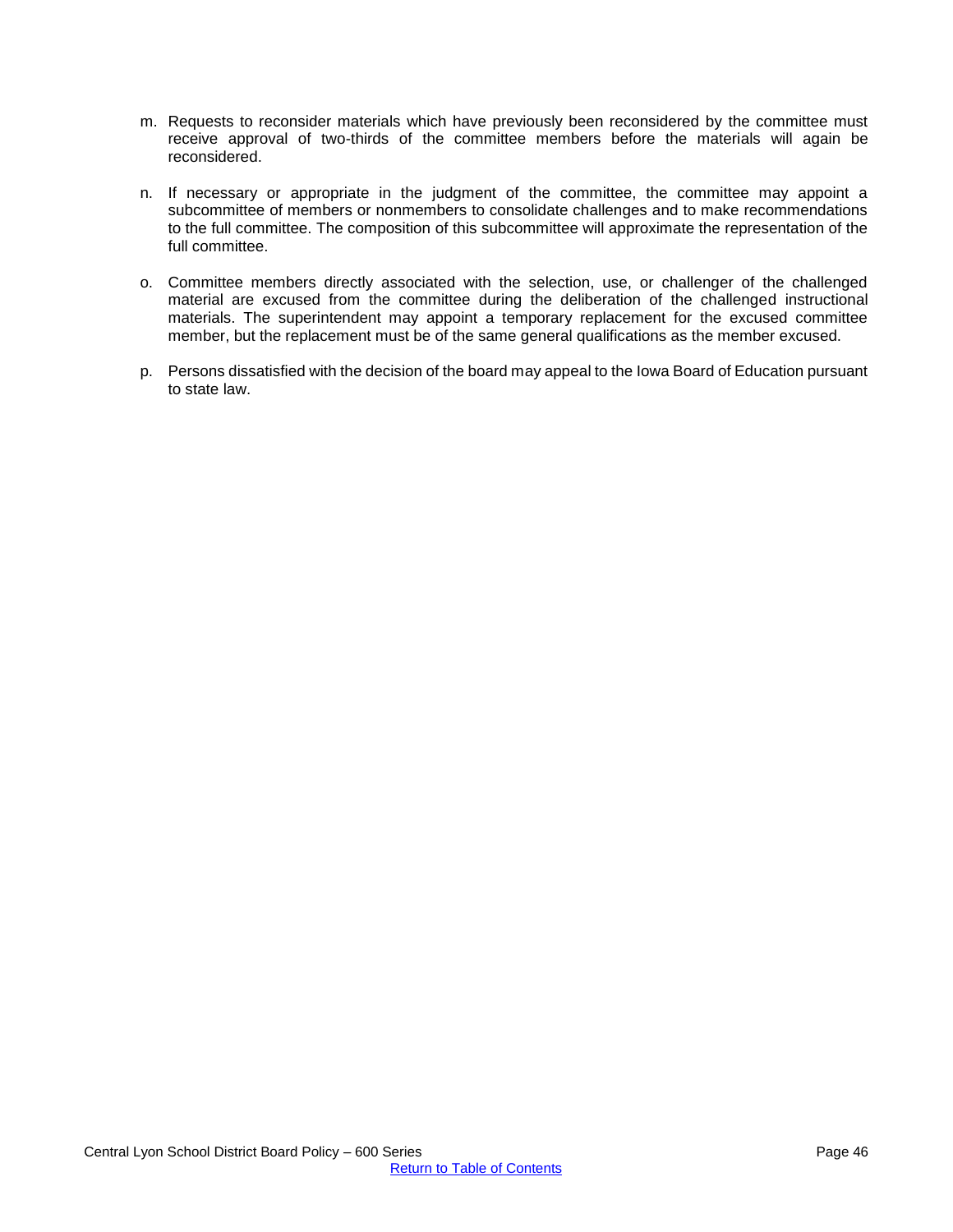## 605.3E1 INSTRUCTIONS TO THE RECONSIDERATION COMMITTEE

The policy of this school district related to selection of learning materials states that any member of the school district community may formally challenge instructional materials used in the district's education program. This policy allows those persons in the school and the community who are not directly involved in the selection of materials to make their own opinions known. The task of the reconsideration committee is to provide an open forum for discussion of challenged materials and to make an informed recommendation on the challenge. The meetings of the committee may be subject to the open meetings law.

The most critical component of the reconsideration process is the establishment and maintenance of the committee's credibility in the community. For this purpose, the committee is composed of community members. The community should not, therefore, infer that the committee is biased or is obligated to uphold prior professional decisions. For this same reason, a community member will be selected to chair the committee.

The reconsideration process, the task of this committee, is just one part of the selection continuum. Material is purchased to meet a need. It is reviewed and examined, if possible, prior to purchase. It is periodically re-evaluated through updating, discarding, or re-examination. The committee must be ready to acknowledge that an error in selection may have been made despite this process. Librarians and school employees regularly read great numbers of reviews in the selection process, and occasional errors are possible.

In reconsidering challenged materials, the role of the committee, and particularly the chairperson, is to produce a climate for agreement. The committee should begin by finding items of agreement, keeping in mind that the larger the group participating, the greater the amount of information available and, therefore, the greater the number of possible approaches to the problem.

If the complainant chooses, the complainant may make an oral presentation to the committee to expand and elaborate on the complaint. The committee will listen to the complainant, to those with special knowledge, and any other interested persons. In these discussions, the committee should be aware of relevant social pressures which are affecting the situation. Individuals who may try to dominate or impose a decision must not be allowed to do so. Minority viewpoints expressed by groups or individuals must be heard, and observers must be made to feel welcome. It is important that the committee create a calm, nonvolatile environment in which to deal with a potentially volatile situation. To this end, the complainant will be kept informed of the progress of the complaint.

The committee will listen to the views of all interested persons before making recommendations. In deliberating its recommendation, the committee should remember that the school system must be responsive to the needs, tastes, and opinions of the community it serves. Therefore, the committee must distinguish between broad community sentiment and attempts to impose personal standards. The deliberations should concentrate on the appropriateness of the material. The question to be answered by the committee is, "Is the material appropriate for its designated audience at this time?"

The committee's final recommendation will be (1) to remove the challenged material from the total school environment, (2) to take no removal action, or (3) to agree on a limitation of the educational use of the materials.

The committee chairperson will instruct the secretary to convey the committee's recommendation to the office of the superintendent. The recommendation should detail the rationale on which it was based. A letter will be sent to the complainant outlining the outcome.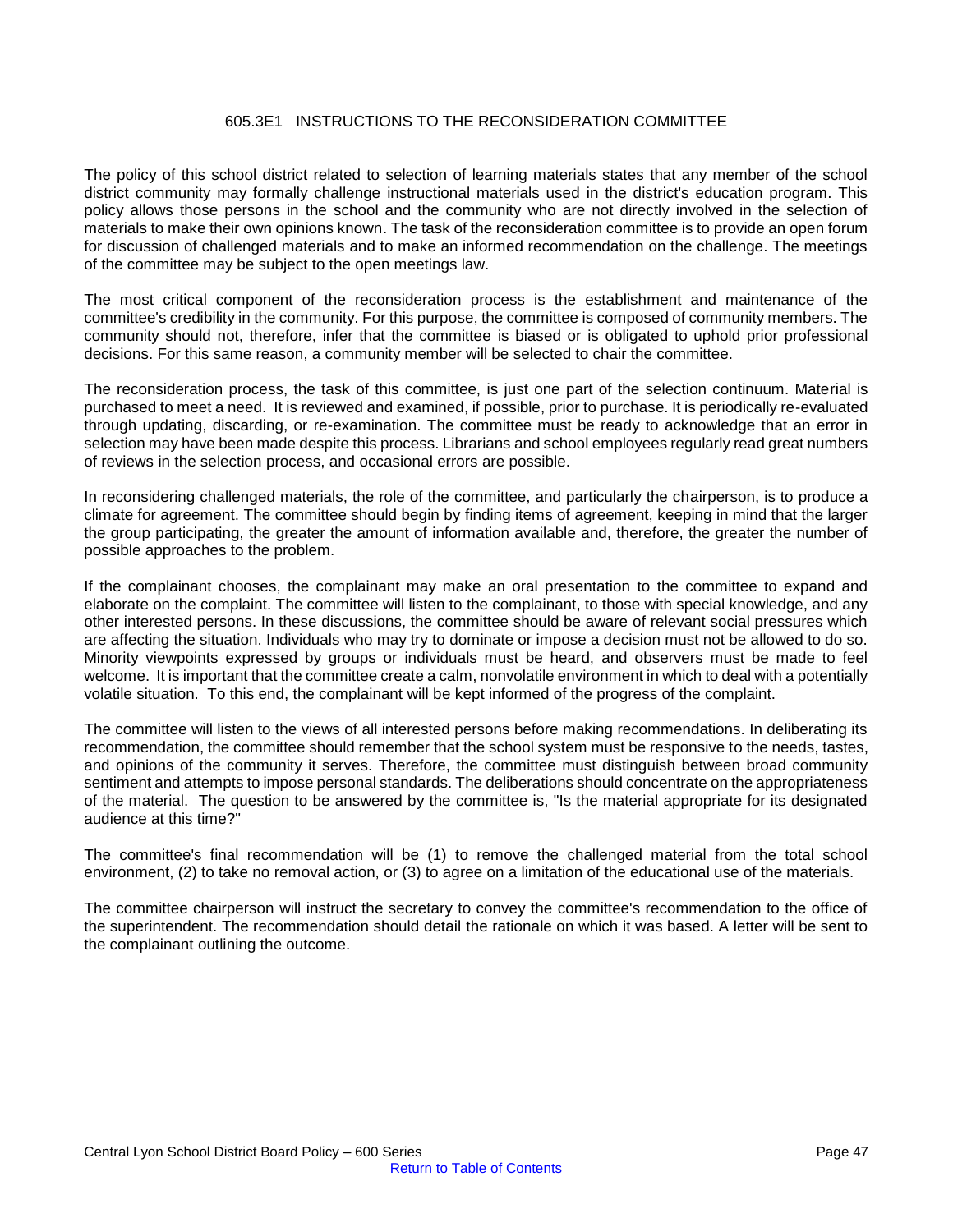# 605.3E2 RECONSIDERATION OF INSTRUCTIONAL MATERIALS

# RECONSIDERATION REQUEST FORM

Request for re-evaluation of printed or multimedia material to be submitted to the superintendent.

| <b>REVIEW INITIATED BY:</b>                                                                                                     | DATE:                                                                                                             |
|---------------------------------------------------------------------------------------------------------------------------------|-------------------------------------------------------------------------------------------------------------------|
| Name                                                                                                                            |                                                                                                                   |
| Address<br><u> 1989 - Johann Barbara, martin amerikan basal dan berasal dan berasal dalam basal dan berasal dan berasal dan</u> |                                                                                                                   |
| City/State                                                                                                                      |                                                                                                                   |
|                                                                                                                                 |                                                                                                                   |
|                                                                                                                                 | Relationship to school (parent, student, citizen, etc.) [2001] [2012] [2012] [2012] [2012] [2012] [2012] [2012] [ |
| BOOK OR OTHER PRINTED MATERIAL IF APPLICABLE:                                                                                   |                                                                                                                   |
| Author                                                                                                                          | Land Contract Paperback Contract Contract Contract Contract Contract Contract Contract Contract Contract Contr    |
| Title                                                                                                                           |                                                                                                                   |
|                                                                                                                                 |                                                                                                                   |
| Date of Publication                                                                                                             | ,我们也不会有一个人的人,我们也不会有一个人的人,我们也不会有一个人的人。""我们,我们也不会有一个人的人,我们也不会有一个人的人。""我们,我们也不会有一个人                                  |
| MULTIMEDIA MATERIAL IF APPLICABLE:                                                                                              |                                                                                                                   |
| <b>Title</b>                                                                                                                    |                                                                                                                   |
|                                                                                                                                 |                                                                                                                   |
|                                                                                                                                 | Type of material (filmstrip, motion picture, etc.) [2001] [2012] [2012] [2012] [2012] [2012] [2012] [2012] [20    |
| PERSON MAKING THE REQUEST REPRESENTS: (circle one)                                                                              |                                                                                                                   |
| Self                                                                                                                            | Group or Organization                                                                                             |
| Name of group                                                                                                                   |                                                                                                                   |
| <b>Address of Group</b>                                                                                                         |                                                                                                                   |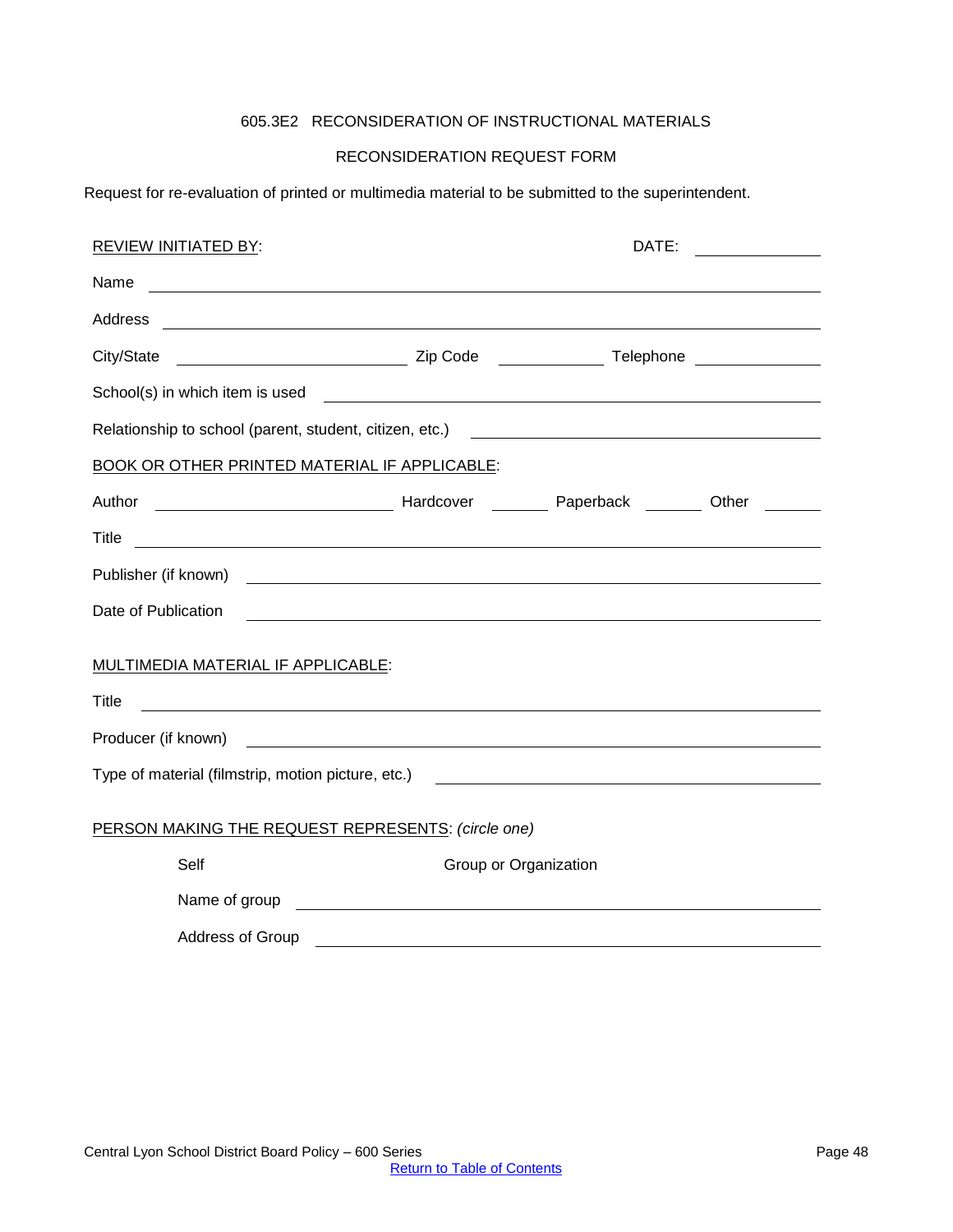1. What brought this item to your attention?

| 2. | To what in the item do you object? (please be specific; cite pages, or frames, etc.)                                                                                                                                           |
|----|--------------------------------------------------------------------------------------------------------------------------------------------------------------------------------------------------------------------------------|
|    |                                                                                                                                                                                                                                |
| 3. | In your opinion, what harmful effects upon students might result from use of this item?                                                                                                                                        |
|    |                                                                                                                                                                                                                                |
| 4. | Do you perceive any instructional value in the use of this item?                                                                                                                                                               |
|    |                                                                                                                                                                                                                                |
| 5. | Did you review the entire item? If not, what sections did you review?                                                                                                                                                          |
|    |                                                                                                                                                                                                                                |
| 6. | Should the opinion of any additional experts in the field be considered?                                                                                                                                                       |
|    | $\frac{\ }{\ }$ yes<br>$\frac{1}{\sqrt{1-\frac{1}{2}}}\log n$                                                                                                                                                                  |
|    | If yes, please list specific suggestions: We are also as a set of the set of the set of the set of the set of the set of the set of the set of the set of the set of the set of the set of the set of the set of the set of th |
|    |                                                                                                                                                                                                                                |
| 7. | To replace this item, do you recommend other material which you consider to be of equal or<br>superior quality for the purpose intended?                                                                                       |
|    |                                                                                                                                                                                                                                |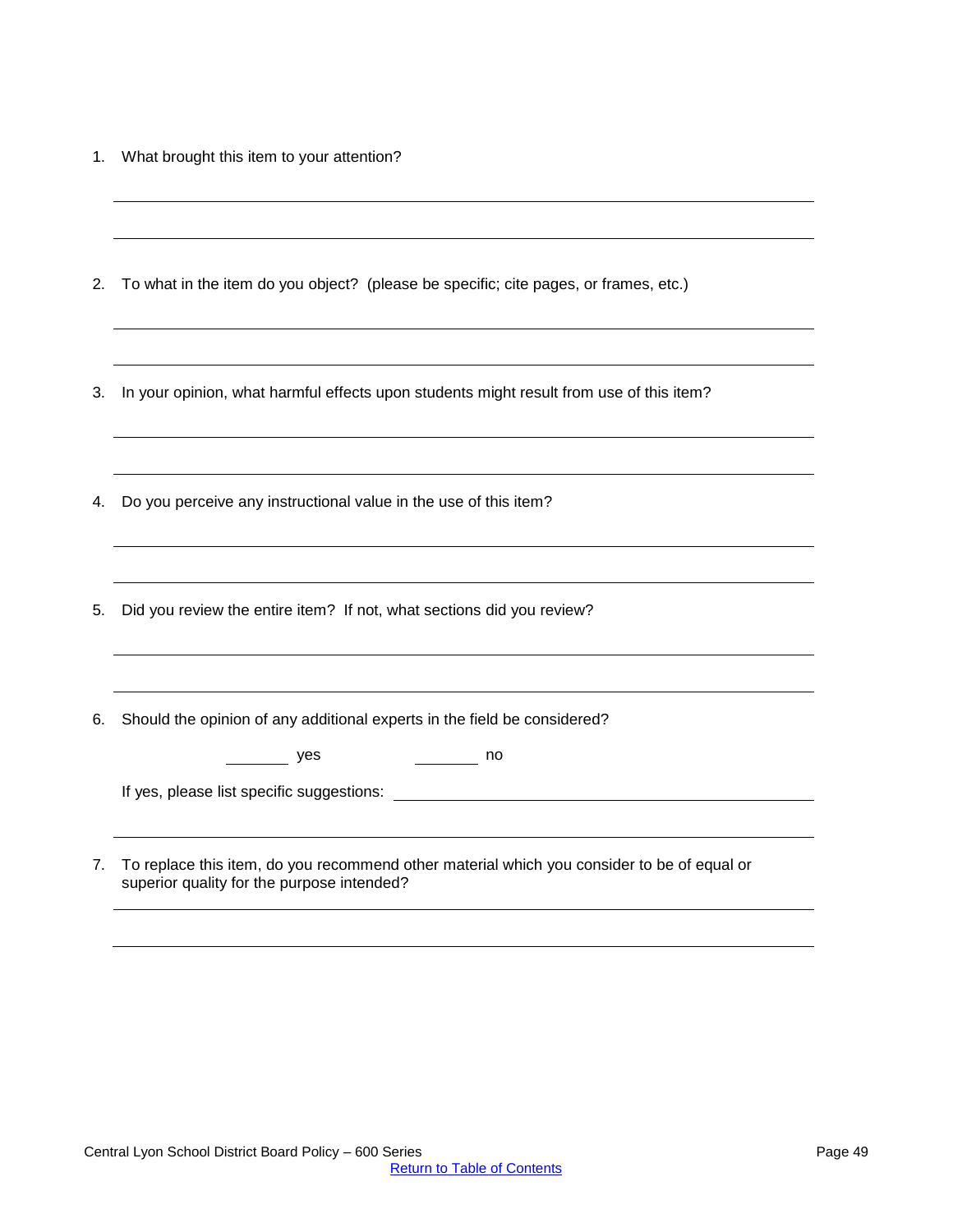8. Do you wish to make an oral presentation to the Review Committee?

Dated Signature Signature

Yes (a) Please contact the Superintendent (b)Please be prepared at this time to indicate the approximate length of time your presentation will require. Although this is no guarantee that you'll be allowed to present to the committee, or that you will get your requested amount of time. Minutes. No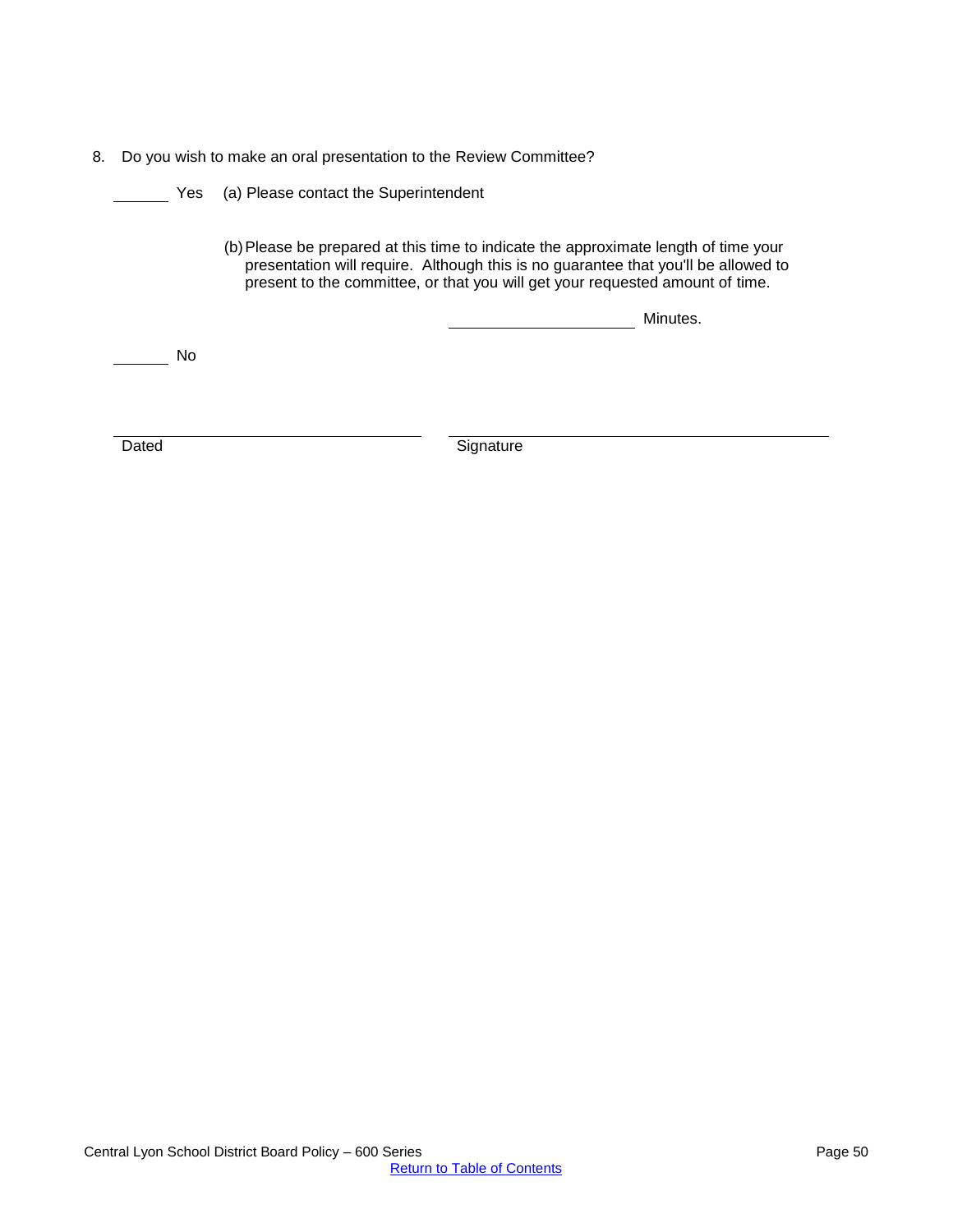## 605.3E3 SAMPLE LETTER TO INDIVIDUAL CHALLENGING INSTRUCTIONAL MATERIALS

### Dear:

We recognize your concern about the use of **in our school district.** The school district. The school district has developed procedures for selection of instructional materials but realizes that not everyone will agree with every selection made.

To help you understand the selection process, we are sending copies of the school district's:

- 1. Instructional goals and objectives,
- 2. Instructional Materials Selection policy statement, and
- 3. Procedure for reconsideration of instructional materials.

If you are still concerned after you review this material, please complete the Reconsideration Request Form and return it to me. You may be assured of prompt attention to your request. If I have not heard from you within one week, we will assume you no longer wish to file a formal complaint.

Sincerely,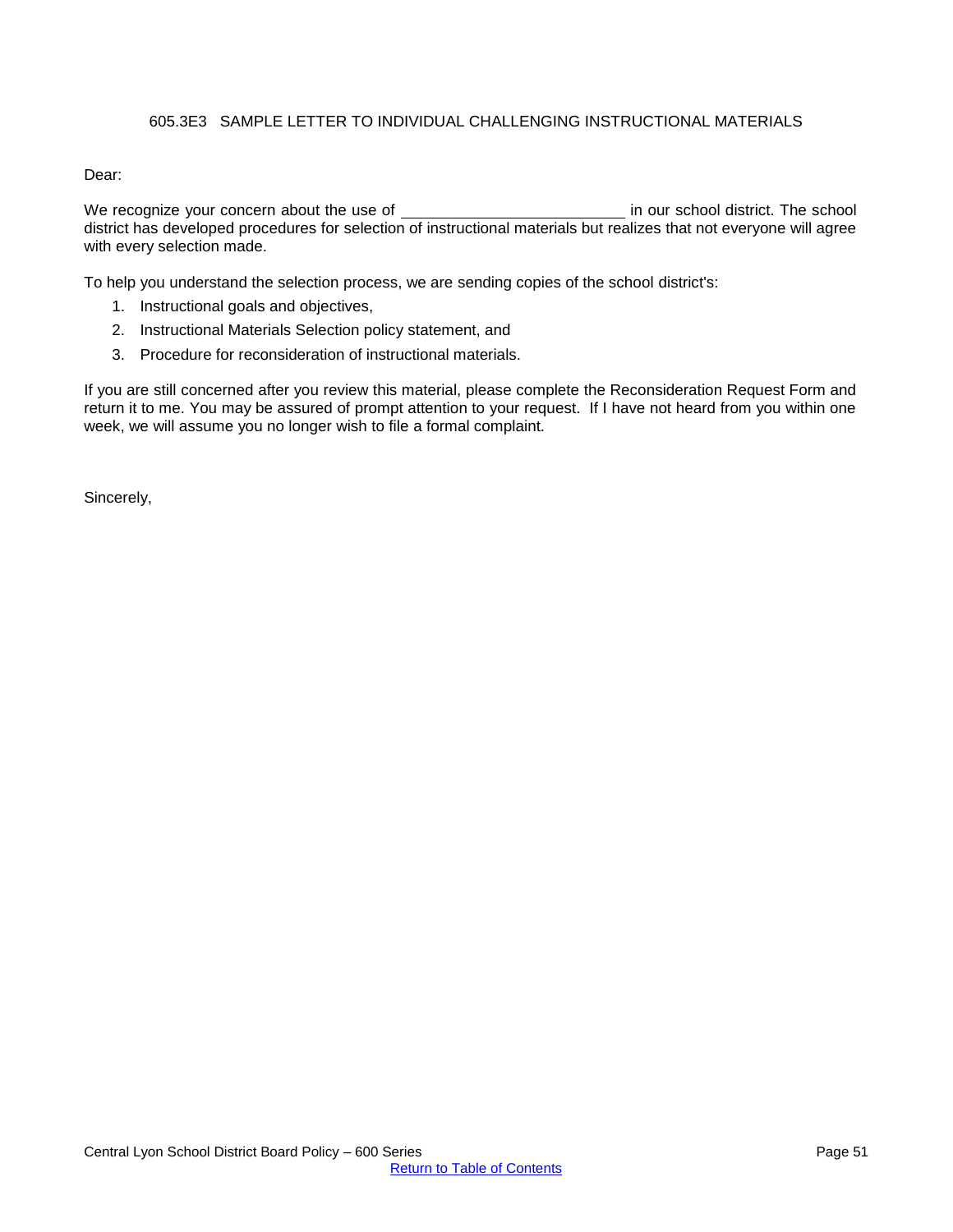## 605.4 TECHNOLOGY AND INSTRUCTIONAL MATERIALS

The board supports the use of innovative methods and the use of technology in the delivery of the education program. The board encourages employees to investigate economical ways to utilize multi-media, computers, and other technologies as a part of the curriculum.

It is the responsibility of the superintendent to develop a plan for the use of technology in the curriculum and to evaluate it annually. The superintendent will report the results of the evaluation and make a recommendation to the board annually regarding the use of technology in the curriculum.

Legal Reference: Iowa Code § 279.8 281 I.A.C. 12.3(12), 12.5(10), .5(17) Cross Reference: 602 Curriculum Development

605 Instructional Materials

Approved 8/14/95 Reviewed 3/8/21 Revised 3/8/21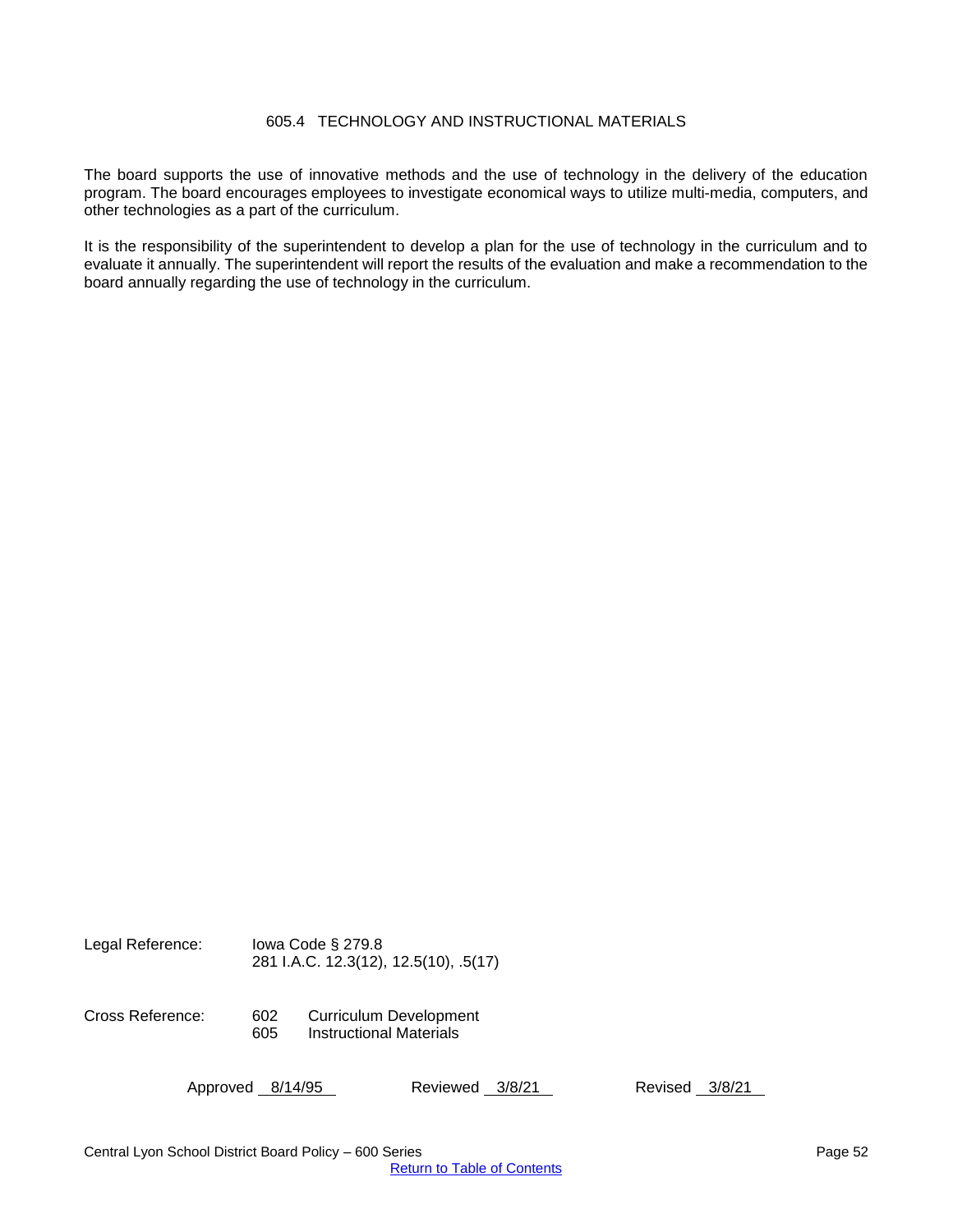### 605.5 SCHOOL LIBRARY

The school district will maintain a school library in each building for use by employees and by students during the school day.

Materials for the libraries will be acquired according to board policy, "Instructional Materials Selection."

It is the responsibility of the principal of the building in which the school library is located to oversee the use of materials in the library.

It is the responsibility of the superintendent to develop procedures for the selection and replacement of both library and instructional materials, for the acceptance of gifts, for the weeding of library and instructional materials, and for the handling of challenges to either library or classroom materials.

Legal Reference: Iowa Code §§ 256.7(24); 279.8; 280.14; 301. 281 I.A.C. 12.3(11), (12). Cross Reference: 602 Curriculum Development 605 Instructional Materials

Approved 8/14/95 Reviewed 3/8/21 Revised 3/8/21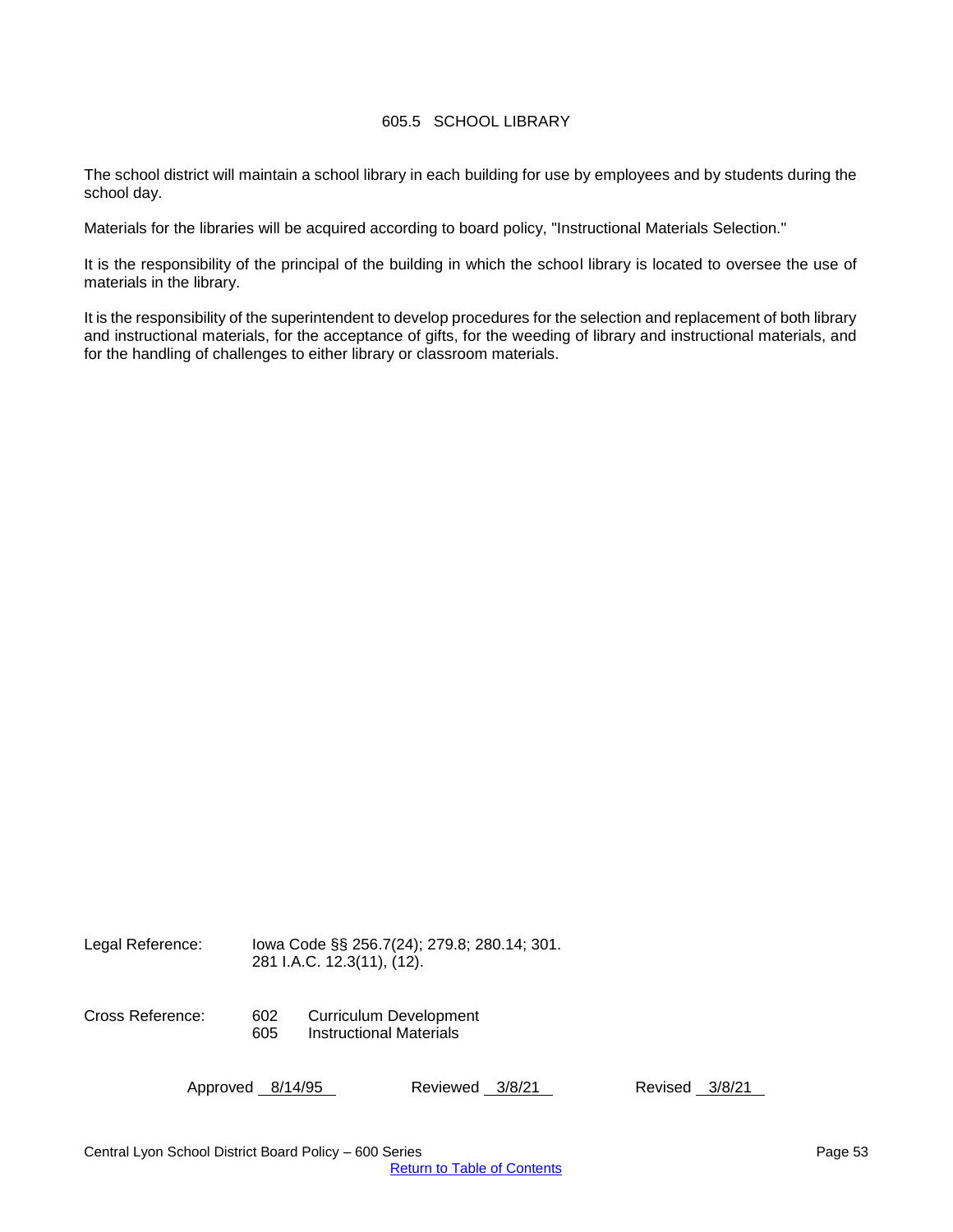## 605.6 INTERNET - APPROPRIATE USE

Because technology is a vital part of the school district curriculum, the Internet will be made available to employees and students. Appropriate and equitable use of the Internet will allow employees and students to access resources unavailable through traditional means.

Students will be able to access the Internet through their teachers. Individual student accounts and electronic mail addresses will be issued to students. If a student already has an electronic mail address, the student may be permitted to use the address to send and receive mail at school.

The Internet can provide a vast collection of educational resources for students and employees. It is a global network which makes it impossible to control all available information. Because information appears, disappears and changes constantly, it is not possible to predict or control what students may locate. The school district makes no guarantees as to the accuracy of information received on the Internet. Although students will be under teacher supervision while on the network, it is not possible to constantly monitor individual students and what they are accessing on the network. Some students might encounter information which may not be of educational value. Student Internet records and access records are confidential records treated like other student records. Students' Internet activities will be monitored by the school district to ensure students are not accessing inappropriate sites that have visual depictions that include obscenity, child pornography or are harmful to minors. The school district will use technology protection measures to protect students from inappropriate access, including sites that include obscenity, child pornography or are harmful to minors.

The school district will monitor the online activities of students and will educate students about appropriate online behavior, including interacting on social networking sites and chat rooms. Students will also be educated on cyberbullying, including awareness and response. Employees will provide age appropriate training for students who use the Internet. The training provided will be designed to promote the school district's commitment to:

- The standards and acceptable use of Internet services as set forth in the Internet Safety Policy;
- Student safety with regard to:
	- o safety on the Internet;
	- o appropriate behavior while on online, on social networking Web sites, and
	- o in chat rooms; and
	- o cyberbullying awareness and response.
- Compliance with the E-rate requirements of the Children's Internet Protection Act

Employees and students will be instructed on the appropriate use of the Internet. Parents will be required to sign a permission form to allow their students to access the Internet. Students will sign a form acknowledging they have read and understand the Internet Acceptable Use policy and regulations, that they will comply with the policy and regulations, and that they understand the consequences for violation of the policy or regulations

In compliance with federal law, this policy will be maintained at least five years beyond the termination of funding under the Children's Internet Protection Act (CIPA) or E-rate.

| Legal References: |                            | 47 C.F.R 54.520<br>lowa Code $\S$ 279.8  |                                                                        |         |          |
|-------------------|----------------------------|------------------------------------------|------------------------------------------------------------------------|---------|----------|
| Cross References: | 104<br>502<br>506<br>605.5 | <b>Student Records</b><br>School Library | Anti-Bullying/Harassment<br><b>Student Rights and Responsibilities</b> |         |          |
| Approved 2/10/97  |                            |                                          | Reviewed<br>3/8/21                                                     | Revised | 10/14/13 |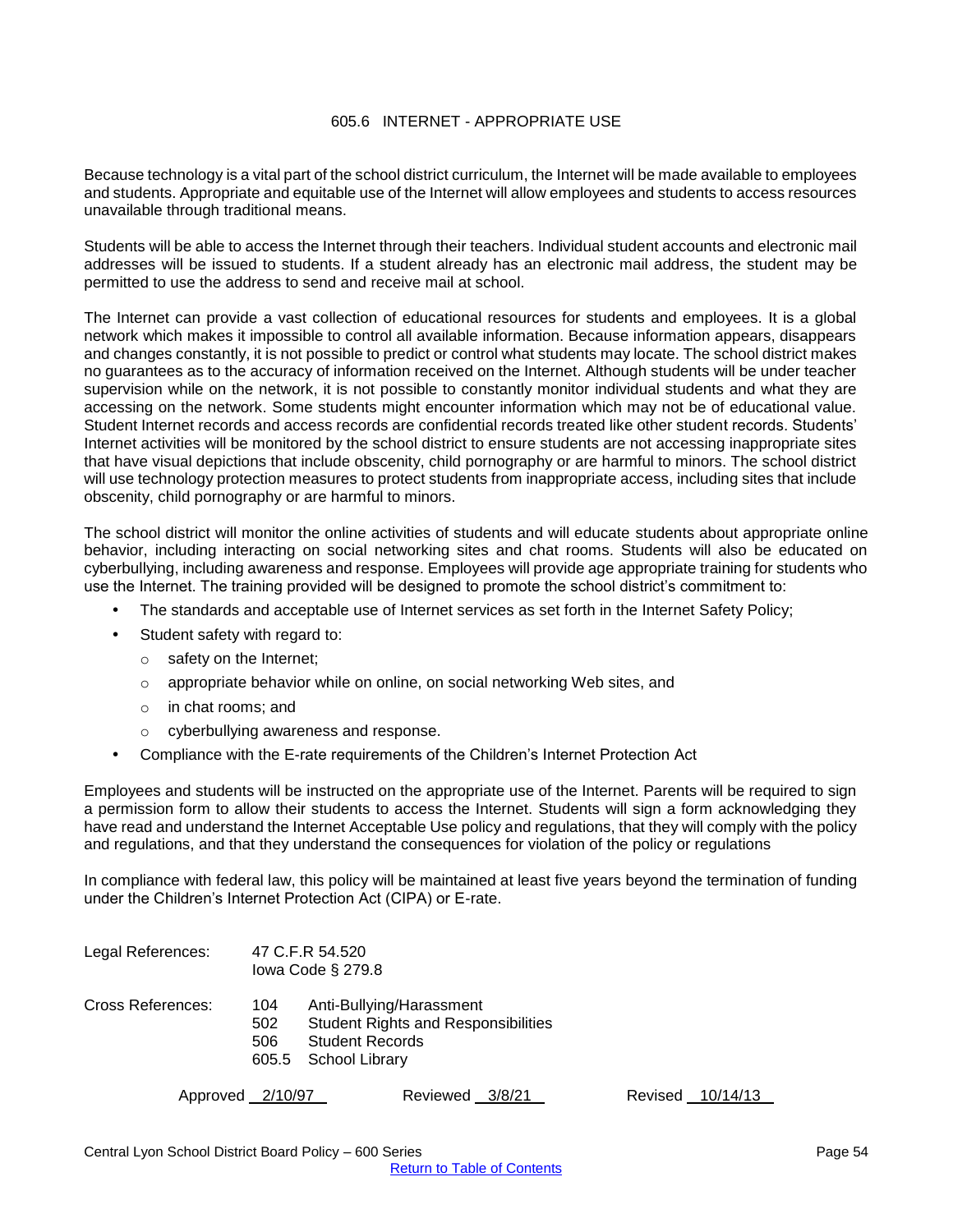### 605.6R1 INTERNET - APPROPRIATE USE REGULATION

- I. Responsibility for Internet Appropriate Use.
- A. The authority for appropriate use of electronic Internet resources is delegated to the licensed employees.
- B. Instruction in the proper use of the Internet will be available to employees who will then provide similar instruction to their students.
- C. Employees are expected to practice appropriate use of the Internet, and violations may result in discipline up to, and including, discharge.
- II. Internet Access.
	- A. Access to the Internet is available to teachers and students as a source of information and a vehicle of communication.
	- B. Students will be able to access the Internet through their teachers. Individual student accounts and electronic mail addresses will be issued to students at this time.
		- 1. Making Internet access available to students carries with it the potential that some students might encounter information that may not be appropriate for students. However, on a global network, it is impossible to control all materials. Because information on the Internet appears, disappears and changes, it is not possible to predict or control what students may locate.
		- 2. It is a goal to allow teachers and students access to the rich opportunities on the Internet, while we protect the rights of students and parents who choose not to risk exposure to questionable material.
		- 3. The smooth operation of the network relies upon the proper conduct of the end users who must adhere to strict guidelines which require efficient, ethical and legal utilization of network resources.
		- 4. To reduce unnecessary system traffic, users may use real-time conference features such as talk/chat/Internet relay chat only as approved by the supervising teacher.
		- 5. Transmission of material, information or software in violation of any board policy or regulation is prohibited.
		- 6. System users will perform a virus check on downloaded files to avoid spreading computer viruses.
		- 7. The school district makes no guarantees as to the accuracy of information received on the Internet.
- III. Permission to Use Internet Annually, parents will grant permission for their student to use the Internet using the prescribed form.
- IV. Student Use of Internet.
	- A. Equal Opportunity The Internet is available to all students within the school district through teacher access. The amount of time available for each student may be limited by the number of available terminals and the demands for each terminal.
	- B. On-line Etiquette.
		- 1. The use of the network is a privilege and may be taken away for violation of board policy or regulations. As a user of the Internet, students may be allowed access to other networks. Each network may have its own set of policies and procedures. It is the user's responsibility to abide by the policies and procedures of these other networks.
		- 2. Students should adhere to on-line protocol:
			- a. Respect all copyright and license agreements.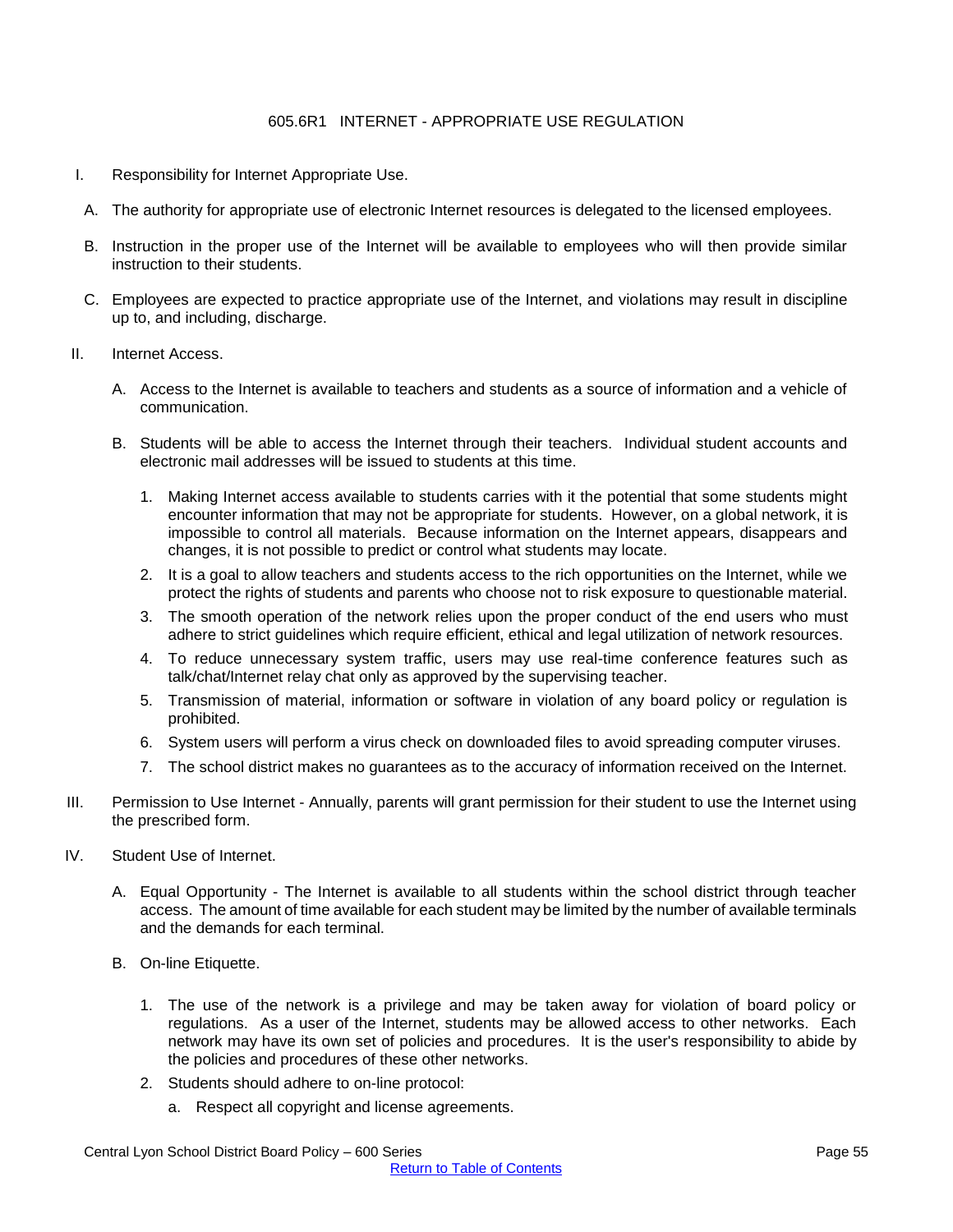- b. Cite all quotes, references and sources.
- c. Remain on the system long enough to get needed information, then exit the system.
- d. Apply the same privacy, ethical and educational considerations utilized in other forms of communication.
- 3. Student access for electronic mail will be through their own account. Students should adhere to the following guidelines:
	- a. Others may be able to read or access the mail so private messages should not be sent.
	- b. Delete unwanted messages immediately.
	- c. Use of objectionable language is prohibited.
	- d. Always sign messages.
	- e. Always acknowledge receipt of a document or file.
- C. Restricted Material Students will not intentionally access or download any text file or picture or engage in any conference that includes material which is obscene, libelous, indecent, vulgar, profane or lewd; advertises any product or service not permitted to minors by law; constitutes insulting or fighting words, the very expression of which injures or harasses others; or presents a clear and present likelihood that, either because of its content or the manner of distribution, it will cause a material and substantial disruption of the proper and orderly operation and discipline of the school or school activities, will cause the commission of unlawful acts or the violation of lawful school regulations.
- D. Unauthorized Costs If a student gains access to any service via the Internet which has a cost involved or if a student incurs other types of costs, the student accessing such a service will be responsible for those costs.
- V. Student Violations--Consequences and Notifications.

Students who access restricted items on the Internet are subject to the appropriate action described in board policy or regulations or the following consequences:

- 1. First Violation A verbal and written "Warning" notice will be issued to the student. The student may lose Internet access for a period of 2 weeks at the discretion of the supervising teacher. A copy of the notice will be mailed to the student's parent and a copy provided to the building principal.
- 2. Second Violation A verbal and written "Second Violation" notice will be issued to the student. A copy of the notice will be sent to the student's parent and a copy provided to the building principal. The student will forfeit all Internet privileges for a minimum period of 6 weeks.
- 3. Third Violation A verbal and written "Third Violation" notice will be issued to the student. A copy of the notice will be sent to the student's parent and a copy provided to the building principal. The student will forfeit all Internet privileges for 18 weeks or for the balance of the school year.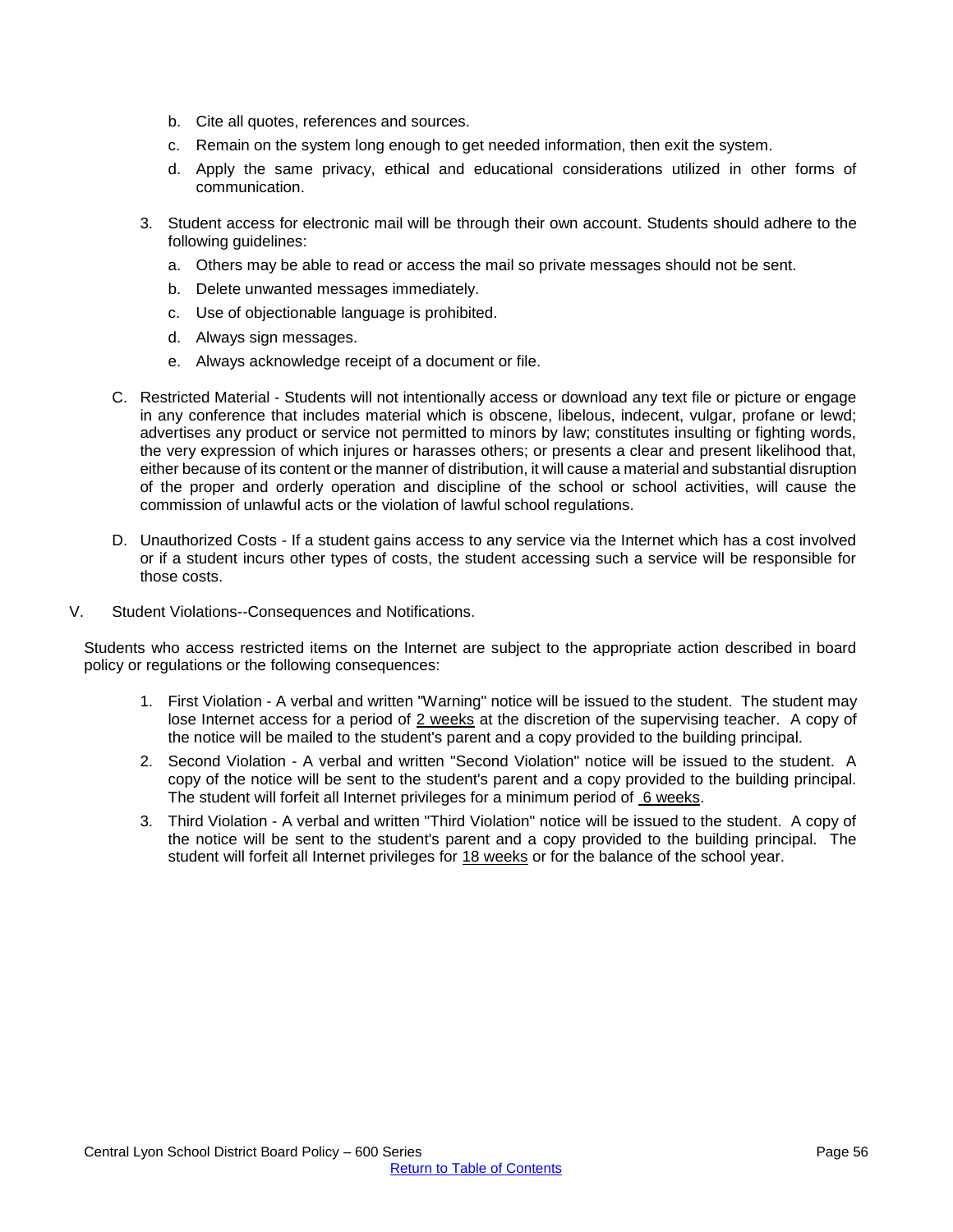# 605.6E1 INTERNET ACCESS PERMISSION LETTER TO PARENTS

Your child has access to the Internet. The vast domain of information contained within Internet's libraries can provide unlimited opportunities to students.

Students will be able to access the Internet through their teachers. Individual student accounts and electronic mail addresses will be issued to students at this time. If a student already has an electronic mail address, he/she may be permitted to use the address to send and receive mail at school.

Students will be expected to abide by the following network etiquette:

- The use of the network is a privilege and may be taken away for violation of board policy or regulations. As a user of the Internet, students may be allowed access to other networks. Each network may have its own set of policies and procedures. Students will abide by the policies and procedures of these other networks.
- Students will respect all copyright and license agreements.
- Students will cite all quotes, references, and sources.
- Students will only remain on the system long enough to get needed information.
- Students will apply the same privacy, ethical and educational considerations utilized in other forms of communication.
- Student access for electronic mail will be through their own account. Students should adhere to the following guidelines:
	- Others may be able to read or access the mail, so private messages should not be sent.
	- Delete unwanted messages immediately.
	- Use of objectionable language is prohibited.
	- Always sign messages.
	- Always acknowledge receipt of a document or file.
- Students accessing Internet services that have a cost involved will be responsible for payment of those costs.

Please sign the form if you would like your child to be granted Internet access and return the permission form to your child's school.

Student Name Grade

School Date and the Contract of the Contract of the Contract of the Date Date

(Parent or guardian's signature)

If you have granted your child Internet access, please have them respond to the following:

I have read the expected network etiquette and agree to abide by these provisions. I understand that violation of these provisions may constitute suspension or revocation of Internet privileges.

I agree to be responsible for payment of costs incurred by accessing any Internet services that have a cost involved.

(Student signature)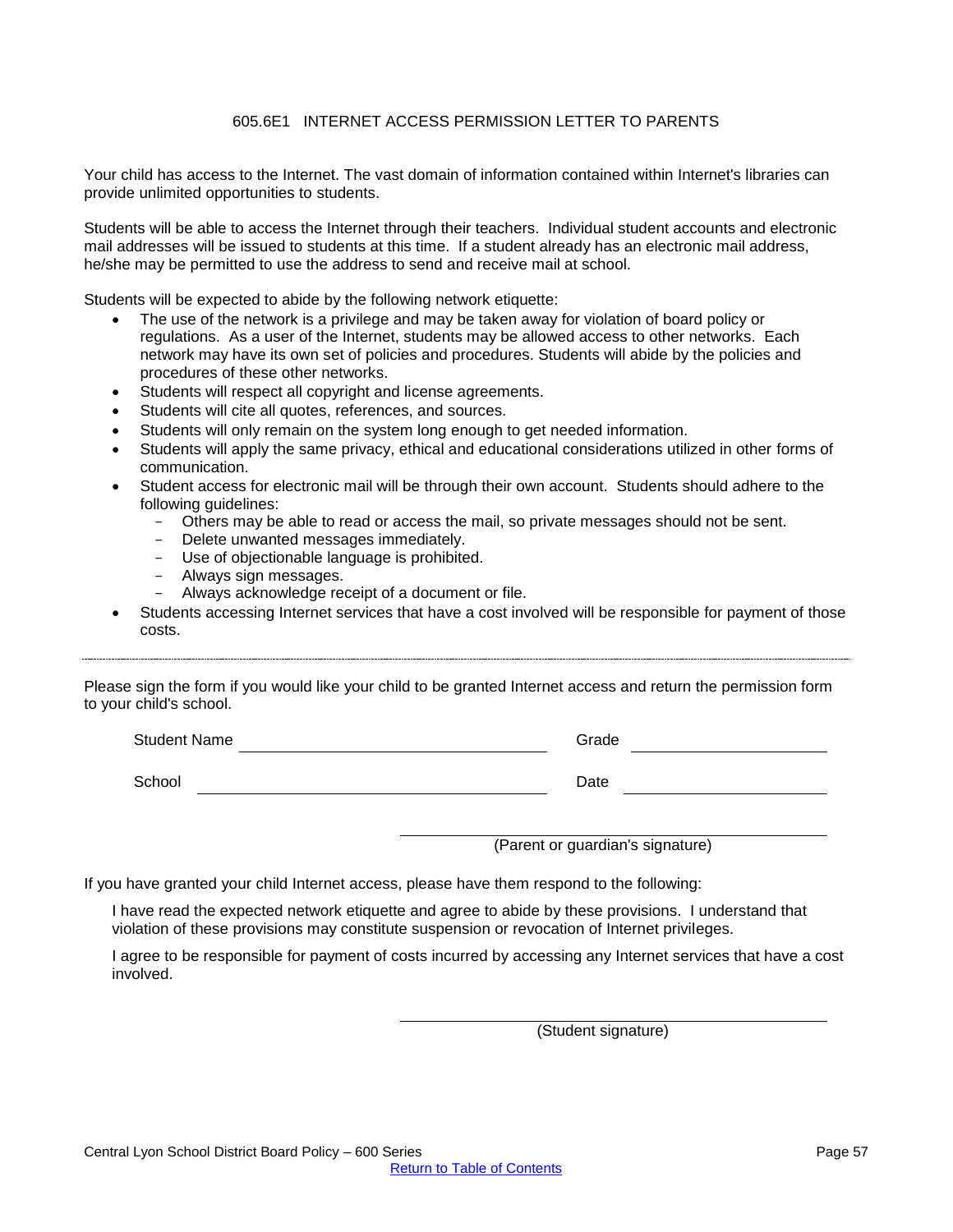## 605.6E2 INTERNET APPROPRIATE USE VIOLATION NOTICE

| Student: |  |
|----------|--|
| Teacher: |  |
| Date:    |  |

Students who access restricted items on the Internet are subject to the appropriate action described in the school's discipline policy or student handbook or to the following consequences:

First Offense:

The above student has violated the Student Internet Policy by intentionally accessing restricted material. He/she may lose Internet access for up to three weeks at the discretion of the supervising teacher. A second offense will result in the student losing Internet access for a period of two (2) weeks.

Second Offense:

The above student has violated the Student Internet Policy by intentionally accessing restricted material for a second time. As a consequence of this violation the above student has lost Internet access for a period of six (6) weeks.

Third Offense:

The above student has violated the Student Internet Policy by intentionally accessing restricted material for a third time. As a consequence of this violation the above student has forfeited all Internet privileges for a period of eighteen (18) weeks or the balance of the school year.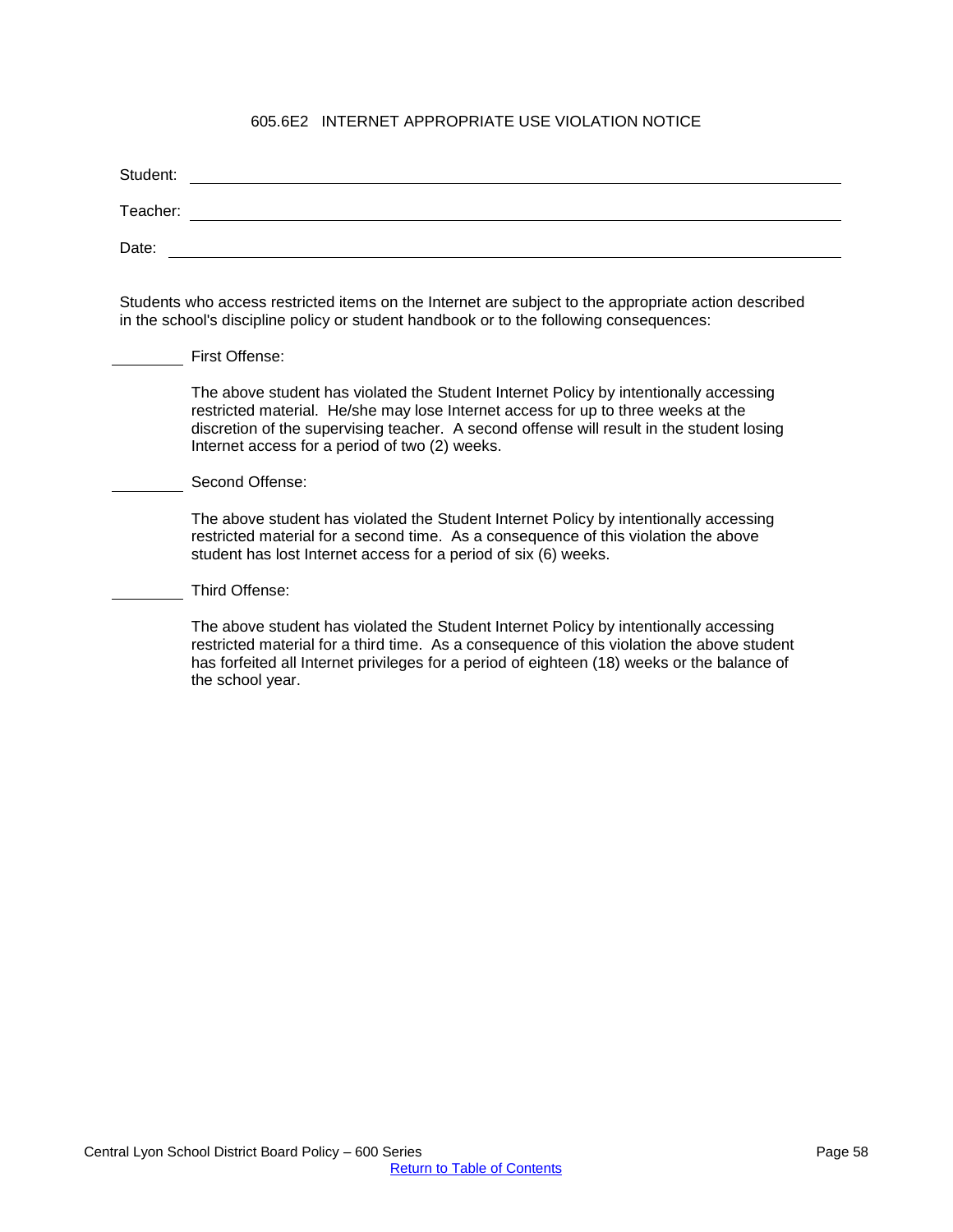## 605.7 USE OF INFORMATION RESOURCES

In order for students to experience a diverse curriculum, the board encourages employees to supplement their regular curricular materials with other resources. In so doing, the board recognizes that federal law makes it illegal to duplicate copyrighted materials without authorization of the holder of the copyright, except for certain exempt purposes. Severe penalties may be imposed for plagiarism, unauthorized copying or using of media, including, but not limited to, print, electronic and web-based materials, unless the copying or using conforms to the "fair use" doctrine. Under the "fair use" doctrine, unauthorized reproduction of copyrighted materials is permissible for such purposes as criticism, comment, news reporting, teaching, scholarship or research providing that all fair use guidelines are met.

While the school district encourages employees to enrich the learning programs by making proper use of supplementary materials, it is the responsibility of employees to abide by the school district's copying procedures and obey the requirements of the law. In no circumstances shall it be necessary for school district staff to violate copyright requirements in order to perform their duties properly. The school district will not be responsible for any violations of the copyright law by employees or students. Violation of the copyright law by employees may result in discipline up to, and including, termination. Violation of the copyright law by students may result in discipline, up to and including, suspension or expulsion.

Parents or others who wish to record, by any means, school programs or other activities need to realize that even though the school district received permission to perform a copyrighted work does not mean outsiders can copy it and re-play it. Those who wish to do so should contact the employee in charge of the activity to determine what the process is to ensure the copyright law is followed. The school district is not responsible for outsiders violating the copyright law or this policy.

Any employee or student who is uncertain as to whether reproducing or using copyrighted material complies with the school district's procedures or is permissible under the law should contact the principal who will also assist employees and students in obtaining proper authorization to copy or use protected material when such authorization is required.

It is the responsibility of the superintendent, in conjunction with the principal to develop administrative regulations regarding this policy.

Legal References: 17 U.S.C. § 101 et al. 281 I.A.C. 12.3(12).

Cross References: 605.6 Internet Appropriate Use

Approved 3/8/21 Reviewed 3/8/21 Revised 3/8/21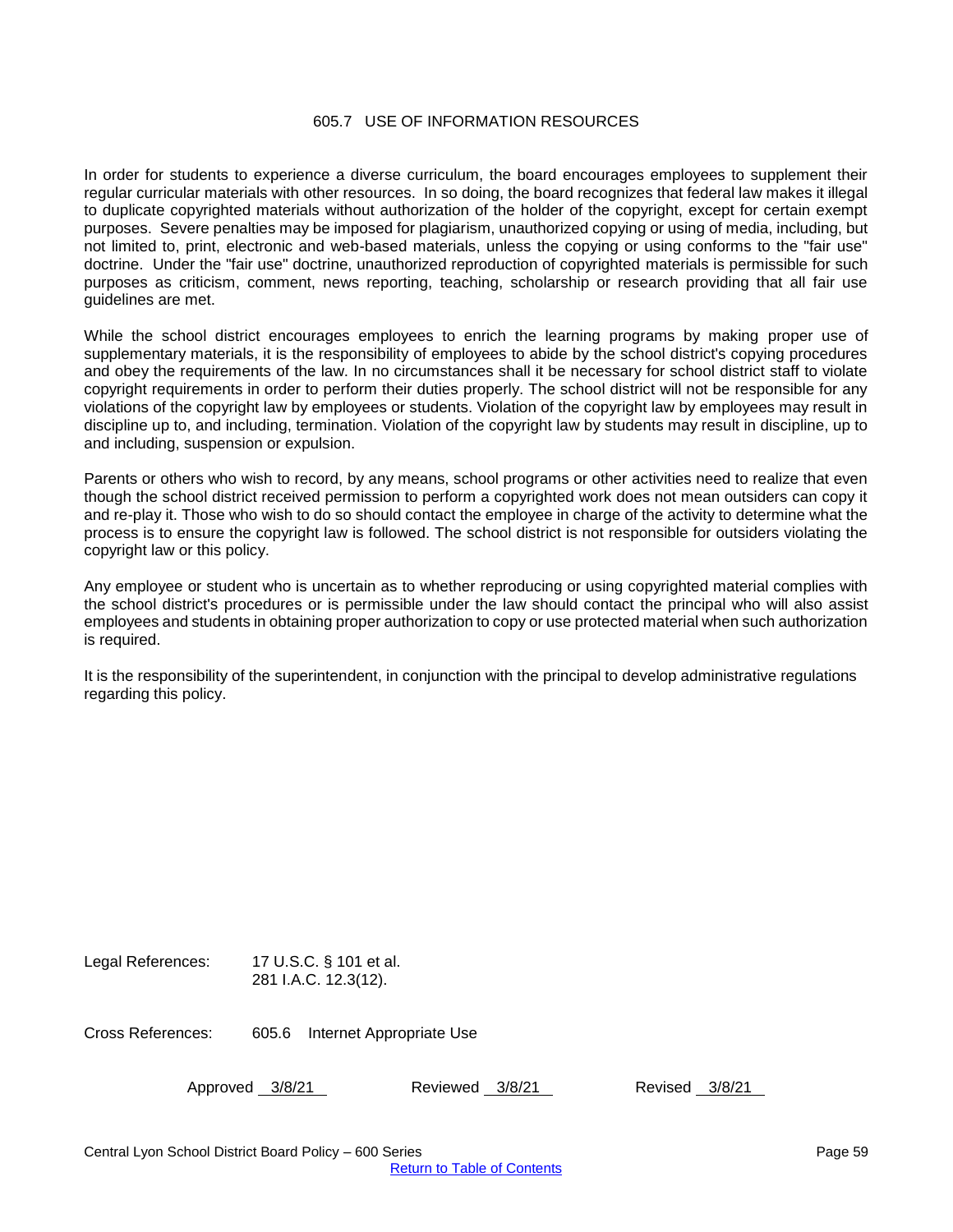# 605.7R1 USE OF INFORMATION RESOURCES REGULATION

Employees and students may make copies of copyrighted materials that fall within the following guidelines. Where there is reason to believe the material to be copied does not fall within these guidelines, prior permission shall be obtained from the publisher or producer with the assistance of the principal. Employees and students who fail to follow this procedure may be held personally liable for copyright infringement and may be subject to discipline by the board.

Under the "fair use" doctrine, unauthorized reproduction of copyrighted materials is permissible for such purposes as criticism, comment, news reporting, teaching, scholarship or research. Under the fair use doctrine, each of the following four standards must be met in order to use the copyrighted document:

- Purpose and Character of the Use The use must be for such purposes as teaching or scholarship.
- Nature of the Copyrighted Work The type of work to be copied.
- Amount and Substantiality of the Portion Used Copying the whole of a work cannot be considered fair use; copying a small portion may be if these guidelines are followed.
- Effect of the Use Upon the Potential Market for or value of the Copyrighted Work If resulting economic loss to the copyright holder can be shown, even making a single copy of certain materials may be an infringement, and making multiple copies presents the danger of greater penalties.

### **Authorized Reproduction and Use of Copyrighted Material Reminders:**

- Materials on the Internet should be used with caution since they may, and likely are, copyrighted.
- Proper attribution (author, title, publisher, place and date of publication) should always be given.
- Notice should be taken of any alterations to copyrighted works, and such alterations should only be made for specific instructional objectives.
- Care should be taken in circumventing any technological protection measures. While materials copied pursuant to fair use may be copied after circumventing technological protections against unauthorized copying, technological protection measures to block access to materials may not be circumvented.

In preparing for instruction, a teacher may make or have made a single copy of:

- A chapter from a book;
- An article from a newspaper or periodical;
- A short story, short essay or short poem; or,
- A chart, graph, diagram, drawing, cartoon or picture from a book, periodical or newspaper.

A teacher may make multiple copies not exceeding more than one per pupil, for classroom use or discussion, if the copying meets the tests of "brevity, spontaneity and cumulative effect" set by the following guidelines. Each copy must include a notice of copyright.

- **Brevity** 
	- $\circ$  A complete poem, if less than 250 words and two pages long, may be copied; excerpts from longer poems cannot exceed 250 words;
	- $\circ$  Complete articles, stories or essays of less than 2500 words or excerpts from prose works less than 1000 words or 10% of the work, whichever is less may be copied; in any event, the minimum is 500 words;
	- $\circ$  Each numerical limit may be expanded to permit the completion of an unfinished line of a poem or prose paragraph;
	- $\circ$  One chart, graph, diagram, drawing, cartoon or picture per book or periodical issue may be copied. "Special" works cannot be reproduced in full; this includes children's books combining poetry, prose or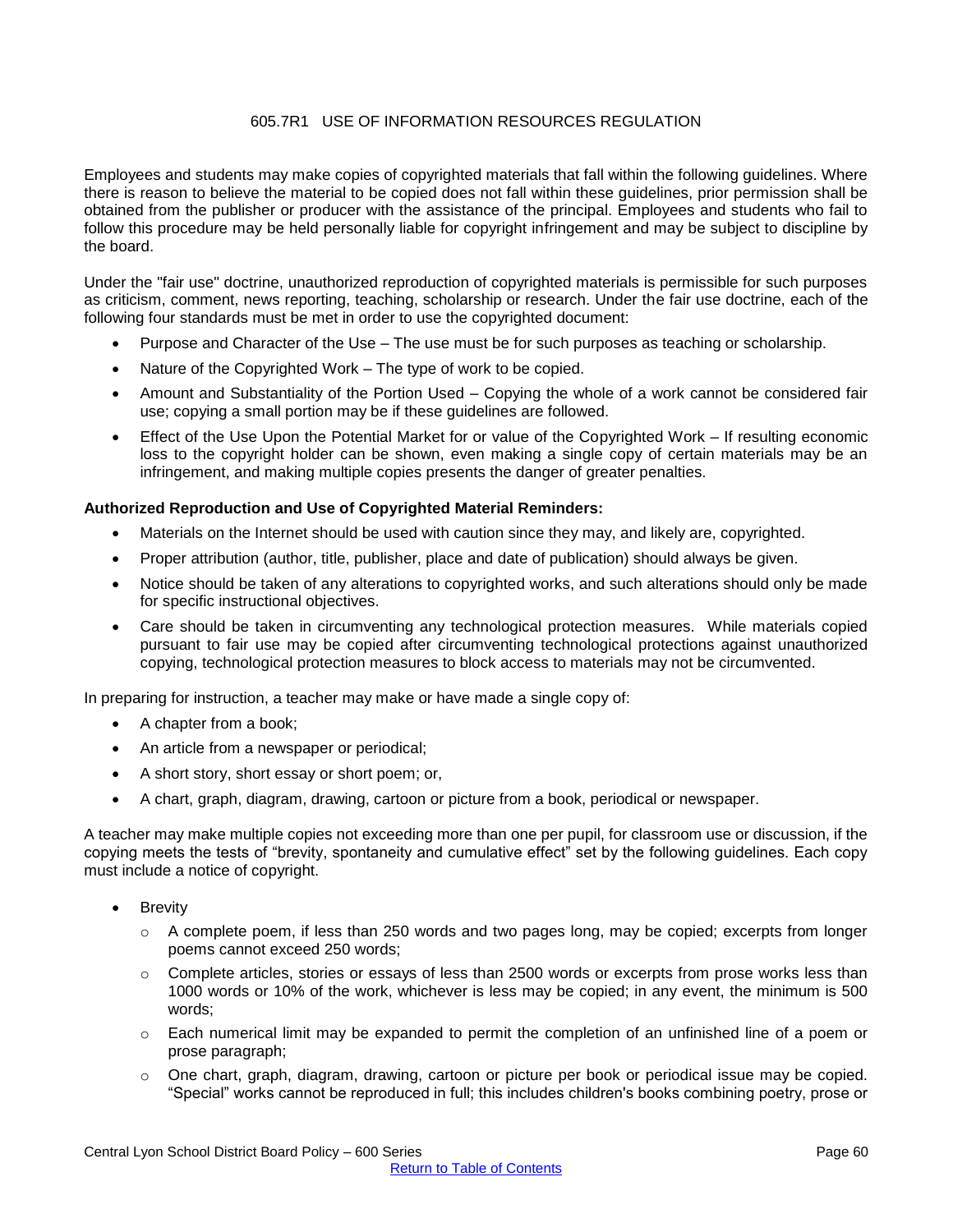poetic prose. Short special works may be copied up to two published pages containing not more than 10 percent of the work.

- Spontaneity Should be at the "instance and inspiration" of the individual teacher when there is not a reasonable length of time to request and receive permission to copy.
- Cumulative Effect Teachers are limited to using copied material for only one course for which copies are made. No more than one short poem, article, story or two excerpts from the same author may be copied, and no more than three works can be copied from a collective work or periodical column during one class term. Teachers are limited to nine instances of multiple copying for one course during one class term. Limitations do not apply to current news periodicals, newspapers and current news sections of other periodicals.

### **Copying Limitations**

Circumstances will arise when employees are uncertain whether or not copying is prohibited. In those circumstances, the, principal should be contacted. The following prohibitions have been expressly stated in federal guidelines:

- Reproduction of copyrighted material shall not be used to create or substitute for anthologies, compilations or collective works.
- Unless expressly permitted by agreement with the publisher and authorized by school district action, there shall be no copying from copyrighted consumable materials such as workbooks, exercises, test booklets, answer sheets and the like.
- Employees shall not:
	- o Use copies to substitute for the purchase of books, periodicals, music recordings, consumable works such as workbooks, computer software or other copyrighted material. Copy or use the same item from term to term without the copyright owner's permission;
	- $\circ$  Copy or use more than nine instances of multiple copying of protected material in any one term;
	- $\circ$  Copy or use more than one short work or two excerpts from works of the same author in any one term;
	- $\circ$  Copy or use protected material without including a notice of copyright. The following is a satisfactory notice: NOTICE: THIS MATERIAL MAY BE PROTECTED BY COPYRIGHT LAW.
	- $\circ$  Reproduce or use copyrighted material at the direction of someone in higher authority or copy or use such material in emulation of some other teacher's use of copyrighted material without permission of the copyright owner.
	- $\circ$  Require other employees or students to violate the copyright law or fair use guidelines.

### **Authorized Reproduction and Use of Copyrighted Materials in the Library**

A library may make a single copy or three digital copies of:

- An unpublished work in its collection;
- A published work in order to replace it because it is damaged, deteriorated, lost or stolen, provided that an unused replacement cannot be obtained at a fair price.
- A work that is being considered for acquisition, although use is strictly limited to that decision. Technological protection measures may be circumvented for purposes of copying materials in order to make an acquisition decision.

A library may provide a single copy of copyrighted material to a student or employee at no more than the actual cost of photocopying. The copy must be limited to one article of a periodical issue or a small part of other material, unless the library finds that the copyrighted work cannot be obtained elsewhere at a fair price. In the latter circumstance, the entire work may be copied. In any case, the copy shall contain the notice of copyright and the student or staff member shall be notified that the copy is to be used only for private study, scholarship or research. Any other use may subject the person to liability for copyright infringement.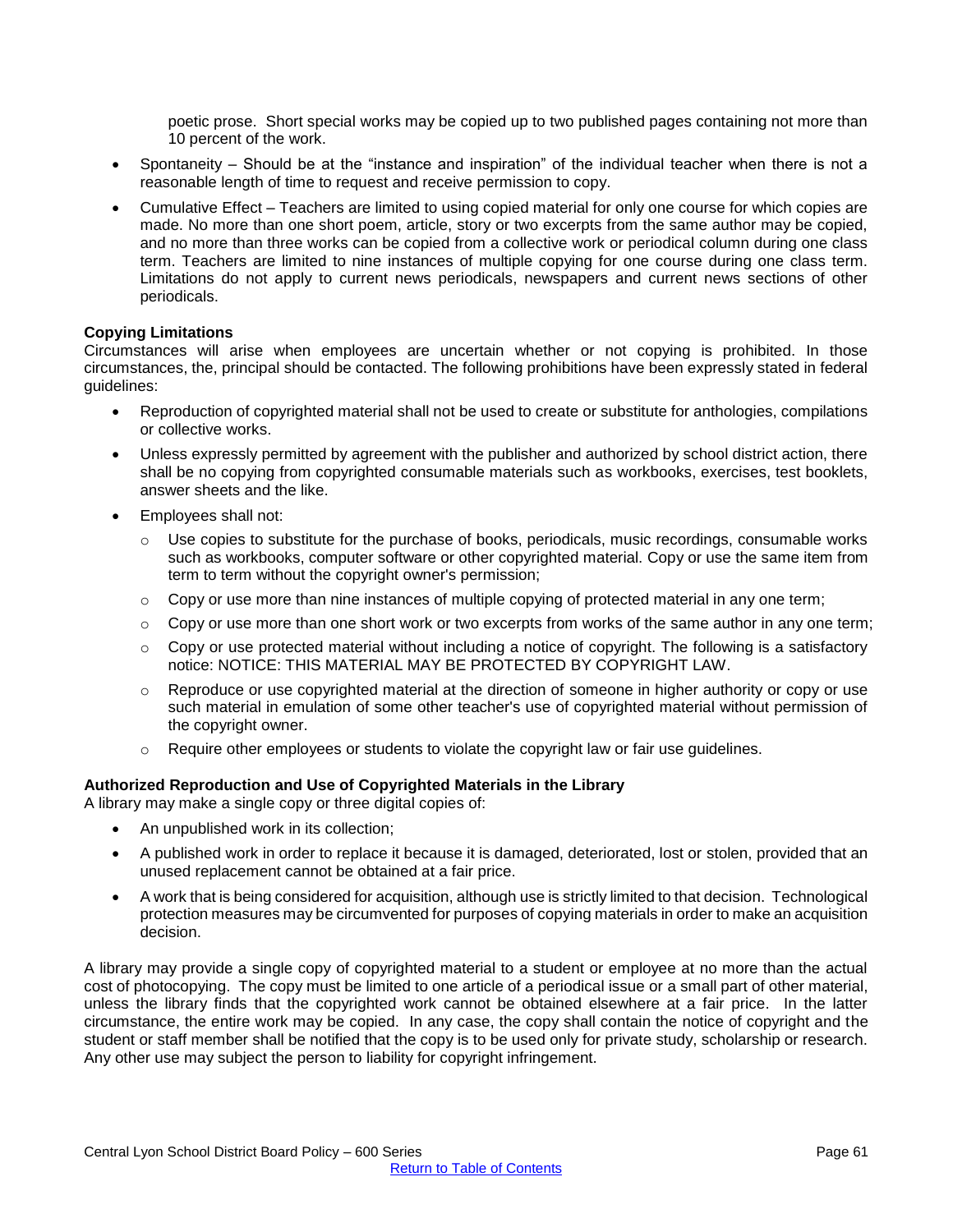# **Authorized Reproduction and Use of Copyrighted Music or Dramatic Works**

Teachers may:

- Make a single copy of a song, movement, or short section from a printed musical or dramatic work that is unavailable except in a larger work for purposes of preparing for instruction;
- Make multiple copies for classroom use of an excerpt of not more than 10% of a printed musical work if it is to be used for academic purposes other than performance, provided that the excerpt does not comprise a part of the whole musical work which would constitute a performable unit such as a complete section, movement, or song;
- In an emergency, a teacher may make and use replacement copies of printed music for an imminent musical performance when the purchased copies have been lost, destroyed or are otherwise not available.
- Make and retain a single recording of student performances of copyrighted material when it is made for purposes of evaluation or rehearsal;
- Make and retain a single copy of excerpts from recordings of copyrighted musical works for use as aural exercises or examination questions; and,
- Edit or simplify purchased copies of music or plays provided that the fundamental character of the work is not distorted. Lyrics shall not be altered or added if none exist.

Performance by teachers or students of copyrighted musical or dramatic works is permitted without the authorization of the copyright owner as part of a teaching activity in a classroom or instructional setting. The purpose shall be instructional rather than for entertainment.

Performances of nondramatic musical works that are copyrighted are permitted without the authorization of the copyright owner, provided that:

- The performance is not for a commercial purpose;
- None of the performers, promoters or organizers are compensated; and,
- Admission fees are used for educational or charitable purposes only.

All other musical and dramatic performances require permission from the copyright owner. Parents or others wishing to record a performance should check with the sponsor to ensure compliance with copyright.

### **Recording of Copyrighted Programs**

Television programs, excluding news programs, transmitted by commercial and non-commercial television stations for reception by the general public without charge may be recorded off-air simultaneously with broadcast transmission (including simultaneous cable retransmission) and retained by a school for a period not to exceed the first forty-five (45) consecutive calendar days after date of recording. Upon conclusion of this retention period, all off-air recordings must be erased or destroyed immediately. Certain programming such as that provided on public television may be exempt from this provision; check with the principal or the subscription database, e.g. unitedstreaming.

Off-air recording may be used once by individual teachers in the course of instructional activities, and repeated once only when reinforcement is necessary, within a building, during the first 10 consecutive school days, excluding scheduled interruptions, in the 45-calendar day retention period. Off-air recordings may be made only at the request of and used by individual teachers, and may not be regularly recorded in anticipation of requests. No broadcast program may be recorded off-air more than once at the request of the same teacher, regardless of the number of times the program may be broadcast. A limited number of copies may be reproduced from each off-air recording to meet the legitimate needs of teachers. Each additional copy shall be subject to all provisions governing the original recording.

After the first 10 consecutive school days, off-air recordings may be used up to the end of the 45-calendar day retention period only for evaluation purposes, i.e., to determine whether or not to include the broadcast program in the teaching curriculum. Permission must be secured from the publisher before the recording can be used for instructional purposes after the 10-day period.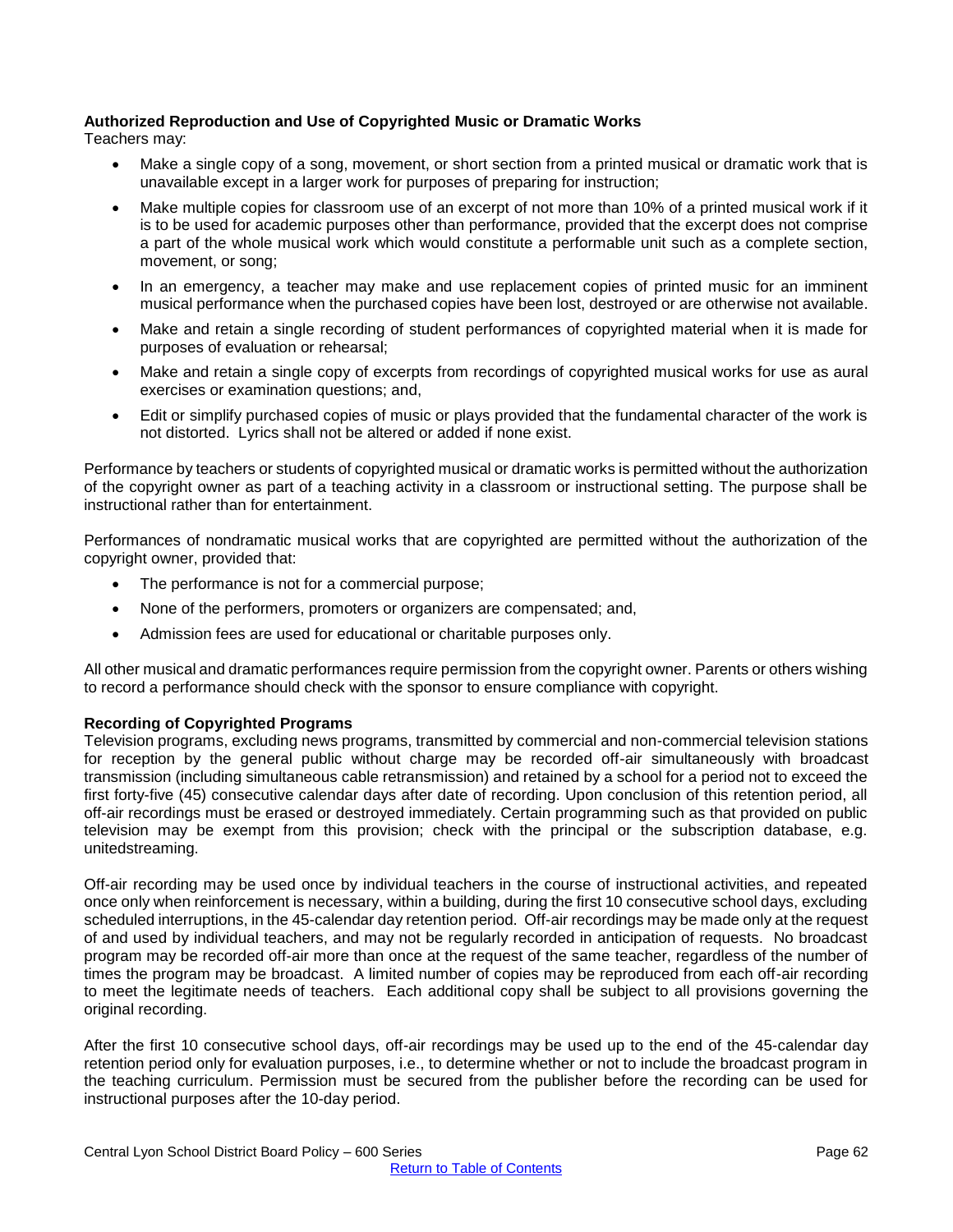Off-air recordings need not be used in their entirety, but the recorded programs may not be altered from their original content. Off-air recordings may not be physically or electronically combined or merged to constitute teaching anthologies or compilations. All copies of off-air recordings must include the copyright notice on the broadcast program as recorded.

### **Authorized Reproduction and Use of Copyrighted Computer Software**

Schools have a valid need for high-quality software at reasonable prices. To assure a fair return to the authors of software programs, the school district shall support the legal and ethical issues involved in copyright laws and any usage agreements that are incorporated into the acquisition of software programs. To this end, the following guidelines shall be in effect:

- All copyright laws and publisher license agreements between the vendor and the school district shall be observed;
- Staff members shall take reasonable precautions to prevent copying or the use of unauthorized copies on school equipment;
- A back-up copy shall be purchased, for use as a replacement when a program is lost or damaged. If the vendor is not able to supply a replacement, the school district shall make a back-up copy that will be used for replacement purposes only;
- A copy of the software license agreement shall be retained by the *technology director*; and,
- A computer program may be adapted by adding to the content or changing the language. The adapted program may not be distributed.

### **Fair Use Guidelines for Educational Multimedia**

Students may incorporate portions of copyrighted materials in producing educational multimedia projects such as videos, Power Points, podcasts and web sites for a specific course, and may perform, display or retain the projects.

Educators may perform or display their own multimedia projects to students in support of curriculum-based instructional activities. These projects may be used:

- In face-to-face instruction;
- In demonstrations and presentations, including conferences;
- In assignments to students;
- For remote instruction if distribution of the signal is limited;
- Over a network that cannot prevent duplication for fifteen days, after fifteen days a copy may be saved onsite only; or,
- In their personal portfolios.

Educators may use copyrighted materials in a multimedia project for two years, after that permission must be requested and received.

The following limitations restrict the portion of any given work that may be used pursuant of fair use in an educational multimedia project:

- Motion media: ten percent or three minutes, whichever is less;
- Text materials: ten percent or 1,000 words, whichever is less;
- Poetry: an entire poem of fewer than 250 words, but no more than three poems from one author or five poems from an anthology. For poems of greater than 250 words, excerpts of up to 250 words may be used, but no more than three excerpts from one poet or five excerpts from an anthology;
- Music, lyrics and music video: Up to ten percent, but no more than thirty seconds. No alterations that change the basic melody or fundamental character of the work;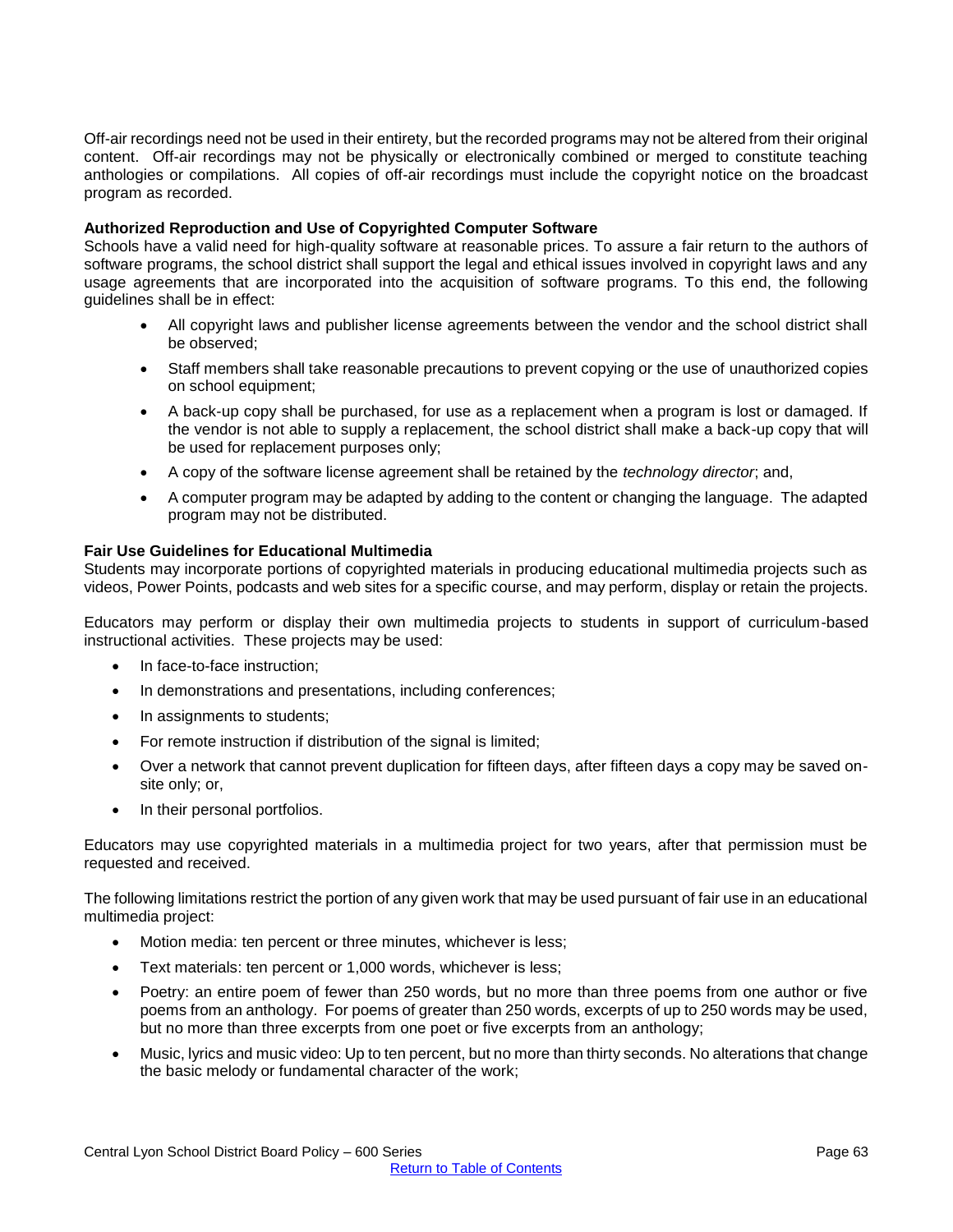- Illustrations, cartoons and photographs: No more that five images by an artist, and no more than ten percent or fifteen images whichever is less from a collective work;
- Numerical data sets: Up to 10 percent or 2,500 field or cell entries, whichever is less;

Fair use does not include posting a student or teacher's work on the Internet if it includes portions of copyrighted materials. Permission to copy shall be obtained from the original copyright holder(s) before such projects are placed online. The opening screen of such presentations shall include notice that permission was granted and materials are restricted from further use.

**NOTE: For copyright notices and more information, please go to Heartland AEA website:**  *<http://www.iowaaeaonline.org/vnews/display.v/SEC/Educators%7CCopyright%3E%3EStudents>*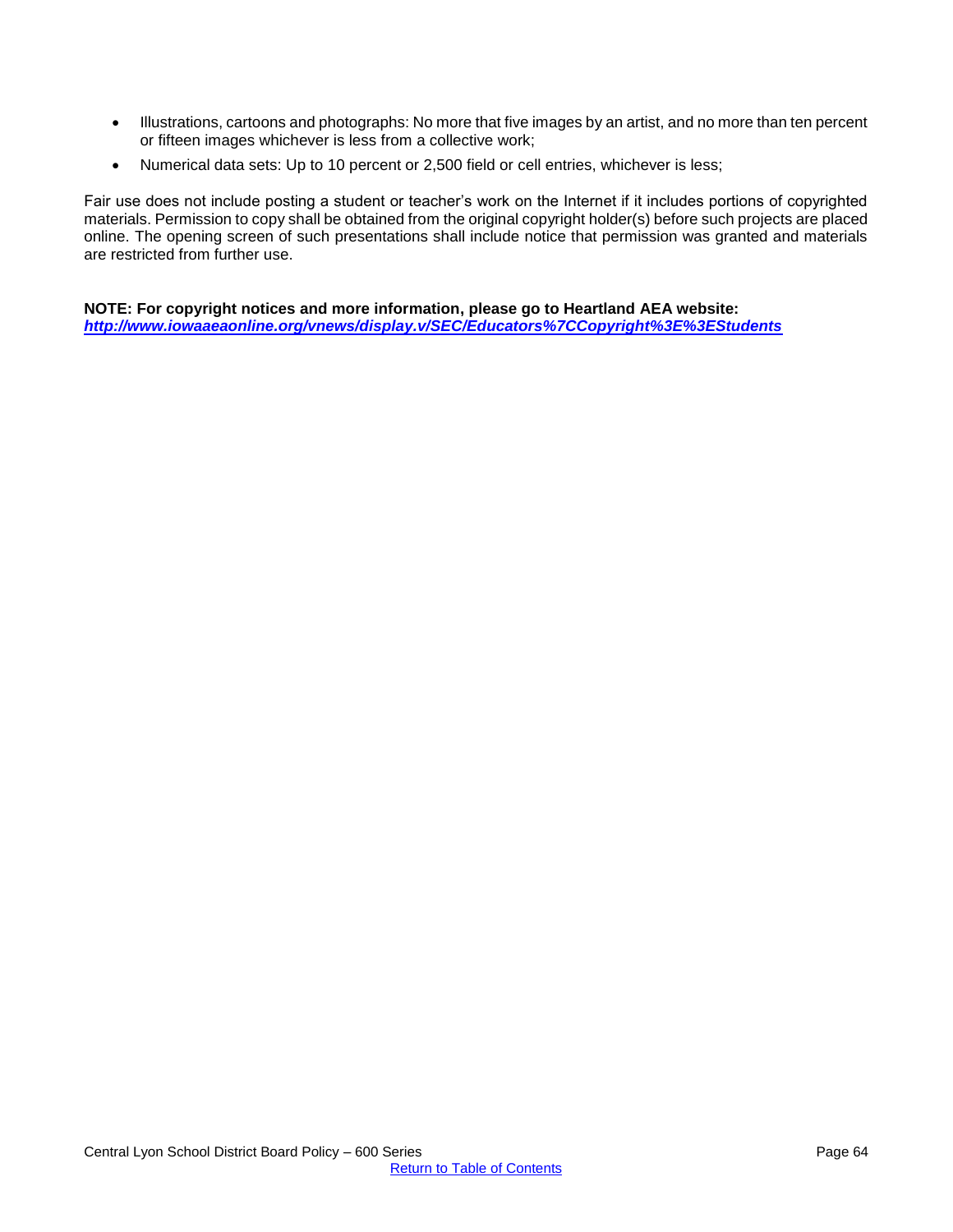# **606 INSTRUCTIONAL ARRANGEMENTS**

606.1 CLASS SIZE - CLASS GROUPING

It is within the sole discretion of the board to determine the size of classes and to determine whether class grouping will take place. The board may review the class sizes annually.

It is the responsibility of the superintendent to make a recommendation to the board on class size based upon the financial condition of the school district, the qualifications of and number of licensed employees, and other factors deemed relevant to the board.

Legal Reference: Iowa Code §§ 279.8; 280.3.

Cross Reference: 606.6 Insufficient Classroom Space

Approved 5/18/21 Reviewed 5/18/21 Revised 5/18/21

Central Lyon School District Board Policy – 600 Series Page 65

[Return to Table of Contents](#page-0-0)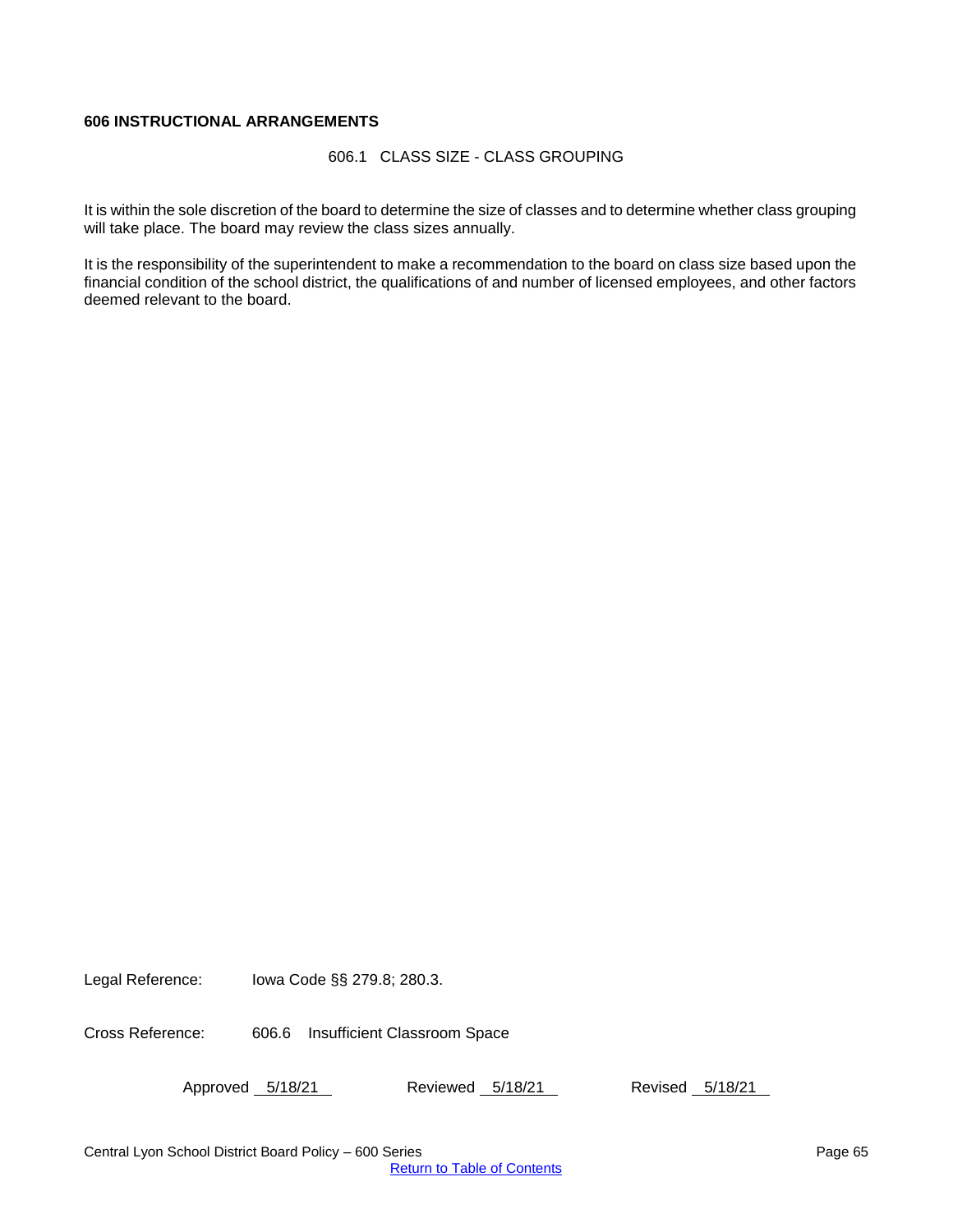## 606.2 SCHOOL CEREMONIES AND OBSERVANCES

The school district will continue school ceremonies and observances which have become a tradition and a custom of the education program. These include, but are not limited to, reciting the Pledge of Allegiance and observance of holidays, such as Christmas, Halloween and Easter, by programs and performances. Such ceremonies or observances will have a secular purpose and will not advocate or sponsor a particular religion.

The district will provide and maintain a suitable flagstaff at each school site and raise the Iowa and United States flags each school day as weather conditions permit. The district will display the United States flag and administer the Pledge of Allegiance in each 1st through 12th grade classroom on school days.

Students who do not wish to participate in these activities may be silent during the ceremony or observance or receive permission from the principal to be excused from the ceremony for religious reasons in compliance with board policy.

| Legal Reference: | U.S. Const. amend. I.<br>Lee v. Weisman, 112 S.Ct. 2649 (1992).<br>Lemon v. Kurtzman, 403 U.S. 602 (1971).<br>Graham v. Central Community School District of Decatur County, 608 F.Supp. 531 (S.D. lowa 1985).<br>lowa Code § 279.8, 280.5. |
|------------------|---------------------------------------------------------------------------------------------------------------------------------------------------------------------------------------------------------------------------------------------|
| Cross Reference: | <b>Instructional Curriculum</b><br>603<br>Religious-Based Exclusion from a School Program<br>604.5                                                                                                                                          |

| Approved 8/14/95 | Reviewed 9/13/21 | Revised 9/13/21 |  |
|------------------|------------------|-----------------|--|
|                  |                  |                 |  |

[Return to Table of Contents](#page-0-0)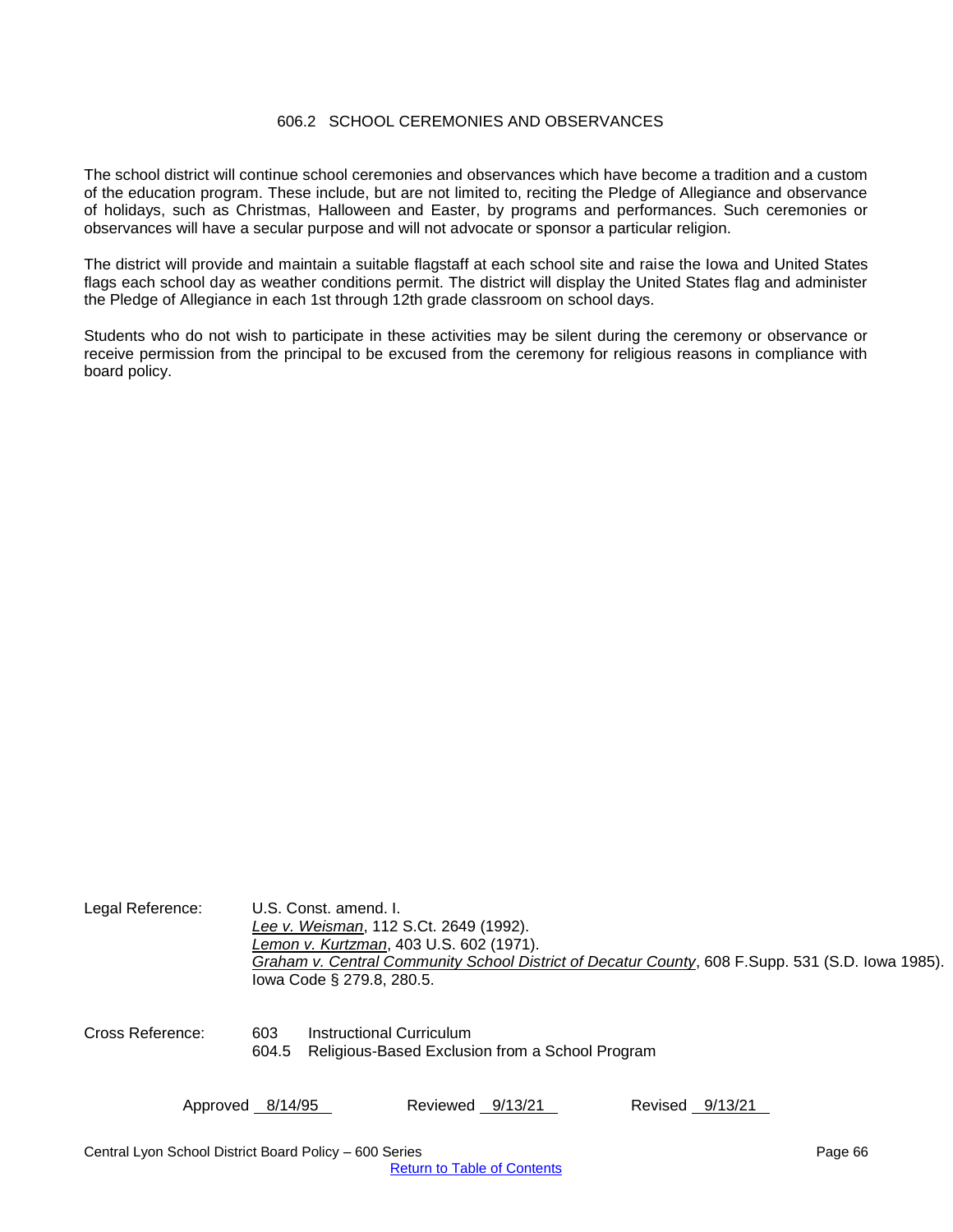### 606.3 ANIMALS IN THE CLASSROOM

Live animals will not be allowed in school district facilities except under special circumstances and only for an educational purpose. Permission from the principal will be required of anyone wishing to bring an animal into school district facilities. Appropriate supervision of animals is required when animals are brought into the school district facilities.

The person bringing the animal must furnish transportation for the animal brought to school. Animals will not be allowed to travel to and from the student's attendance center on the school bus without prior approval from the principal.

It is the responsibility of the principal to determine appropriate supervision of animals in the classroom. This policy is not intended to address the use of service animals, assistive animals, therapy animals or emotional support animals on District property.

Legal Reference: Iowa Code § 279.8

Cross Reference: 105 Assistance Animals 507 Student Health and Well-Being

Approved 8/14/95 Reviewed 4/12/21 Revised 4/12/21

Central Lyon School District Board Policy – 600 Series Page 67

[Return to Table of Contents](#page-0-0)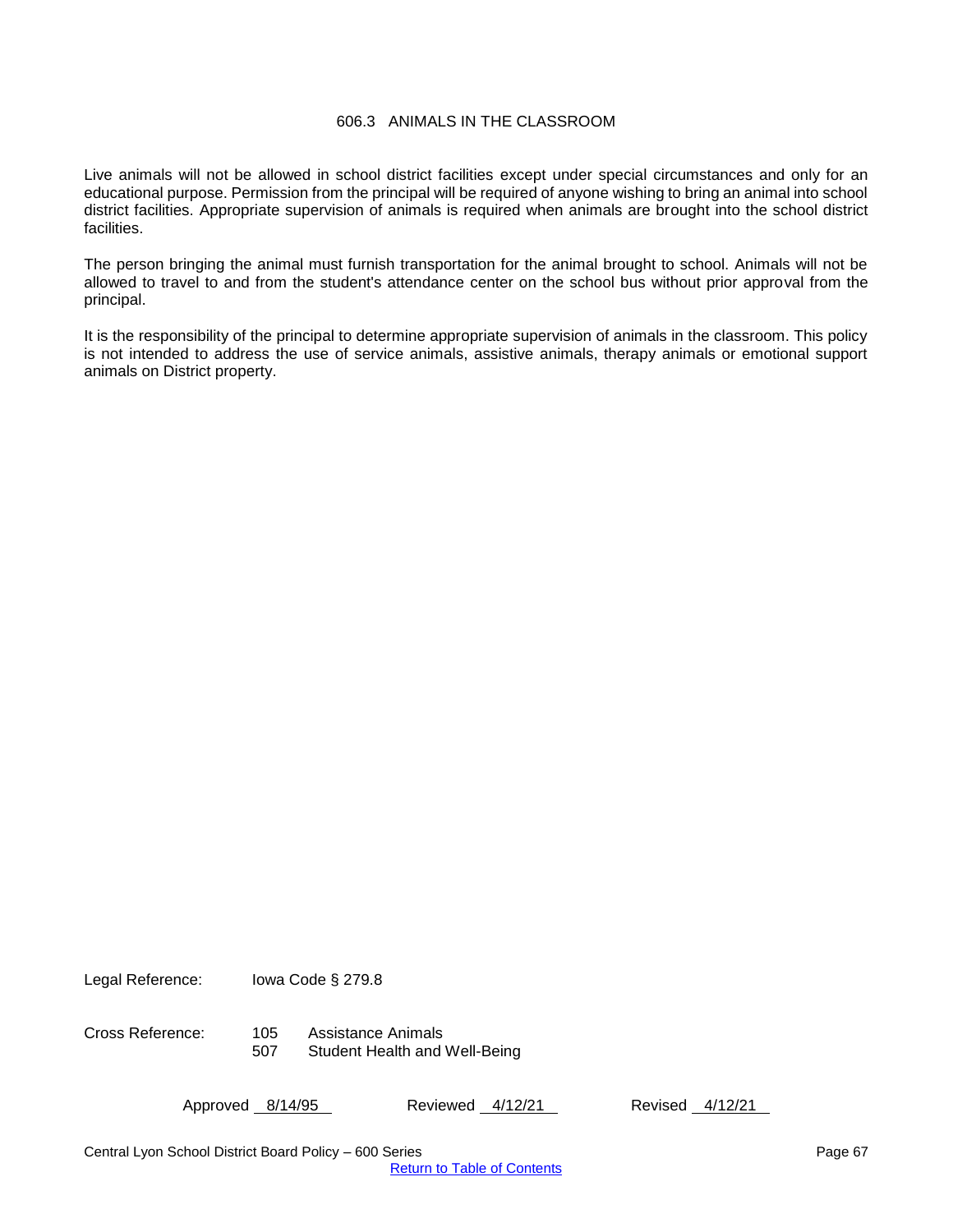# 606.4 STUDENT PRODUCTION OF MATERIALS AND SERVICES

Materials and services produced by students at the expense of the school district are the property of the school district. Materials and services produced by students at the student's expense, except for incidental expense to the school district, are the property of the student.

It is the responsibility of the superintendent to determine incidental expense.

Legal Reference: Iowa Code § 279.8

Cross Reference: 408.2 Licensed Employee Publication or Creation of Materials

Approved 8/14/95 Reviewed 4/12/21 Revised 4/12/21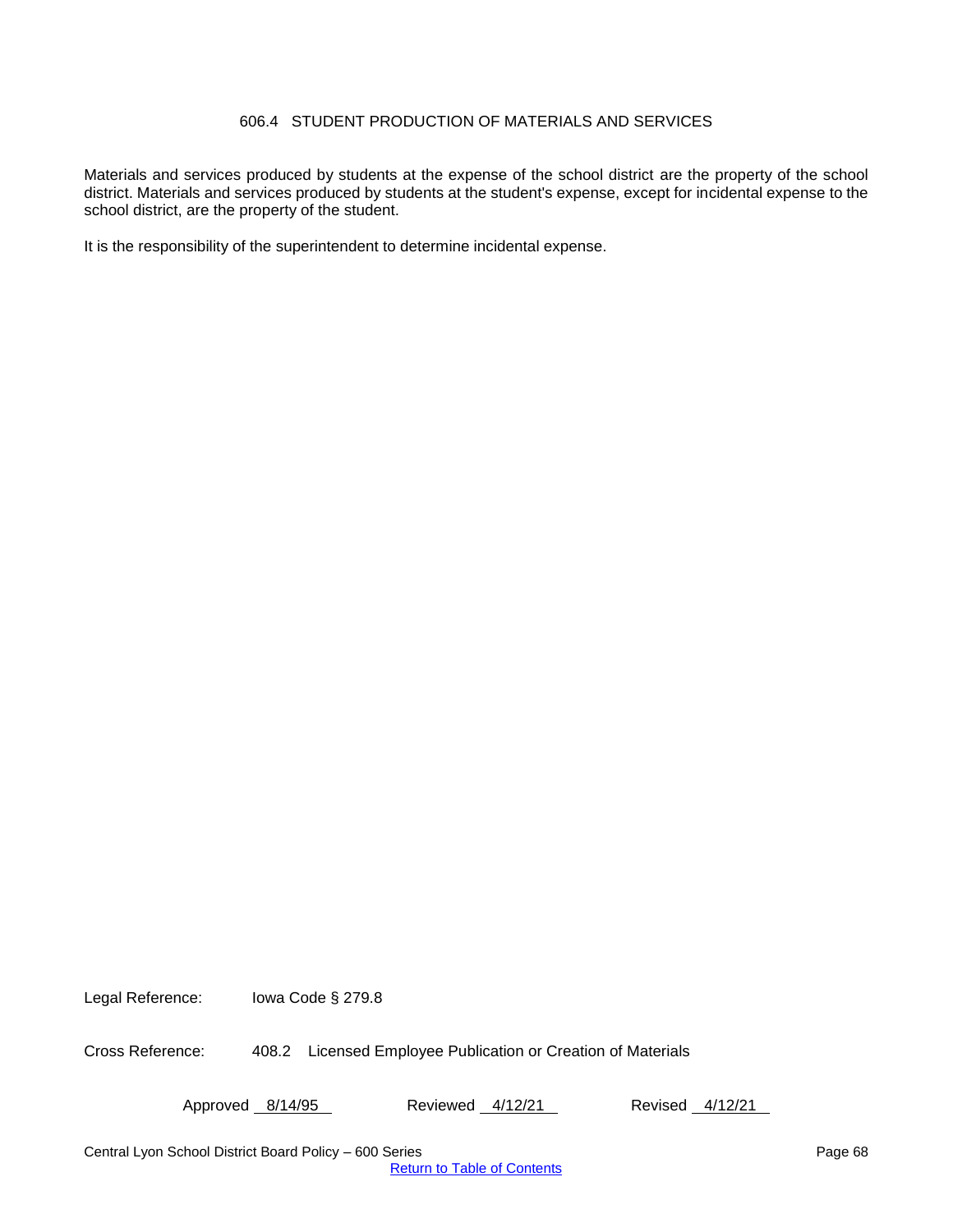## 606.5 STUDENT FIELD TRIPS AND EXCURSIONS

The principal may authorize field trips and excursions when such events contribute to the achievement of education goals of the school district. The school district will provide transportation for field trips and excursions.

In authorizing field trips and excursions, the principal will consider the financial condition of the school district, the educational benefit of the activity, the inherent risks or dangers of the activity, and other factors deemed relevant by the superintendent. Written parental permission will be required prior to the student's participation in field trips and excursions. The superintendent's approval will be required for field trips and excursions over 100 miles in length (one way)*.* Board approval will be required for field trips and excursions which involve unusual length or expense.

Field trips and excursions are to be arranged with the principal well in advance. A detailed schedule and budget must be submitted by the employee. The school district will be responsible for obtaining a substitute teacher if one is needed. Following field trips and excursions, the teacher may be required to submit a written summary of the event.

| Legal Reference: |                              | 390 C.F.R. Pt. 390.3(f)<br>lowa Code § 279.8<br>281 J.A.C. 43.9.                          |
|------------------|------------------------------|-------------------------------------------------------------------------------------------|
| Cross Reference: | 503.1<br>503.4<br>603<br>711 | <b>Student Conduct</b><br>Good Conduct Rule<br>Instructional Curriculum<br>Transportation |

Approved 8/14/95 Reviewed 4/12/21 Revised 4/12/21

Central Lyon School District Board Policy – 600 Series Page 69 Page 69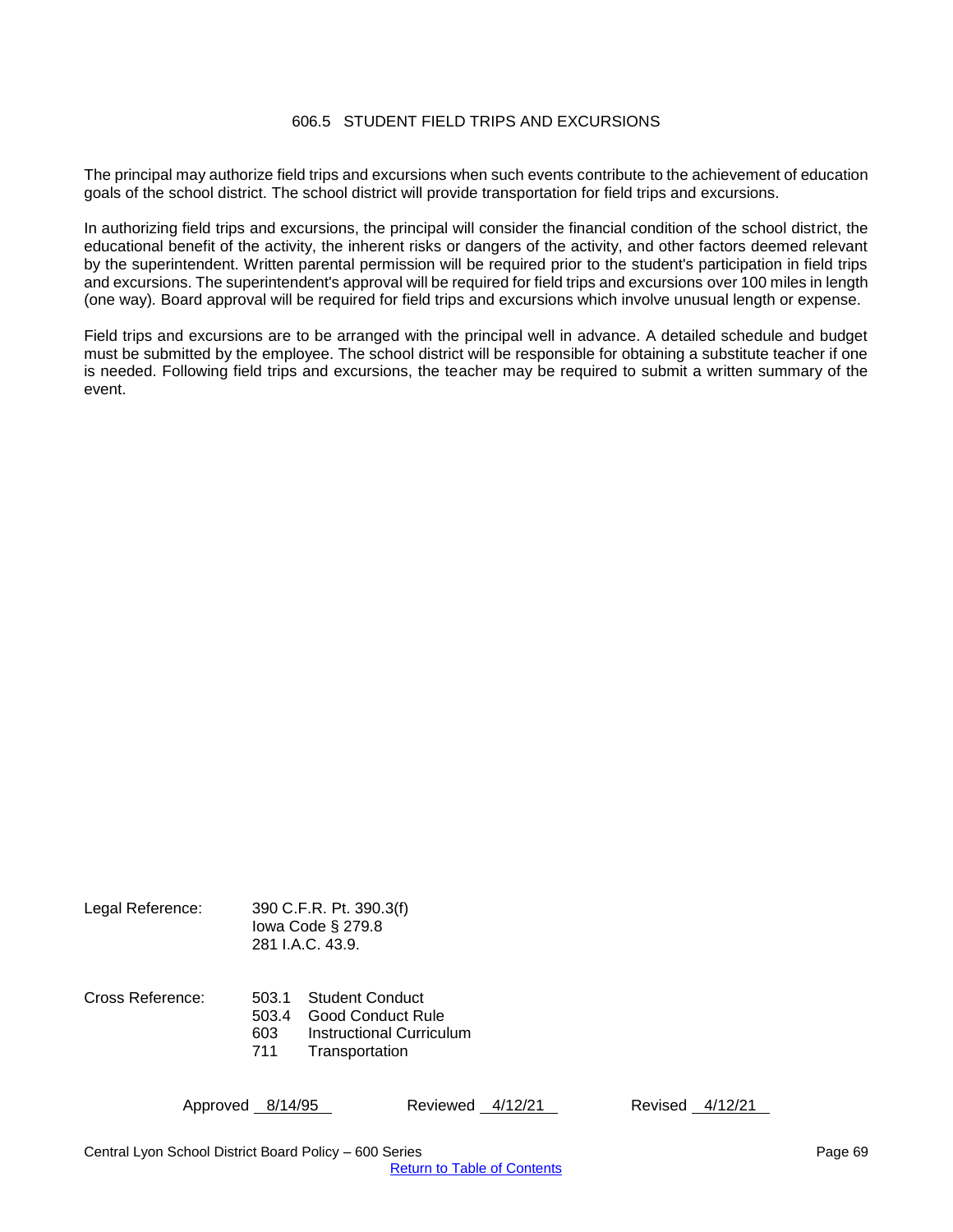## 606.6 INSUFFICIENT CLASSROOM SPACE

It is the goal of the district to create learning environments that encourage the growth and development of each student. Providing classrooms with an appropriate student-teacher ratio is central to achieving this goal. Insufficient classroom space exists when conditions in the district adversely affect the implementation of the district's goals and its educational program.

Insufficient classroom space is determined on a case-by-case basis.

In making its determination whether insufficient classroom space exists, the board may consider several factors, including but not limited to, the nature of the education program, the grade level, the available licensed employees, the instructional method, the physical space, student-teacher ratios, equipment and materials, facilities either being planned or under construction, facilities planned to be closed, financial condition of the school district and projected to be available, a sharing agreement in force or planned, a bargaining agreement in force, laws or rules governing special education class size, board-adopted school district goals and objectives, and other factors considered relevant by the board.

This policy is reviewed by the board annually. It is the responsibility of the superintendent to bring this policy to the attention of the board each year.

Legal Reference: Iowa Code § 282.18(13). 281 I.A.C. 17.6(3). Cross Reference: 103 Long-Range Needs Assessment 501.15 Open Enrollment Transfers - Procedures as a Receiving District 606.1 Class Size - Class Grouping

| Approved 8/14/95 | Reviewed 11/15/21 | Revised 11/15/21 |
|------------------|-------------------|------------------|
|------------------|-------------------|------------------|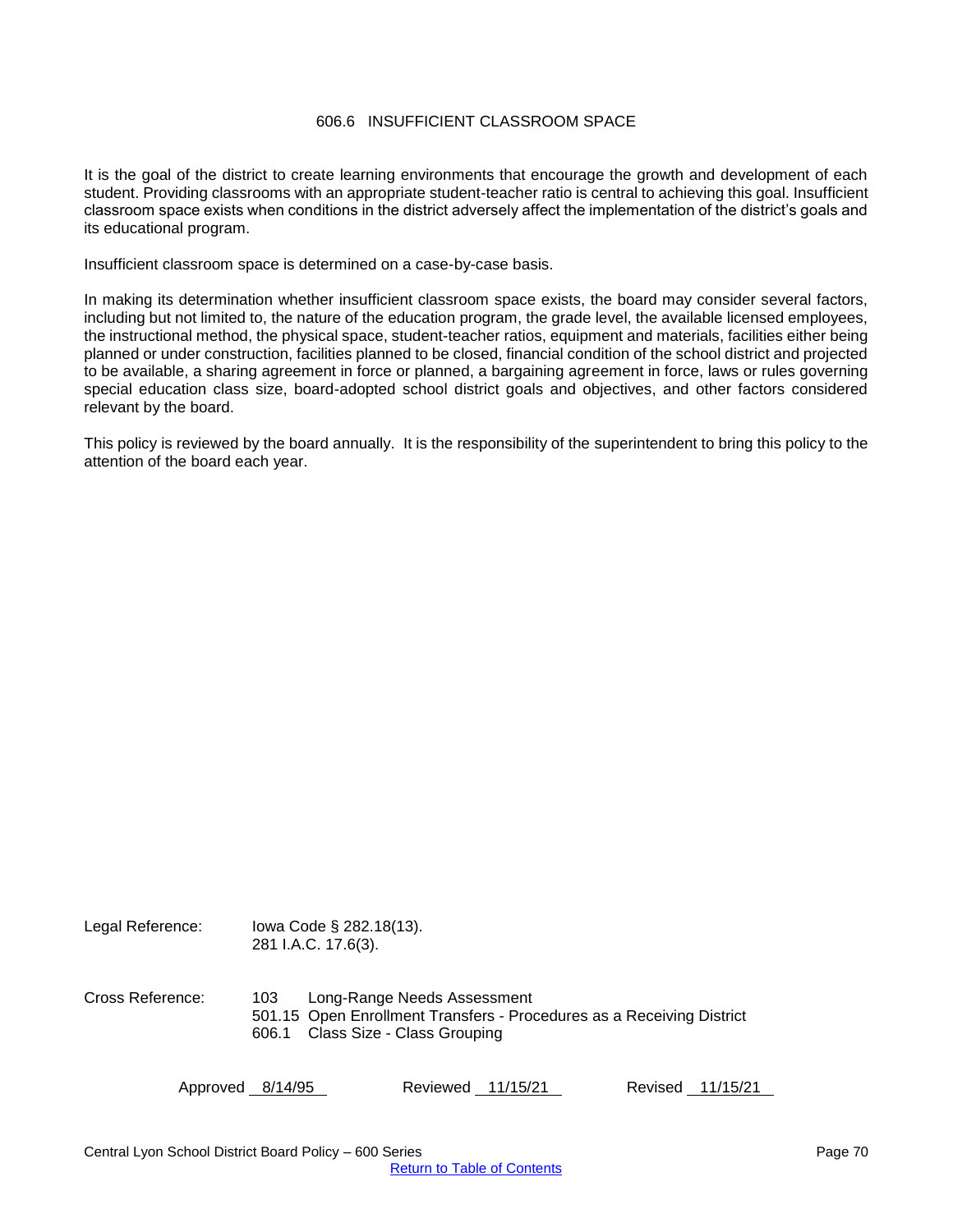# **607 INSTRUCTIONAL SERVICES**

### 607.1 STUDENT GUIDANCE AND COUNSELING PROGRAM

The board will provide a student guidance and counseling program. The guidance counselor will be certified with the Iowa Department of Education and hold the qualifications required by the board. The guidance and counseling program will serve grades kindergarten through twelve (K-12). The program will assist students with their personal, educational, and career development. The program is coordinated with the education program and will involve licensed employees.

| Legal Reference: |                     | lowa Code § 280.14; 622.10.<br>281 I.A.C. 12.3(11).                                |  |  |
|------------------|---------------------|------------------------------------------------------------------------------------|--|--|
| Cross Reference: | 506<br>603<br>604.4 | <b>Student Records</b><br>Instructional Curriculum<br>Program for At-Risk Students |  |  |

Approved 8/14/95 Reviewed 4/12/21 Revised 4/12/21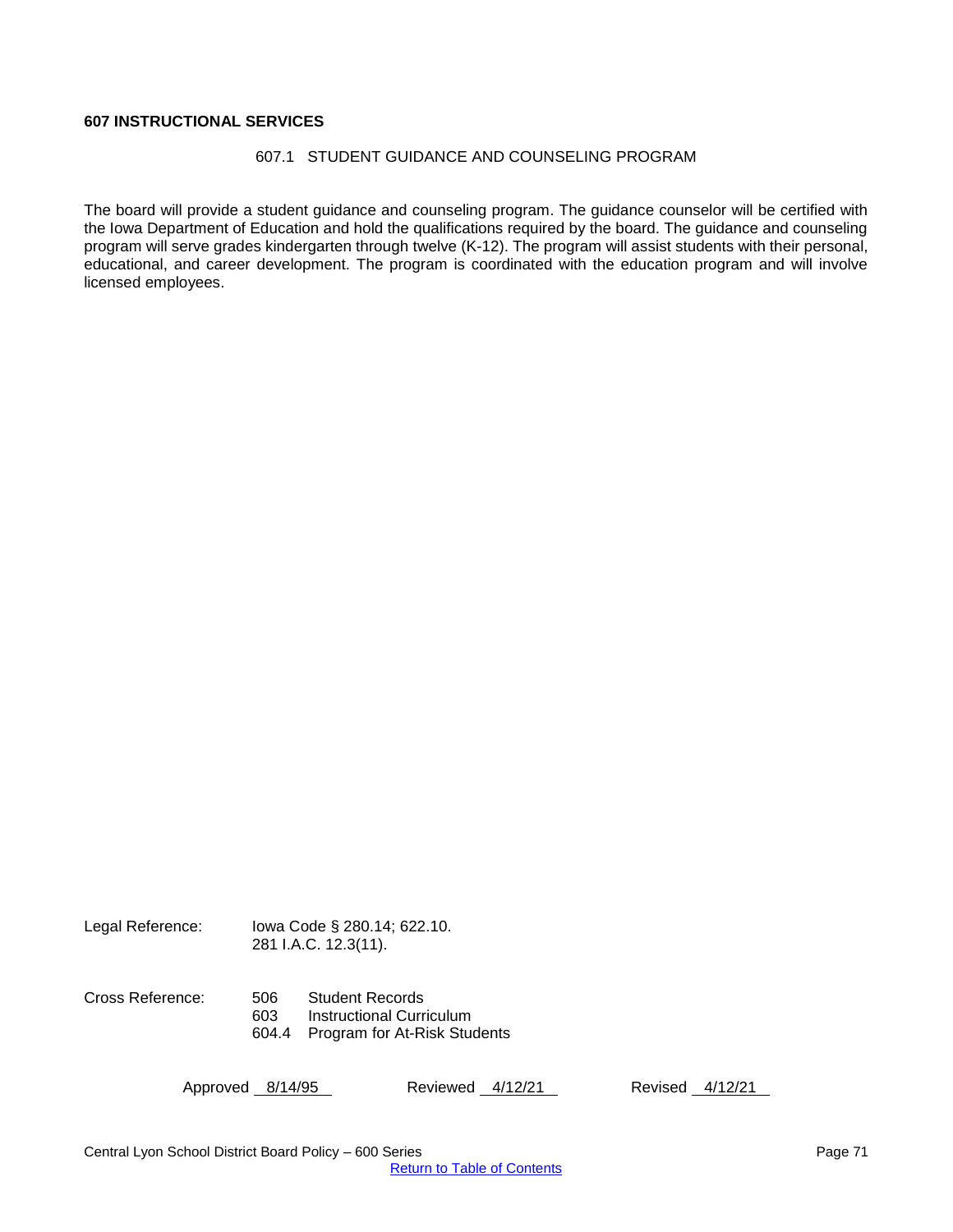### 607.2 STUDENT HEALTH SERVICES

Health services are an integral part of comprehensive school improvement, assisting all students to increase learning, achievement, and performance. Health services coordinate and support existing programs to assist each student in achievement of an optimal state of physical, mental and social well being. Student health services ensure continuity and create linkages between school, home, and community service providers. The school district's comprehensive school improvement plan, needs, and resources determine the linkages.

The superintendent, in conjunction with the school nurse, will develop administrative regulations implementing this policy.

| Legal Reference: | 42 U.S.C. §§ 12101 <i>et seq.</i><br>34 C.F.R. pt. 99, 104, 200, 300 et seq. |
|------------------|------------------------------------------------------------------------------|
|                  | 29 U.S.C. § 794(a)                                                           |
|                  | 28 C.F.R. 35                                                                 |
|                  | 20 U.S.C. 1232g § 1400 6301 et seq                                           |
|                  | lowa Code §§ 22.7, 139A.3. .8, .21; 143.1, 152, 256.7(24), .11, 280.23.      |
|                  | 281 I.A.C. 12.3(4), (7), (11); 12.4(12); 12.8                                |
|                  | 282 I.A.C. 15.3(14); 22.                                                     |
|                  | 641 J.A.C. 7.                                                                |
|                  | 655 J.A.C. 6                                                                 |
|                  |                                                                              |

Cross Reference: 501.4 Entrance - Admissions 507 Student Health and Well-Being

| Approved 8/14/95 | Reviewed 4/12/21 | Revised 4/12/21 |  |
|------------------|------------------|-----------------|--|
|                  |                  |                 |  |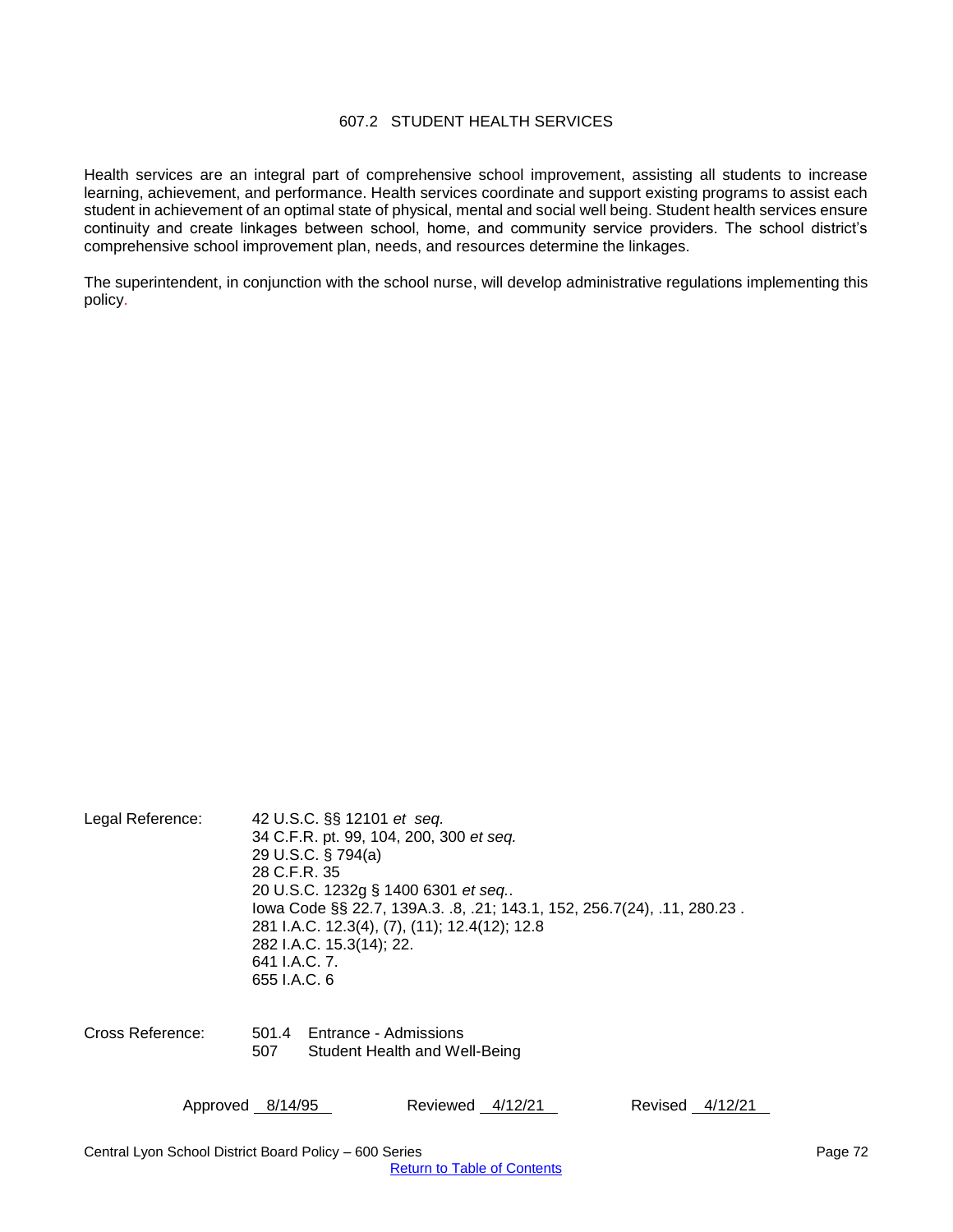## 607.2R1 STUDENT HEALTH SERVICES REGULATION

I. Student Health Services - Each school building may develop a customized student health services program within comprehensive school improvement based on its unique needs and resources. Scientific advances, laws, and school improvement necessitate supports to students with health needs to receive their education program.

Supports to improve student achievement include:

- qualified health personnel
- school superintendent, school nurse, and school health team working collaboratively
- family and community involvement
- optimal student health services program with commitment to its continuing improvement

Components provided within a coordinated school health program include:

- 
- health services health education
- 
- 
- nutrition **•** physical education and activity
- healthy, safe environment counseling, psychological, and social services
- 
- staff wellness **•** family and community involvement

Student health services are provided to identify health needs; facilitate access to health care; provide for health needs related to educational achievement; promote health, well-being, and safety; and plan and develop the health services program.

- II. Student Health Services Essential Functions
	- A. Identify student health needs:
		- 1. Provide individual initial and annual health assessments
		- 2. Provide needed health screenings
		- 3. Maintain and update confidential health records
		- 4. Communicate (written, oral, electronic) health needs as consistent with confidentiality laws
	- B. Facilitate student access to physical and mental health services:
		- 1. Link students to community resources and monitor follow through
		- 2. Promote increased access and referral to primary health care financial resources such as Medicaid, HAWK-I, social security, and community health clinics
		- 3. Encourage appropriate use of heath care
	- C. Provide for student health needs related to educational achievement:
		- 1. Manage chronic and acute illnesses
		- 2. Provide special health procedures and medication including delegation, training, and supervision of qualified designated school personnel
		- 3. Develop, implement, evaluate, and revise individual health plans (IHPs) for all students with special health needs according to mandates in the Individuals with Disabilities Education Act (IDEA), Rehabilitation Act (Section 504), and American with Disabilities Act (ADA)
		- 4. Provide urgent and emergency care for individual and group illness and injury
		- 5. Prevent and control communicable disease and monitor immunizations
		- 6. Promote optimal mental health